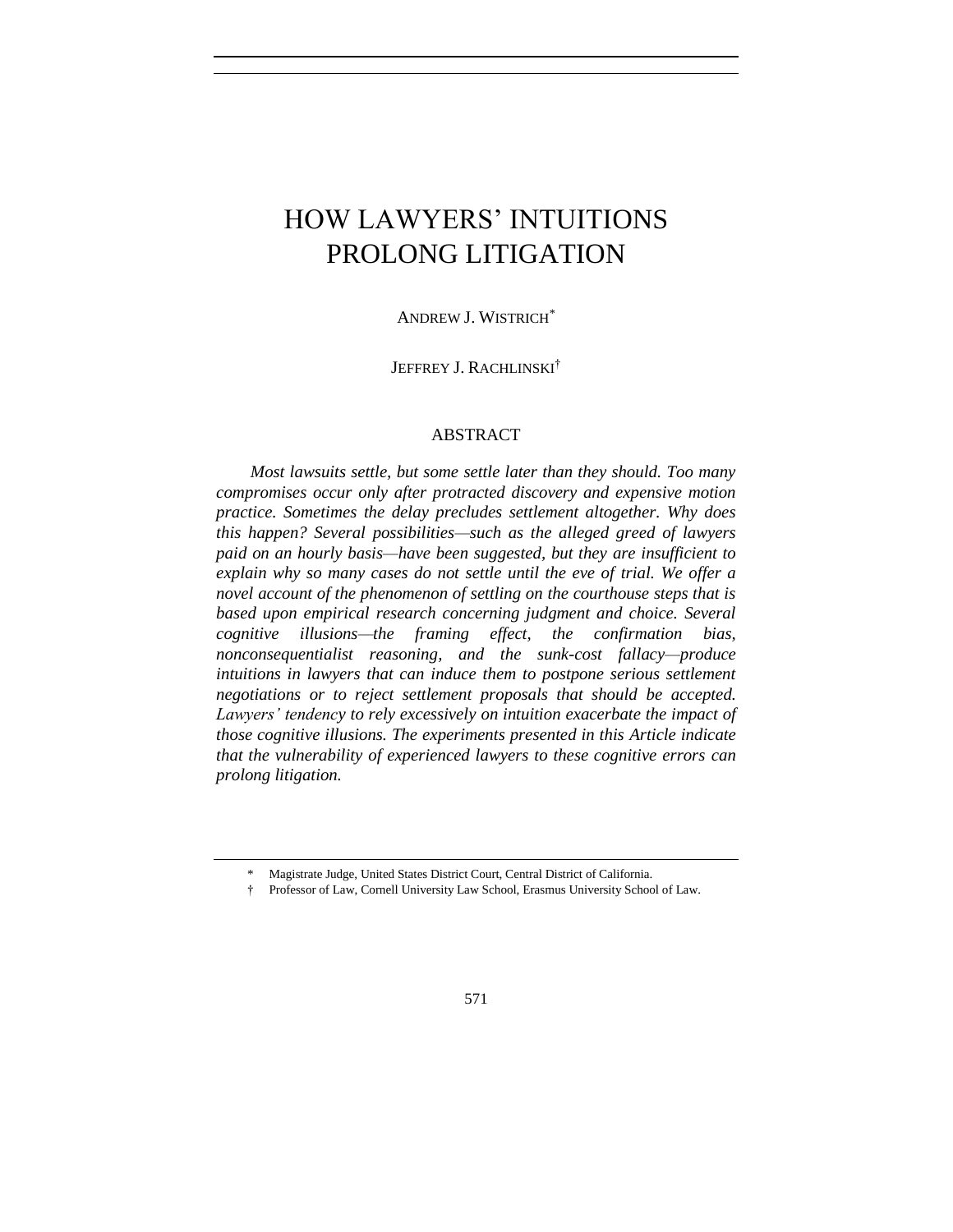572 *SOUTHERN CALIFORNIA LAW REVIEW* [Vol. 86:571

## TABLE OF CONTENTS

# <span id="page-1-2"></span><span id="page-1-1"></span>I. INTRODUCTION

<span id="page-1-0"></span>Settlement is a critical aspect of civil litigation.<sup>1</sup> Although the exact settlement rate is unclear, most cases settle.<sup>2</sup> This is fortunate because,

<sup>1.</sup> *See* Kevin M. Clermont & Theodore Eisenberg, *Litigation Realities*, 88 CORNELL L. REV. 119, 137 (2002) ("A basic truth, then, is that settlement is numerically much more important than actual litigation."); Theodore Eisenberg & Charlotte Lanvers, *What Is the Settlement Rate and Why Should We*  Care?, 6 J. EMPIRICAL LEGAL STUD. 111, 112 (2009) ("[S]ettlement is the modal case outcome."); Michael J. Saks, *Do We Really Know Anything About the Behavior of the Tort Litigation System—And Why Not?*, 140 U. PA. L. REV. 1147, 1212 (1992) ("Settlement is where the action is."). By the term "settlement," we mean any consensual compromise or trade of a claim for value, whether monetary or nonmonetary. *See* BLACK'S LAW DICTIONARY 1496 (9th ed. 2009) (defining a settlement as "[a]n agreement ending a dispute or lawsuit").

<sup>2.</sup> Eisenberg & Lanvers, *supra* note [1,](#page-1-1) at 146 ("If a single settlement rate is to be invoked, it should be that about two-thirds of civil cases settle . . . ."); Marc Galanter & Mia Cahill, *"Most Cases Settle": Judicial Promotion and Regulation of Settlements*, 46 STAN. L. REV. 1339, 1387 (1994) ("[M]ost litigation results in settlement and . . . the portion of cases settled is increasing."); Herbert M. Kritzer, *Adjudication to Settlement: Shading in the Gray*, 70 JUDICATURE 161, 162–64 (1986) (estimating that only 22 percent of cases are resolved by trial, arbitration, decisions, or dismissal for cause); Laura Beth Nielsen, Robert L. Nelson & Ryon Lancaster, *Individual Justice or Collective Legal Mobilization? Employment Discrimination Litigation in the Post Civil Rights United States*, 7 J.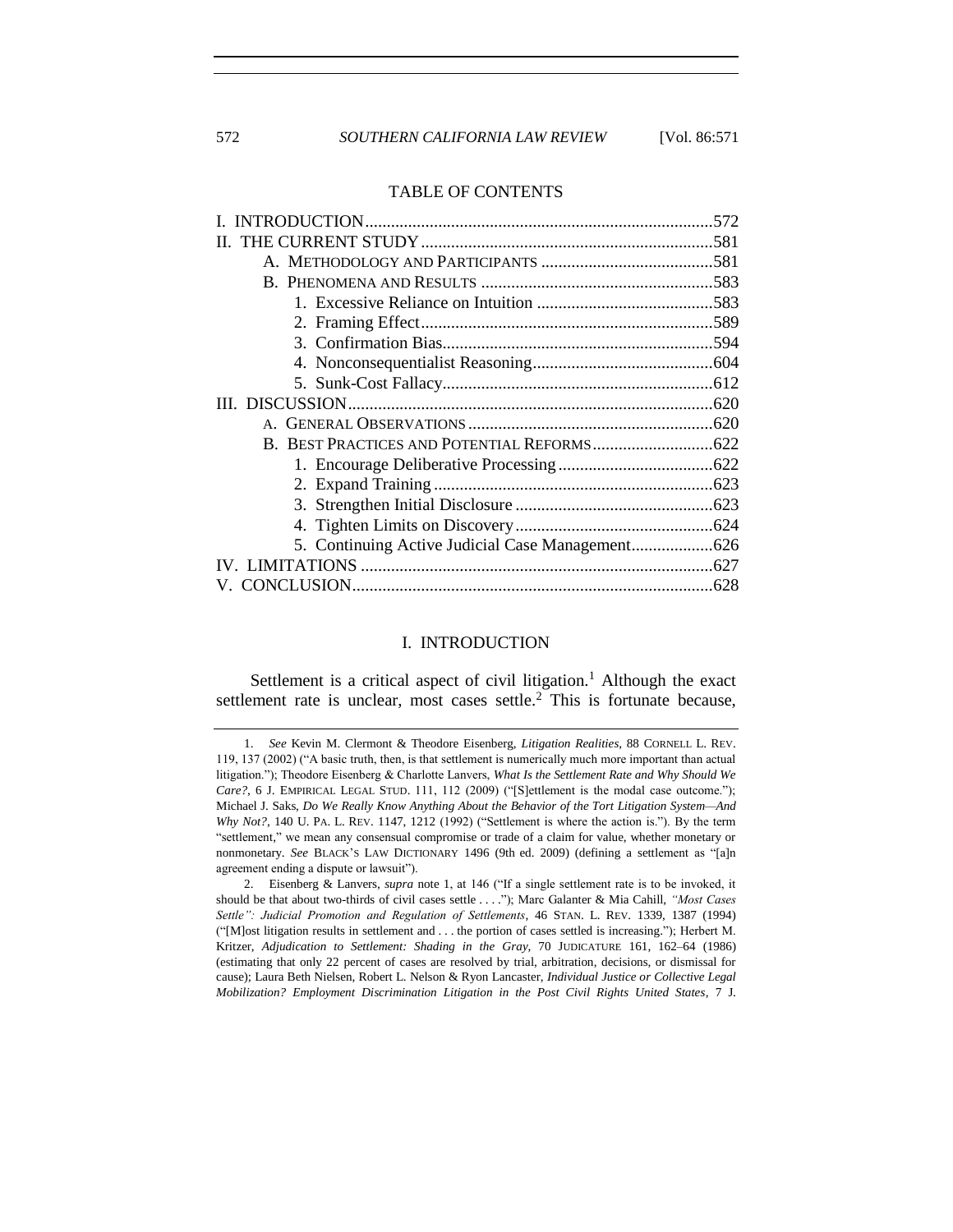absent settlement, civil litigation would quickly overwhelm the courts and undermine the goals of the legal system.<sup>3</sup> Settlement also gives the parties an opportunity to obtain a resolution that is mutually satisfactory, whereas adjudication tends to produce a winner and a loser, or even to impose a solution that neither party wants.<sup>4</sup> Although an excessively high settlement rate might be undesirable,<sup>5</sup> most observers recognize that settlements harness the judgment of the attorneys and often a settlement judge or other mediator to offer the parties an acceptable resolution of their dispute without the expense that further litigation would entail.

<span id="page-2-1"></span><span id="page-2-0"></span>The terms of settlements are important, but the timing of settlements also matters. Early settlements can seem desirable, but can be difficult to achieve for a variety of reasons.<sup>6</sup> Furthermore, cases can also settle too early. Settlements consummated before the litigants possess adequate information, whether of factual or a legal nature, may be premature. Premature settlements might send inaccurate signals to the parties and to

4. *See* Galanter & Cahill, *supra* note [2,](#page-1-2) at 1350–51 (listing fifteen reasons why settlement is superior to adjudication); Carrie Menkel-Meadow, *Whose Dispute Is It Anyway? A Philosophical and Democratic Defense of Settlement (in Some Cases)*, 83 GEO. L.J. 2663, 2692 (1995) (listing eight positive attributes of settlement).

5. *See* Owen M. Fiss, *Against Settlement*, 93 YALE L.J. 1073, 1075 (1984) ("[S]ettlement is a capitulation to the conditions of mass society and should be neither encouraged nor praised."); Marc Galanter, *The Vanishing Trial: An Examination of Trials and Related Matters in Federal and State Courts*, 1 J. EMPIRICAL LEGAL STUD. 459, 526 (2004) (arguing that a lack of fully adjudicated cases produces a system in which "[j]udges preside over routine settlements that reflect not legal standards but the strategic position of the repeat players").

6. *See* Thomas J. Miceli, *Settlement Delay As a Sorting Device*, 19 INT'L REV. L. & ECON. 265, 266 (1999) ("[D]elay is beneficial if it allows cases to settle that the defendant otherwise would have taken to trial.").

EMPIRICAL LEGAL STUD. 175, 181, 186–87 (2010) (reporting the results of a study of 1672 employment discrimination cases filed in seven regionally diverse U.S. district courts during the period 1988 through 2003, and asserting that "settlement is the modal outcome"); Robert I. Weil, *This Judge for Hire*, CAL. LAW., Aug. 1992, at 41, 42 (reporting that out of every one hundred cases filed, sixty-seven are settled, thirty are decided on motion, and only three are tried).

<sup>3.</sup> *See* Nathalie Chappe, *Demand for Civil Trials and Court Congestion*, 33 EUR. J. L. & ECON. 343, 344 (2012) ("Delays in the resolution of legal disputes create a wide variety of social costs: injured parties do not receive compensation when they most need it, individuals are deterred from bringing cases, future offences are insufficiently deterred . . . ."); Michael Mitsopoulos & Theodore Pelagidis, *Does Staffing Affect the Time to Dispose Cases in Greek Courts?*, 27 INT'L REV. L. & ECON. 219, 220 (2007) ("The significance that the presence of the rule of law, which nowadays is described by a coherent, predictable, speedy and consistent judicial decision-making process from case filing until final case disposition, has on economic activity has been stressed repeatedly in economic theory . . . ."); Richard A. Posner, *An Economic Approach to Legal Procedure and Judicial Administration*, 2 J. LEGAL STUD. 399, 445 (1973) ("To most experts in judicial administration, delay between the filing and final disposition of a legal claim is an unmitigated evil . . . ."); George L. Priest, *Private Litigants and the Court Congestion Problem*, 69 B.U. L. REV. 527, 534 (1989) (expressing the concern that "litigation delay . . . reduces the likelihood of litigation").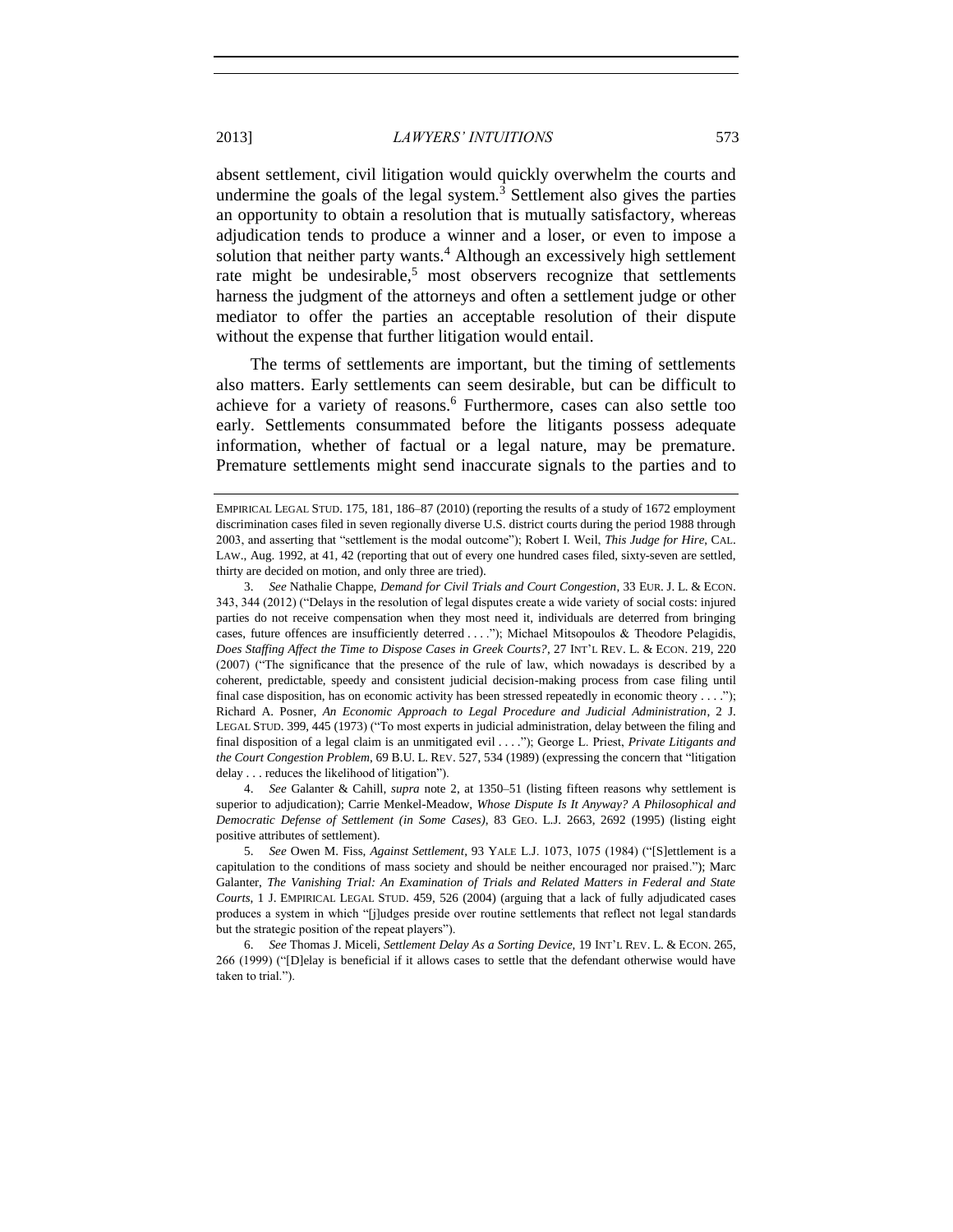society about what conduct is permitted and what the consequences of impermissible conduct will be.<sup>7</sup> Achieving a sensible settlement might sometimes require some litigation to generate adequate information about a case. Moreover, precipitous settlements also might be the product of untoward conduct by lawyers or others with incentives to dispense with a case cheaply and quickly.<sup>8</sup>

<span id="page-3-0"></span>On the other hand, settlements can occur too late. Delay in achieving a settlement can entail several undesirable consequences. First, in litigation, time is money. The longer the period of time that elapses between the filing of a lawsuit and its settlement, the more resources the parties are likely to invest in the litigation process.<sup>9</sup> This is painful for them, and also costly for society, especially if the additional investment does not improve the quality of the settlement.<sup>10</sup> Second, the longer a lawsuit is pending, the more resources the court is likely to be required to invest in keeping track of the case, managing the case, deciding motions presented by the parties, and preparing for the possibility of trial.<sup>11</sup> Every judge can recall with

9. *See* Stephen G. Bullock & Linda Rose Gallagher, *Surveying the State of the Meditative Art: A Guide to Institutionalizing Mediation in Louisiana*, 57 LA. L. REV. 885, 898 (1997) ("By the time of settlement, the vast majority of the costs, fees, emotional distress, and diversion of time have already been expended.") (footnote omitted); Joel L. Schrag, *Managerial Judges: An Economic Analysis of the Judicial Management of Legal Discovery*, 30 RAND J. ECON. 305, 308 (1999) ("[M]any settlements are reached 'on the courthouse steps,' after discovery costs are sunk.") (footnote omitted).

10. *See* Edward D. Shapiro, *Settlement Counsel: Is It Right for Your Business?*, MUCH SHELIST KNOWLEDGE CENTER (Oct. 21, 2009), http://muchshelist.com/knowledge-center/article/is-settlementcounsel-right-for-your-business ("By settling your case earlier in the process . . . you will automatically reduce your litigation fees and related expenses. In particular, you will limit discovery and trial costs while accomplishing what would likely happen anyway, given that well over 95% of all cases settle before trial.").

11. *See* John Dwight Ingram, *Why Aren't More Cases Settled?*, 45 S.D. L. REV. 94, 94 (2000) ("Judges will almost always benefit from the early settlement of cases. Settlements reduce their case loads and judges are often rated, either formally or informally, by the number of cases they have

<span id="page-3-1"></span><sup>7.</sup> *See* Galanter, *supra* note [5,](#page-2-0) at 526 ("The signals and markers that provide guidance for settlements derive increasingly from pronouncements that are not connected with an authoritative determination of facts."); Katheryn E. Spier, *Settlement Bargaining and the Design of Damage Awards*, 10 J.L. ECON & ORG. 84, 93 (1994) ("[F]lat awards provide poor incentives for the injurer to take precautions to reduce the severity of an accident . . . . [A]wards that are sensitive to the true level of damages . . . provide better incentives for care.").

<sup>8.</sup> John C. Coffee, Jr., *Class Wars: The Dilemma of the Mass Tort Class Action*, 95 COLUM. L. REV. 1343, 1371–73 (1995) (describing collusive settlements in mass tort cases); John C. Coffee, Jr., *The Regulation of Entrepreneurial Litigation: Balancing Fairness and Efficiency in the Large Class Action*, 54 U. CHI. L. REV. 877, 883 (1987) (expressing concern with "sweetheart" settlement deals in which a plaintiff's attorney offers a rapid, favorable settlement in exchange for a high fee); Judith Resnik, *Money Matters: Judicial Market Interventions Creating Subsidies and Awarding Fees and Costs in Individual and Aggregate Litigation*, 148 U. PA. L. REV. 2119, 2178 (2000) (expressing the concern that common fee arrangements "may not provide sufficient incentive for lawyers to represent zealously  $\dots$ .").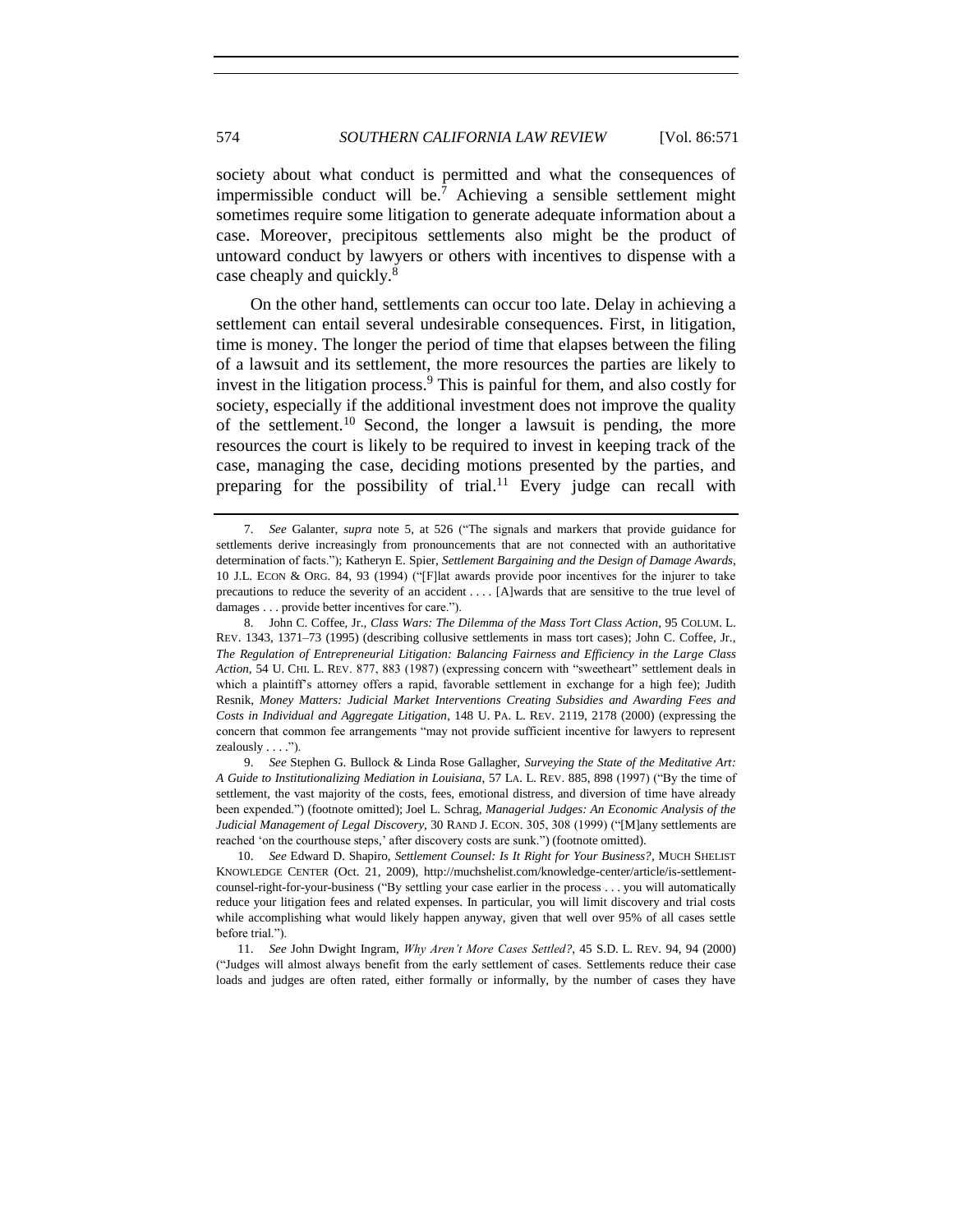<span id="page-4-1"></span>frustration cases that settled on the day of trial—after the judge had devoted days to ruling on pretrial motions and to preparing jury instructions and verdict forms that were never used.<sup>12</sup> Third, delay in resolution of a case might provide a strategic advantage to one party or the other. For example, a wealthy defendant may use the threat of delay to persuade an indigent plaintiff to accept a lower settlement in exchange for certain immediate payment.<sup>13</sup> This means that some plaintiffs might recover less than they should, or if the resource disparity runs in the opposite direction, extract more than they deserve. Finally, delay postpones compensation for victims and potentially diminishes deterrence of wrongdoers. 14

<span id="page-4-3"></span><span id="page-4-0"></span>An optimally timed settlement requires balancing the risks of premature settlement (which compromises the quality of settlement due to insufficient information, or precludes it because the parties' views of the case have not converged) against the cost of unduly delayed settlement (which needlessly consumes litigant, court, and societal resources).<sup>15</sup> Just as there is a spatial sweet spot for hitting a tennis ball, so is there a temporal sweet spot for settlements. Although faster is not always better when it comes to settlements, it is usually better.<sup>16</sup> Late settlements appear

13. *See* H. LAURENCE ROSS, SETTLED OUT OF COURT: THE SOCIAL PROCESS OF INSURANCE CLAIMS ADJUSTMENT 85 (rev. 2d ed. 1980) ("[I]n selected cases delay may well be a tool of considerable power, and on occasions it may well be used consciously to lower the settlement . . . .").

14. *See* Tyler T. Ochoa & Andrew J. Wistrich, *The Puzzling Purposes of Statutes of Limitation*, 28 PAC. L.J. 453, 491–93 (1997) (noting that delay in resolution of a claim diminishes both compensation and deterrence).

15. *See* Stephen McGeorge Bundy, *Valuing Accuracy—Filling out the Framework: Comment on Kaplow (2)*, 23 J. LEGAL STUD. 411, 433 (1994) ("Accuracy is a central aspiration of any procedural system, but it cannot be the only aspiration."); Ezra Friedman & Abraham L. Wickelgren, *Chilling, Settlement, and the Accuracy of the Legal Process*, 26 J. L. ECON. & ORG. 144, 154 (2010) ("[A]ttempts to reduce the social costs dedicated to adjudication tend to decrease the accuracy of adjudication and may diminish the effectiveness of the legal process.").

16. William F. Coyne, Jr., *The Case for Settlement Counsel*, 14 OHIO ST. J. ON DISP. RESOL. 367, 370 (1999) ("While about ninety percent of civil cases settle before trial, there is widespread dissatisfaction with the amount of time and money spent before the cases are resolved.") (footnotes omitted); Kathryn E. Spier, "*Tied to the Mast": Most-Favored-Nation Clauses in Settlement Contracts*,

<span id="page-4-2"></span>disposed of.") (footnote omitted); Alan E. Friedman, Note, *An Analysis of Settlement*, 22 STAN. L. REV. 67, 88 (1969) ("Judicial resources are squandered if parties proceed to formal adjudication in cases where settlement would be more profitable for each, and society suffers when litigants devote their own resources to litigation needlessly.").

<sup>12.</sup> *See* Malinda M. Sanders, *Settlement on the Courthouse Steps*, 61 BENCH & BAR MINN. Sept. 2004, at 16, 16 ("While there was some feeling of relief that we could get back to our normal routines, there was also disgust for the complete waste of time and resources the last-minute settlement caused."); Harry Woolf, *Civil Justice in the United Kingdom*, 45 AM. J. COMP. L. 709, 717 (1997) ("The very high rate of late settlement, especially settlement on the day of the trial, leads to overlisting by the courts in an attempt to ensure full use of judges' time. Where cases fail to settle this results in further cost and delay for the cases which fail to come on. Where cases do settle it results in waste of judicial time.").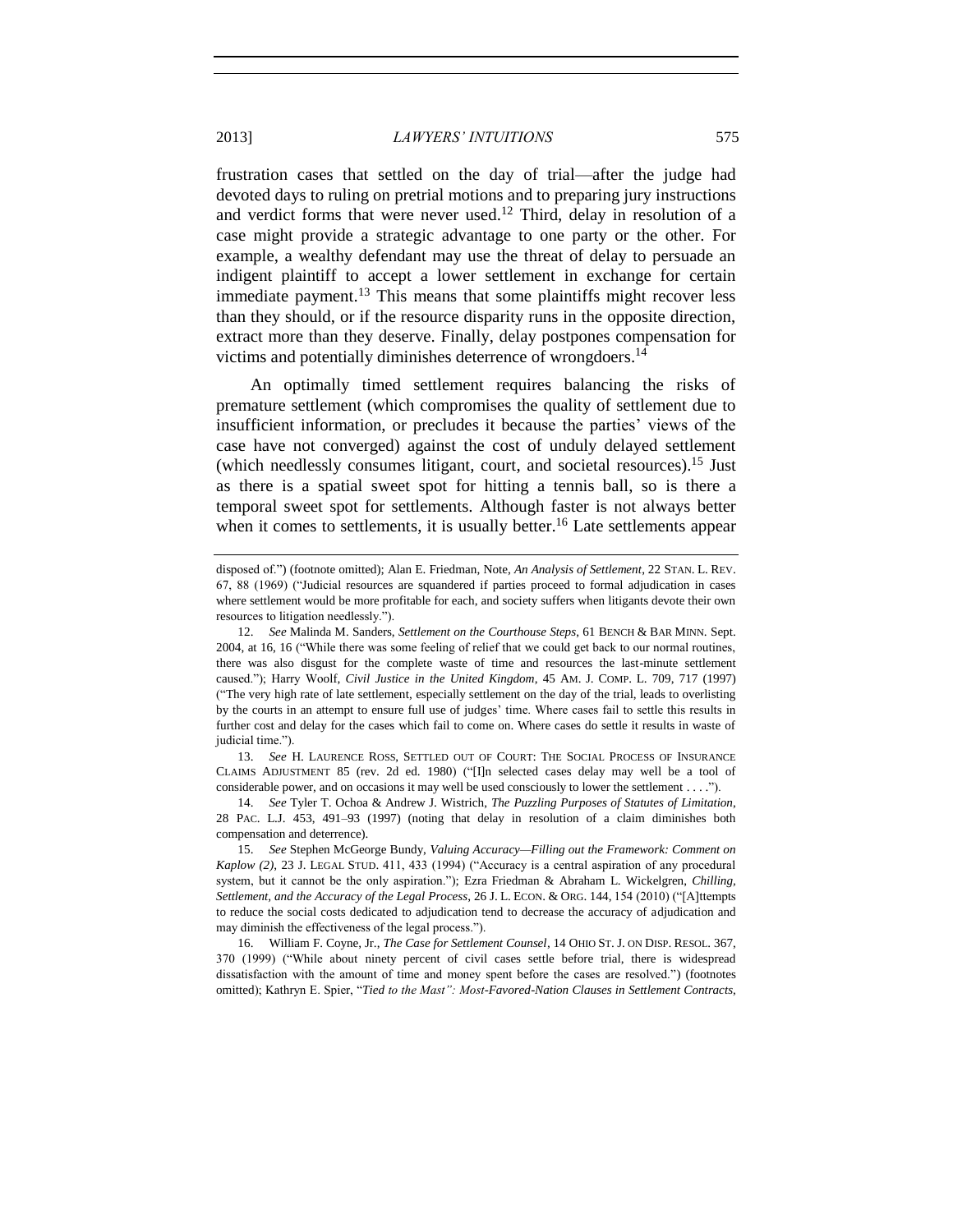<span id="page-5-0"></span>to be a more common mistake than premature settlements because a significant percentage of cases settle after most or all discovery has been completed, on the eve of trial, or on the courthouse steps. $17$ 

Why do parties often wait so long to settle civil lawsuits? Research on civil litigation suggests several possible explanations. First, assessing the settlement value of a case might be more difficult than it seems. Experienced lawyers and mediators frequently disagree about what cases are worth.<sup>18</sup> That difficulty might promote procrastination.<sup>19</sup> Second, the parties might possess asymmetric access to information.<sup>20</sup> Uncertainty can

18. PHILIP J. HERMANN, BETTER, EARLIER SETTLEMENTS THROUGH ECONOMIC LEVERAGE § 2.02 (1989) (reporting that experienced lawyers' evaluations of the same case for settlement purposes varies widely); DOUGLAS E. ROSENTHAL, LAWYER AND CLIENT: WHO'S IN CHARGE? 36–38, 204–05 (1974) (same); GERALD R. WILLIAMS, LEGAL NEGOTIATION AND SETTLEMENT 5–7, 110–14 (1983) (same).

<sup>32</sup> J. LEGAL STUD. 91, 93 (2003) ("[E]arly settlement is socially desirable . . . .").

<sup>17.</sup> *See* Bullock & Gallagher, *supra* not[e 9,](#page-3-0) at 897 ("[A] large proportion of . . . settlements occur 'on the courthouse steps.'") (footnote omitted); Friedman & Wickelgren, *supra* not[e 15,](#page-4-0) at 153–54 ("Of course, settlements 'on the courthouse steps' (which are a significant fraction of settlements) result in less litigation cost savings (discovery is often the most costly part of litigation) that are usually considered the primary benefit of settlement."); Russell Korobkin & Chris Guthrie, *Psychological Barriers to Litigation Settlement: An Experimental Approach*, 93 MICH. L. REV. 107, 128 (1994) ("Many cases in the real world, in fact, do not settle until just before trial or even during trial.") (footnote omitted); Miceli, *supra* note [6,](#page-2-1) at 270 (concluding that "a large percentage of cases settle close to trial" and "the settlement amount is increasing in the length of the delay (all else equal)"); Sanders, *supra* not[e 12,](#page-4-1) at 16 ("I know that lawsuits are frequently resolved on the courthouse steps, if not late on the eve of trial. I know that last-minute settlements are 'standard operating procedure' for many lawyers. I know that the pressure of an imminent trial date sometimes has more influence over parties' decision to settle than any other factor."); Stewart J. Schwab & Michael Heise, *Splitting Logs: An Empirical Perspective on Employment Discrimination Settlements*, 96 CORNELL L. REV. 931, 948 (2011) (reporting a study of settlement of employment discrimination claims in the U.S. District Court for the Northern District of Illinois, and asserting that "[s]etting a trial date is the only litigation-stage variable that exerted an important influence on final settlement amounts with some level of consistency"); Spier, *supra* not[e 16,](#page-4-2) at 95 ("[M]any cases settle on the courthouse steps . . . .") (footnote omitted).

<sup>19.</sup> *See* DWIGHT GOLANN, MEDIATING LEGAL DISPUTES: EFFECTIVE STRATEGIES FOR LAWYERS AND MEDIATORS § 2.1.1, at 41 (1996) ("Disputants also delay negotiations . . . because they are reluctant to confront unpleasant issues, such as admitting that their initial assessment of a case was overoptimistic. In such situations, people will often react by procrastinating, perhaps hoping that additional discovery will rehabilitate their position or that the other side will give up."); Rick Carnaroli, *Procrastination*, ADVOCATE, Feb. 2006, at 4, 4 ("It is hard to say that procrastination is the cause of settlement on the courthouse steps, but certainly there are cases that settle only because the parties have not adequately prepared for trial, or have put off settlement discussions until the last minute."); Andrew J. Wistrich, *Procrastination, Deadlines, and Statutes of Limitation*, 50 WM. & MARY L. REV. 607, 630 (2008) ("If people find a task difficult or unpleasant, they are likely to defer performance of that  $task . . . .").$ 

<sup>20.</sup> *See* Spier, *supra* note [16,](#page-4-2) at 95 ("Private information often leads to inefficiencies in the settlement process; many cases settle in the courthouse steps, and some fail to settle altogether.") (footnote omitted).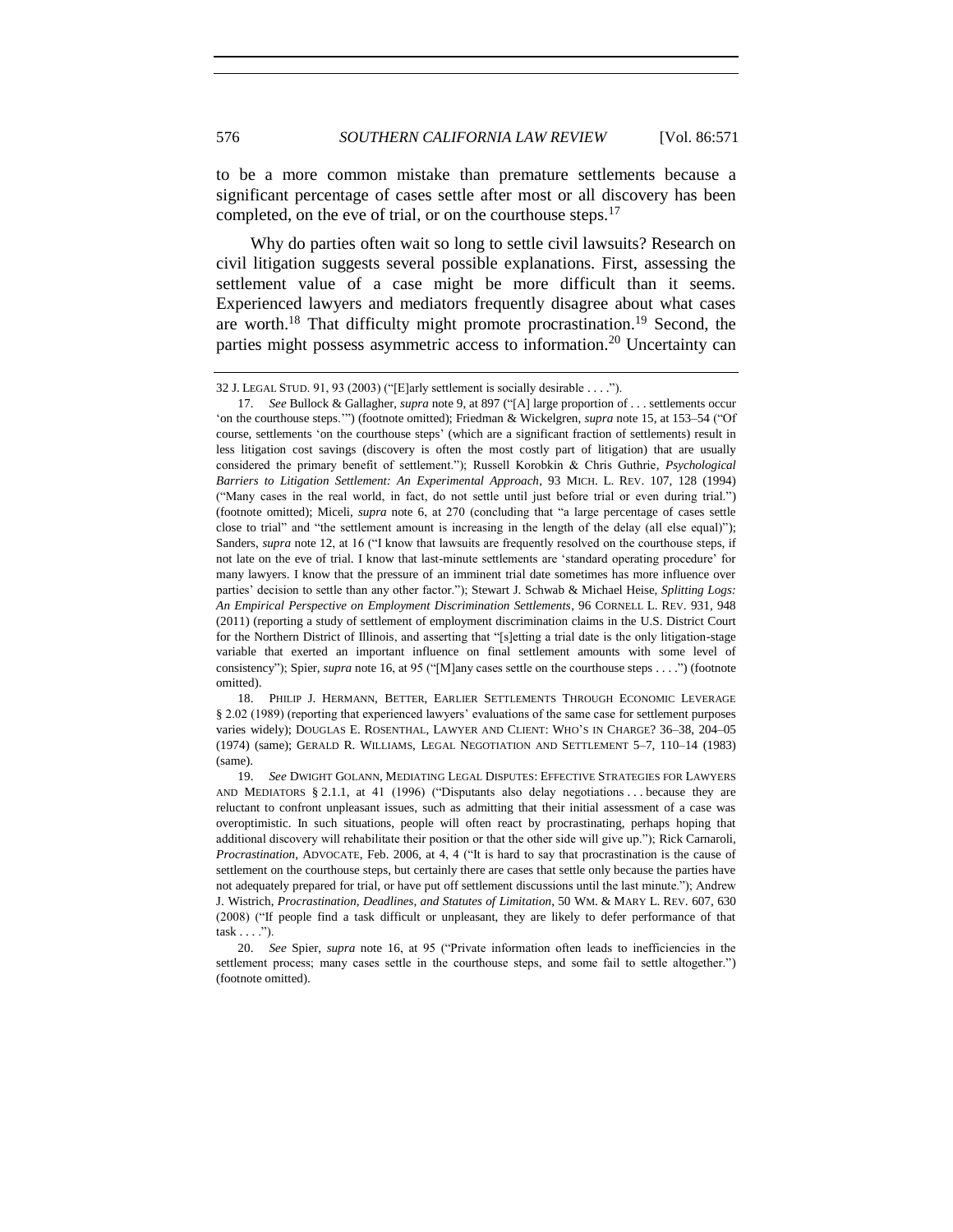<span id="page-6-1"></span><span id="page-6-0"></span>inhibit or delay settlement because it can cause the parties to persist in divergent predictions of the likely outcome.<sup>21</sup> Uncertainty also can induce parties to obtain more information in an effort to clarify the situation. Third, lawyers' greed might delay settlement.<sup>22</sup> Even though needless delays might damage their reputations, <sup>23</sup> lawyers paid by the hour face financial incentives to postpone settlement.<sup>24</sup> Fourth, parties might experience "regret aversion" and worry that they will later learn that the facts or law favor them far more than they initially believed.<sup>25</sup> Finally, many lawyers avoid being the first to mention the possibility of settlement. They fear that proposing settlement suggests weakness.<sup>26</sup> When both parties are represented by lawyers who feel that way, settlement negotiations may be deferred until the last minute.

Another factor that might account for some of the delay in settlements is that litigants might incorrectly assess the value of the case and the advantages of settlement. Researchers have attempted to determine whether litigants are prone to commit cognitive errors in analyzing settlement

24. *See* Ingram, *supra* note [11,](#page-3-1) at 95 ("In most cases, defense attorneys also have little, if any, incentive to seek an early settlement. It is in their best interest to run up a lot of billable hours before achieving a result satisfactory to the client."); Samuel Issacharoff, Charles Silver & Kent D. Syverud, *Bargaining Impediments and Settlement Behavior*, *in* DISPUTE RESOLUTION: BRIDGING THE SETTLEMENT GAP 51, 51 (David A. Anderson ed., 1996) ("[L]awyers foment controversy and prolong litigation because they make money by doing so.").

25. Chris Guthrie, *Better Settle Than Sorry: The Regret Aversion Theory of Litigation Behavior*, 1999 U. ILL. L. REV. 43, 45–46 (1999) ("[L]itigants base at least some litigation decisions on 'a desire to avoid the unpleasant psychological consequences' of regret arising from 'a decision that turns out poorly.'") (footnote omitted).

<sup>21.</sup> *Id.* ("Settlement negotiations can fail when the two sides have different beliefs about what will happen at trial.").

<sup>22.</sup> *See* Deborah L. Rhode, *Ethical Perspectives on Legal Practice*, 37 STAN. L. REV. 589, 635 (1985) ("After an educational process emphasizing the importance of preparation and the indeterminacy of outcomes, most lawyers will prefer to leave no stone unturned, provided, of course, they can charge by the stone. For an attorney anxious to avoid overlooking details and underbilling hours, more is always better.").

<sup>23.</sup> Attorneys paid on an hourly rate might damage their reputations by extracting unnecessary fees in any single case. *See* PAUL F. CAMPOS, JURISMANIA: THE MADNESS OF AMERICAN LAW 66 (1998) ("Lawyers who incur unnecessary costs for their clients are putting themselves at a systematic competitive disadvantage with lawyers who do not."); Rhode, *supra* not[e 22,](#page-6-0) at 635 ("Depending on the press of other business, attorneys who charge by the hour may face considerable temptation to prolong certain tasks or to retain matters that they cannot complete efficiently. And clients are not always well situated to monitor counsels' performance.").

<sup>26.</sup> Bullock & Gallagher, *supra* note [9,](#page-3-0) at 898 ("Many lawyers delay initiating discussion of compromise for fear that their actions will be viewed by their opponents as evidence of a lack of confidence in their position.") (footnote omitted); Harry T. Edwards, *Alternative Dispute Resolution: Panacea or Anathema?*, 99 HARV. L. REV. 668, 670 (1986) ("[T]oo many lawyers view the suggestion of compromise as an admission of weakness and therefore delay the initiation of negotiations with the hope that the onus of suggesting settlement will fall on opposing counsel.") (footnote omitted).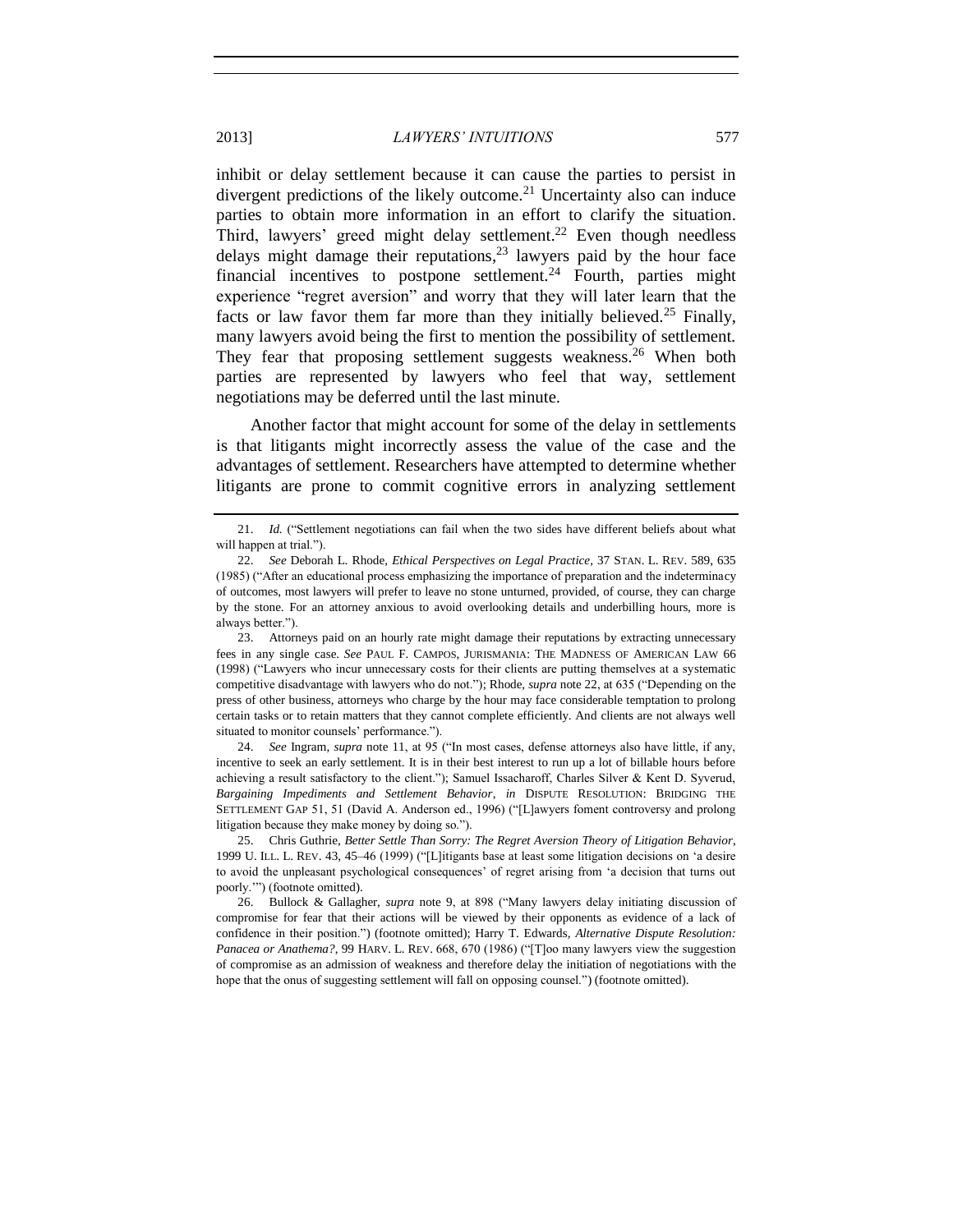<span id="page-7-1"></span>choices. Empirical studies of settlement-related behavior,  $27$  as well as a wealth of studies on human decision making generally,  $^{28}$  suggest that clients make mistakes in thinking about their cases that distort their choices about whether to settle, when to settle, and on what terms to settle.

<span id="page-7-0"></span>Of course, litigants do not make decisions alone. Most litigants are represented by counsel.<sup>29</sup> Although decisions about whether and when to settle ultimately belong to the client, lawyers play an important role in the settlement process. They attempt to predict the likely outcome of cases, and advise their clients about which settlement offers to make, when to make them, and which settlement proposals to accept.<sup>30</sup> They essentially act as brokers facilitating the exchange of legal claims for money or other consideration.<sup>31</sup> Their recommendations typically carry great weight.<sup>32</sup> Moreover, sometimes the client's role in assessing settlement options is nominal.<sup>33</sup> Lawyers, then, exert considerable influence over their clients' decision about settlement.

Lawyers might be well suited to help clients overcome their cognitive shortcomings, just as they help clients surmount their deficiencies in legal

<span id="page-7-2"></span>

<sup>27.</sup> *See* Korobkin & Guthrie, *supra* note [17,](#page-5-0) at 164 (demonstrating the susceptibility of nonlawyers to cognitive illusions when making settlement-related decisions); George Loewenstein et al., *Self-Serving Assessments of Fairness and Pretrial Bargaining*, 22 J. LEGAL STUD. 135, 158–59 (1993) (finding that, contrary to the assumption that parties will evaluate information revealed through costly discovery processes in an unbiased fashion in order to settle, self-serving biases can cause parties to obtain what they deem fair rather than seek to maximize their own payoff, even if information is shared perfectly and there is a complete absence of disputed legal issues).

<sup>28.</sup> *See generally* PAUL BREST & LINDA HAMILTON KRIEGER, PROBLEM SOLVING, DECISION MAKING, AND PROFESSIONAL JUDGMENT: A GUIDE FOR LAWYERS AND POLICY MAKERS (2010) (describing how cognitive errors that are common in the general population can affect lawyers).

<sup>29.</sup> *See* Jona Goldschmidt, *How Are Courts Handling Pro Se Litigants?*, 82 JUDICATURE 13, 14 (1998) (reporting that during the period from 1991 through 1994, approximately 21 percent of federal civil litigants were unrepresented).

<sup>30.</sup> Geoffrey P. Miller, *Some Agency Problems in Settlement*, 16 J. LEGAL STUD. 189, 214 (1987) ("The attorney will always—or almost always—know much more about the lawsuit than the client. The attorney's advice about the merits of a proposed settlement will often weigh heavily in the client's decision."); William H. Simon, *Lawyer Advice and Client Autonomy: Mrs. Jones's Case*, 50 MD. L. REV. 213, 217 (1991) ("Even where they think of themselves as merely providing information for clients to integrate into their own decisions, lawyers influence clients by myriad judgments, conscious or not, about what information to present, how to order it, what to emphasize, and what style and phrasing to adopt.") (footnote omitted).

<sup>31.</sup> ROSS, *supra* note [13,](#page-4-3) at 77 ("Negligence work may be easily regarded as brokerage . . . ."). *See generally* HERBERT M. KRITZER, THE JUSTICE BROKER: LAWYERS AND ORDINARY LITIGATION (1990) (describing lawyers as "justice brokers").

<sup>32.</sup> *See* DAVID A. BINDER & SUSAN C. PRICE, LEGAL INTERVIEWING AND COUNSELING: A CLIENT-CENTERED APPROACH 186 (1977) ("[T]he client may be unduly influenced by what the lawyer, the 'authority figure,' would do . . . .").

<sup>33.</sup> Miller, *supra* not[e 30,](#page-7-0) at 213 ("In some cases, effective control is almost entirely in the hands of the attorney.").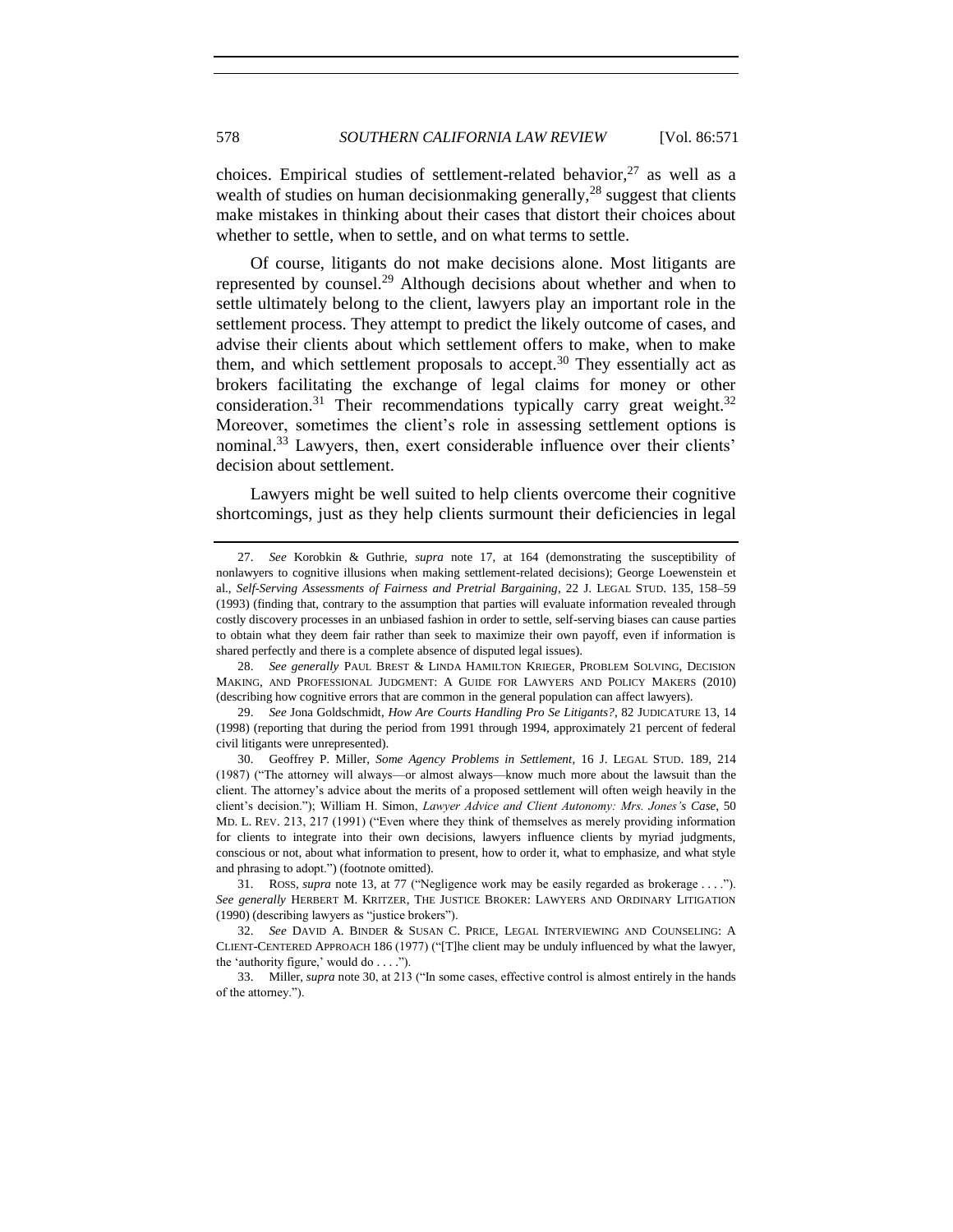<span id="page-8-1"></span>knowledge.<sup>34</sup> Lawyers possess characteristics that differentiate them from most of their clients. On average, lawyers are better educated than their clients and have received training that might facilitate good judgment.<sup>35</sup> Lawyers regularly evaluate settlement proposals, and some research suggests that experienced lawyers provide more accurate assessments of case value than law students (and presumably lay people).<sup>36</sup> Lawyers also likely have less emotional investment in the outcome, and can provide what psychologists sometimes call an "outside" perspective on choices that can facilitate clearer judgment.<sup>37</sup>

<span id="page-8-0"></span>On the other hand, lawyers are human beings, too. A substantial body of research indicates that in a wide range of decisions involving a variety of potential sources of cognitive errors, people with legal training and litigation-related experience do not consistently make better judgments than lay people. In two comprehensive reviews of this work, Paul Brest and Linda Hamilton Kreiger and Jennifer Robbennolt and Jean Sternlight document a wide range of situations in which lawyers might be prone to making serious cognitive errors of judgment.<sup>38</sup> Brest and Kreiger also conclude that "cognitive, social, and motivational phenomena . . . distort people's perceptions of reality, and impede their understanding and pursuit of their own or their client's goals."<sup>39</sup>

<span id="page-8-2"></span>Research on lawyers' judgment suggests that they are also prone to making errors. For example, lawyers make overly optimistic assessments of cases that might lead them to litigate when they should settle. $40$ 

<sup>34.</sup> Russell Korobkin & Chris Guthrie, *Psychology, Economics, and Settlement: A New Look at the Role of the Lawyer*, 76 TEX. L. REV. 77, 120 ("[A]t least in some circumstances, lawyers taking an active role in their client's litigation decisionmaking processes probably can affect the extent to which psychological factors, as opposed to the comparison of the expected financial values of alternative litigation options, motivate litigants' ultimate decisions.").

<sup>35.</sup> *See* Darrin R. Lehman, Richard O. Lempert & Richard E. Nisbett, *The Effects of Graduate Training on Reasoning: Formal Discipline and Thinking About Everyday-Life Events*, 43 AM. PSYCHOLOGIST 431, 440 (1988) (finding that training in psychology, medicine, and law can improve logical reasoning).

<sup>36.</sup> Jonas Jacobson et al., *Predicting Civil Jury Verdicts: How Attorneys Use (and Misuse) a Second Opinion*, 8 J. EMPIRICAL LEGAL STUD. 99, 105–06 (Supp. 2011) (reporting research showing that practicing lawyers provide better estimates of case value than law students).

<sup>37.</sup> *See* Daniel Kahneman & Dan Lovallo, *Timid Choices and Bold Forecasts: A Cognitive Perspective on Risk Taking*, 39 MGMT. SCI. 17, 29 (1993) ("[E]rrors of intuitive prediction can sometimes be reduced by adopting an outside view . . . .").

<sup>38.</sup> *See generally* BREST & KRIEGER, *supra* note [28;](#page-7-1) JENNIFER K. ROBBENNOLT & JEAN R. STERNLIGHT, PSYCHOLOGY FOR LAWYERS: UNDERSTANDING THE HUMAN FACTORS IN NEGOTIATION, LITIGATION, AND DECISION MAKING (2012).

<sup>39.</sup> BREST & KRIEGER, *supra* not[e 28,](#page-7-1) at 31.

<sup>40.</sup> Craig R. Fox & Richard Birke, *Forecasting Trial Outcomes: Lawyers Assign Higher Probability to Possibilities That Are Described in Greater Detail*, 26 LAW & HUM. BEHAV. 159, 168–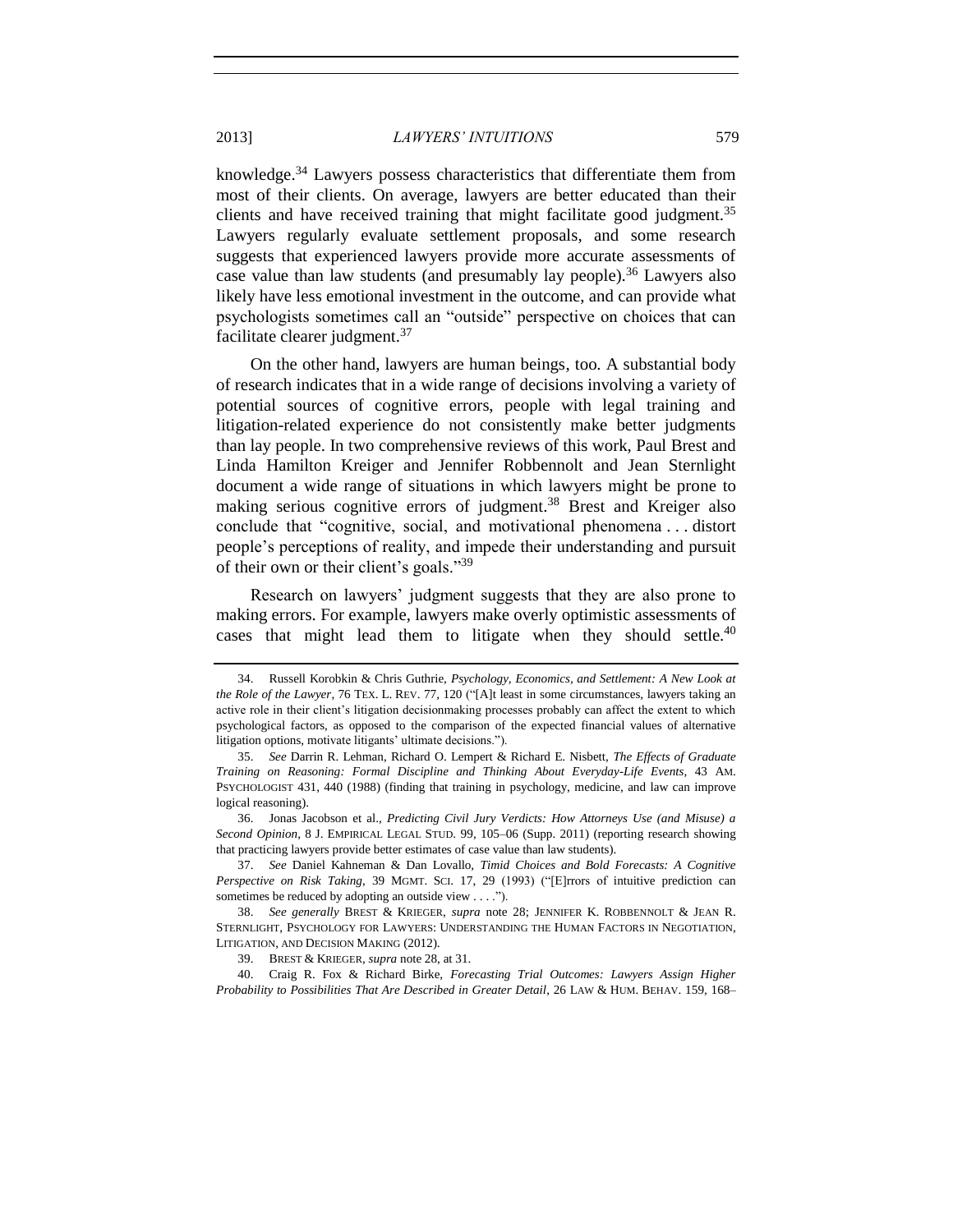<span id="page-9-1"></span>Experienced lawyers also stubbornly ignore the suggestions of other experienced lawyers when assessing values, preferring to rely on their own estimates even though they are commonly wrong.<sup>41</sup> Other research suggests that lawyers are prone to making overly risky decisions to avoid losing,  $42$ although related research suggests that lawyers sometimes avoid this kind of mistake.<sup>43</sup>

Do lawyers facilitate good decisions or poor ones? If lawyers themselves make systematic errors in judgment, then not only will they fail to assist their clients, they might even make matters worse. The research concerning lawyers' susceptibility to cognitive errors is mixed. Lawyers benefit from training and experience, but they are still human beings who might rely on misleading cognitive strategies. Some of these cognitive strategies might prolong litigation in ways that could explain why cases often settle only after significant resources have been spent. Lawyers' inclination to overvalue their cases facilitates conflict,  $44$  as does the tendency for lawyers facing the potential for significant losses to make risky choices.<sup>45</sup>

43. Korobkin & Guthrie, *supra* note [34,](#page-8-1) at 137 ("Our experimental results support the hypothesis that lawyers, on average, evaluate litigation options differently than litigants, with lawyers' evaluations more likely to be consistent with the expected value analysis presumed by economic models of litigation."); *id.* at 113 ("Our lawyer subjects were not affected to nearly the same degree as our litigant [that is, college student] subjects by the framing, anchoring, and equity-seeking variables tested."); *id.* at 82 ("Lawyers are more likely than litigants to apply an expected financial value analysis to the settlement-versus-trial decision, whereas certain cognitive and social-psychological phenomena that can distract from expected value analysis are more likely to influence litigants. In any given situation, this disparity could cause lawyers to be more *or* less inclined toward settlement than litigants.").

44. *See* Linda Babcock & George Loewenstein, *Explaining Bargaining Impasse: The Role of Self-Serving Biases*, 11 J. ECON. PERSP. 109, 116 (1997) ("[I]n negotiations where the costs of impasse are high, the self-serving bias hurts both parties economically.").

45. *See* Randall L. Kiser, Martin A. Asher & Blakeley B. McShane, *Let's Not Make a Deal: An Empirical Study of Decision Making in Unsuccessful Settlement Negotiations*, 5 J. EMPIRICAL LEGAL STUD. 551, 566 (2008) (reporting a study of errors in settlement decisions and concluding that "the cost of decision error is higher for defendants than for plaintiffs"); Jeffrey J. Rachlinski, *Gains, Losses, and* 

<span id="page-9-0"></span><sup>69 (2002) (</sup>showing that lawyers are susceptible to cognitive bias in assessing the likelihood of potential trial outcomes); Jane Goodman-Delahunty et al., *Insightful or Wishful: Lawyers' Ability to Predict Case Outcomes*, 16 PSYCHOL. PUB. POL'Y  $\⊂>1.33$ , 149 (2010) (reporting the results of a study and concluding that "[l]awyers frequently made substantial judgmental errors, showing a proclivity to overoptimism"). Law students show a similar excess of self-serving optimism about case value. Loewenstein, *supra* note [27,](#page-7-2) at 150 (reporting "strong evidence for self-serving interpretations of fairness" in a study of law students' predictions of settlement amounts).

<sup>41.</sup> *See* Jacobson et al., *supra* not[e 36,](#page-8-0) at 108–09 (reporting the results of a study asking lawyers to estimate the value of jury verdicts and noting "[a]ttorneys could have reduced their [case estimation] errors even *further* . . . by simply averaging their own and their partners' estimates").

<sup>42.</sup> Linda Babcock et al., *Forming Beliefs About Adjudicated Outcomes: Perceptions of Risk and Reservation Values*, 15 INT'L REV. L. & ECON. 289, 296–97 (1995) (finding that lawyer subjects were just as strongly affected by framing biases in a negotiating experiment as were nonlawyer subjects).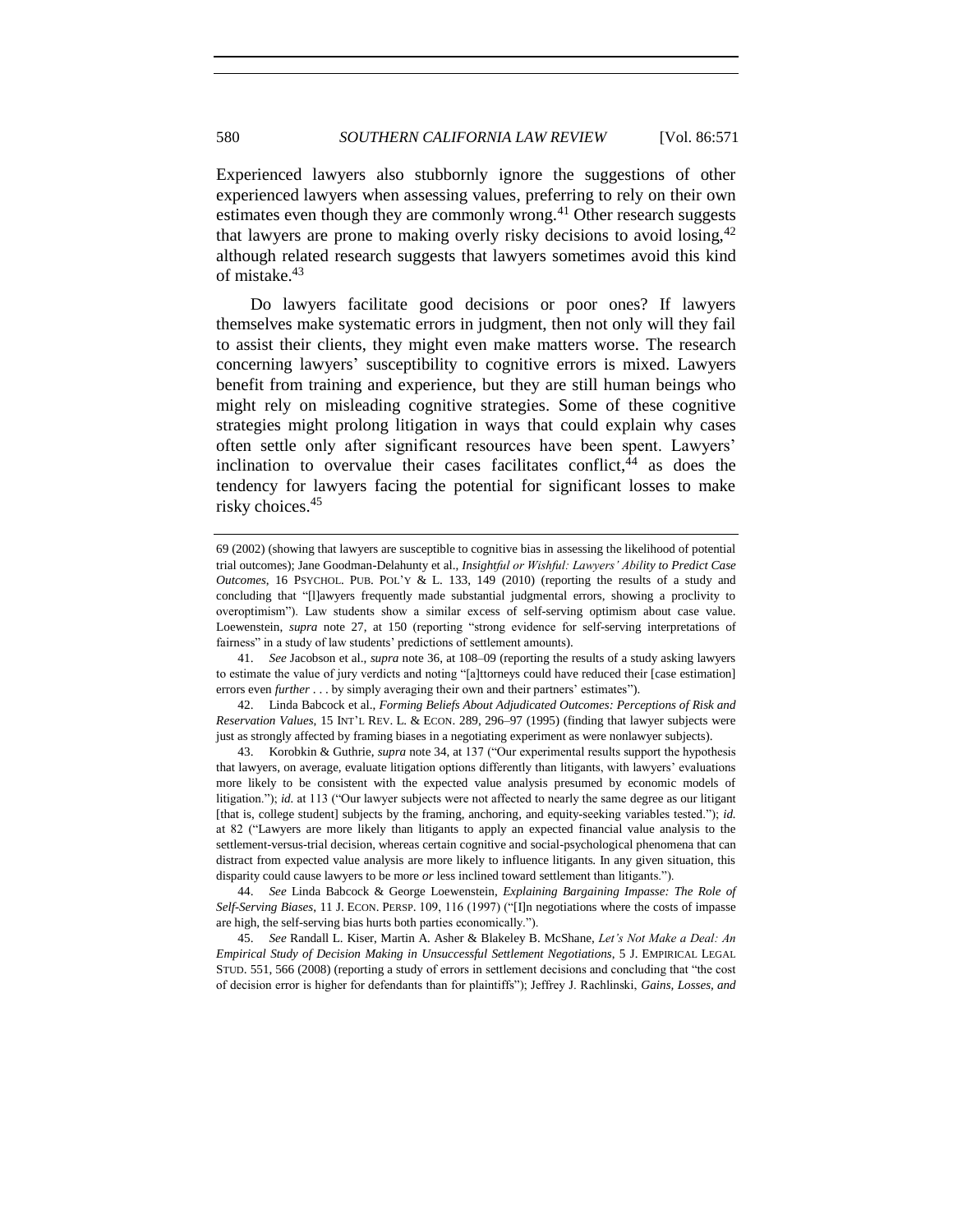In this Article, we expand on the research indicating that misleading cognitive strategies for making decisions can prolong litigation. We asked lawyers to make judgments in (mostly) legal contexts in which misleading cognitive strategies might cause poor judgment. Of the five cognitive strategies that we explore in this Article—excessive reliance on intuition, the framing effect, the confirmation bias, nonconsequentialist reasoning, and the sunk-cost fallacy—only the framing effect has previously been directly studied in practicing lawyers.<sup>46</sup> Overall, we find that lawyers are vulnerable to many of the same kinds of errors that likely mislead their clients.

## II. THE CURRENT STUDY

#### <span id="page-10-3"></span><span id="page-10-2"></span>A. METHODOLOGY AND PARTICIPANTS

<span id="page-10-1"></span><span id="page-10-0"></span>The methodology we employed to study lawyers' decisionmaking is the same methodology we have used to study judicial decisionmaking for over a decade.<sup>47</sup> Essentially, we make presentations at continuing education programs for judges or lawyers. Before presenting any of our research, we ask the participants to respond to a questionnaire containing three to five hypothetical cases or other tests. We typically use a between-subjects experimental design; $48$  that is, we draft two (or more) versions of a hypothetical case in which one factor of interest varies and each participant

*the Psychology of Litigation*, 70 S. CAL. L. REV. 113, 159 (1996) (reporting the results of research on settlement decisions and concluding that defendants' aggregate decisions "can only be described as risk-seeking").

<sup>46.</sup> S*ee, e.g.*, Korobkin & Guthrie, *supra* note [34,](#page-8-1) at 100 (presenting the results of a study of the effect of framing on lawyers' decisionmaking).

<sup>47.</sup> *See* Chris Guthrie, Jeffrey J. Rachlinski & Andrew J. Wistrich, *Inside the Judicial Mind*, 86 CORNELL L. REV. 777, 816–18 (2001) (describing our methodological approach). We have previously reported research on judges in a series of papers. Chris Guthrie, Jeffrey J. Rachlinski, & Andrew J. Wistrich, *Blinking on the Bench: How Judges Decide Cases*, 93 CORNELL L. REV. 1 (2007); Chris Guthrie, Jeffrey J. Rachlinski & Andrew J. Wistrich, *The "Hidden Judiciary": An Empirical Examination of Executive Branch Justice*, 58 DUKE L.J. 1477 (2009) [hereinafter Guthrie, Rachlinski & Wistrich, *Hidden Judiciary*]; Jeffrey J. Rachlinski, Chris Guthrie & Andrew J. Wistrich, *Inside the Bankruptcy Judge's Mind*, 86 B.U. L. REV. 1227 (2006); Jeffrey J. Rachlinski et al., *Does Unconscious Racial Bias Affect Trial Judges?*, 84 NOTRE DAME L. REV. 1195 (2009); Jeffrey J. Rachlinski, Chris Guthrie & Andrew J. Wistrich, *Probability, Probable Cause, and Hindsight*, 8 J. EMPIRICAL LEGAL STUD. 72 (2011); Andrew J. Wistrich, Chris Guthrie & Jeffrey J. Rachlinski, *Can Judges Ignore Inadmissible Information?: The Difficulty of Deliberately Disregarding*, 153 U. PA. L. REV. 1251 (2005). One of us has also reported previous research on lawyers and insurance claims adjusters. Chris Guthrie & Jeffrey J. Rachlinski, *Insurers, Illusions of Judgment and Litigation*, 59 VAND. L. REV. 2017 (2006).

<sup>48.</sup> For a description of between-subject experimental designs, see ROBERT M. LAWLESS, JENNIFER K. ROBBENNOLT & THOMAS S. ULEN, EMPIRICAL METHODS IN LAW 104 (2010).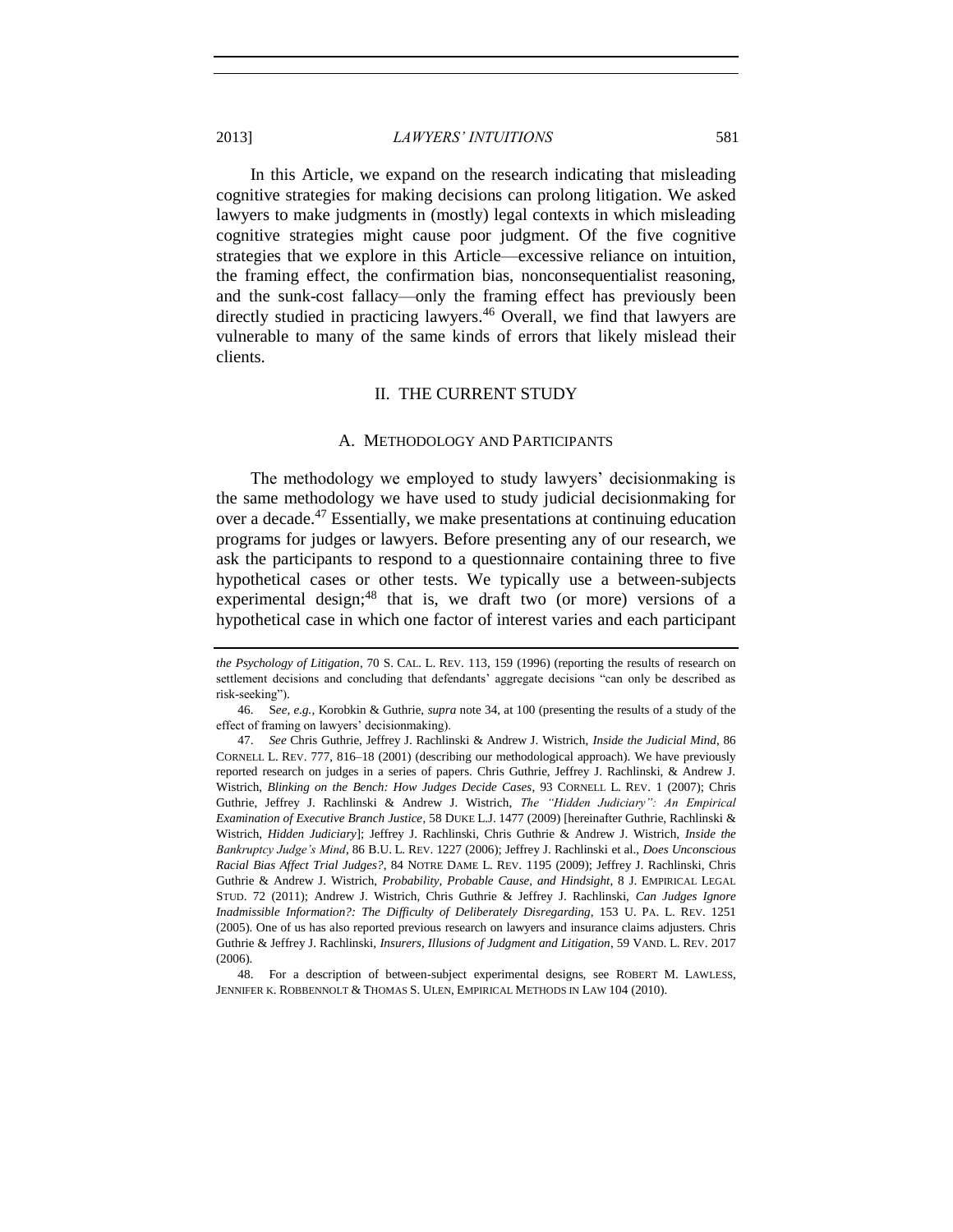reviews only one version of each scenario. Differences between the aggregated decisions made by the two (or more) groups are thus attributable to the factor that we varied. We also usually ask the participants to provide demographic information after responding to the surveys. We do not, however, ask participants to identify themselves.

The data presented in this Article were collected at seven different presentations conducted by one or both of us, described below in table 1.

| Group       | a<br>(N) | Type of<br>Conference | Percent<br>Male<br>h<br>(and N) | Mean / Median<br>Years of<br>Experience<br>(and N) | Percent<br>Republican/<br>Percent<br>$\mathcal{C}$<br>Democratic |
|-------------|----------|-----------------------|---------------------------------|----------------------------------------------------|------------------------------------------------------------------|
| Oregon      | 113      | d<br><b>CLE</b>       | 64 (105)                        | 17.3/17.0(104)                                     | 19/65                                                            |
| Texas       | 35       | Texas Bar<br>Assn.    | 71(35)                          | 21.7/20.0(35)                                      | 54/37                                                            |
| Maine       | 38       | Inn of<br>Court       | 82 (38)                         | 15.6/14.0(38)                                      |                                                                  |
| Ontario     | 36       | $CLE^{g}$             | 44 (36)                         | 15.6/14.0(36)                                      | .                                                                |
| Insurance   | 107      | Firm<br>Retreat       | 48 (104)                        | 15.4/15.0(104)                                     |                                                                  |
| Missouri    | 28       | <b>CLE</b>            |                                 |                                                    | .                                                                |
| Reinsurance | 26       | h<br>RIA              |                                 |                                                    | .                                                                |

TABLE 1. Demographic Information on Research Participants

<sup>a</sup>We excluded all those who identified themselves as judges or as nonlawyers.

**b** Not all of the lawyers answered the question about gender and experience.

<sup>c</sup>These do not add up to 100 percent. Those lawyers who listed themselves as "other" or did not respond to this question constitute the remaining percentage. Our question on political affiliation was: "Which of the two major political parties in the United States most closely matches your own political beliefs?" <sup>d</sup>This was a day-long continuing legal education conference organized by an Oregon professional group that consisted mostly of defense attorneys.

<sup>e</sup>This was a breakout session at the annual meeting of the Texas Bar Association.

<sup>f</sup>The Inns of Court are regional associations of lawyers and judges, who meet to "foster excellence in professionalism, ethics, civility, and legal skills." *Mission and Goals*, AMERICANS INNS OF COURT, http://home.innsofcourt.org (last visited Mar. 1, 2013).

<sup>g</sup>This event was an hour-long session organized by Osgoode Hall Law School. We thank Professor Poonam Puri, of Osgoode Hall for helping organize this event

hThese data were collected at the annual meeting of the Reinsurance Association of America. The participants were senior executives with insurance companies, many of whom were attorneys. Only the attorneys are included in these results.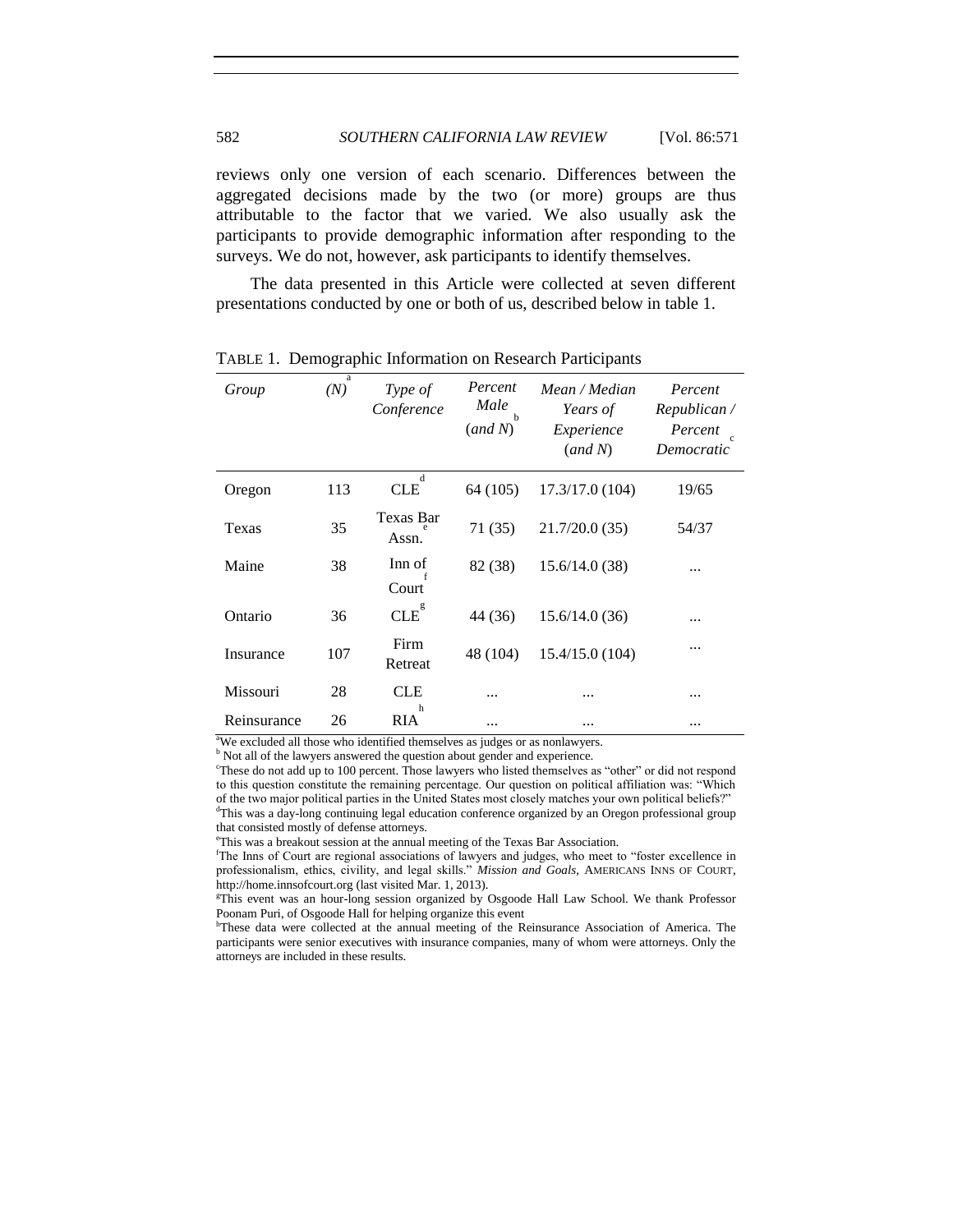#### B. PHENOMENA AND RESULTS

## <span id="page-12-1"></span>1. Excessive Reliance on Intuition

In a previous article, we described our intuitive-override model of judicial decisionmaking.<sup>49</sup> This model arose from the widely held view in psychology that people rely on two types of mental processes to make decisions: intuitive processes ("System 1") and deliberative processes ("System  $2$ ").<sup>50</sup> As we previously explained,

<span id="page-12-2"></span>Intuitive processes, also called "System 1" processes, "occur spontaneously and do not require or consume much attention." They are "automatic, heuristic-based, and relatively undemanding of computational capacity." Simply stated, they are "spontaneous, intuitive, effortless, and fast." Emotional influences also tend to arise through System 1 processes. Deliberative processes, also called "System 2" processes, are "mental operations requiring effort, motivation, concentration, and the execution of learned rules." Associated with "controlled processing," they are "deliberate, rule-governed, effortful, and slow." . . . The relationship between the intuitive and deliberative systems is complicated. Because intuition is automatic, quick, and easily invoked, it can easily dominate deliberation as decisionmakers simply rely on a quick, intuitive response or as intuition affects the judgments that follow. Intuition can be surprisingly accurate, but sometimes good judgment will require purging the deliberative processes of intuition's influence. Intuitive responses can also emerge from repetition of the same deliberative procedure. Furthermore, some decisions might require shifting between the two systems.<sup>51</sup>

Psychologists have shown that most people tend to rely too heavily on intuition in many situations.<sup>52</sup> Our own research suggests that judges, who are probably somewhat more deliberative than the average person, largely

<span id="page-12-0"></span>

<sup>49.</sup> Guthrie, Rachlinski & Wistrich, *Blinking on the Bench*, *supra* note [47,](#page-10-2) at 6–9. Others have also applied the two-system model of decisionmaking to legal issues. *See, e.g.*, On Amir & Orly Lobel, *Stumble, Predict, Nudge: How Behavioral Economics Informs Law and Policy*, 108 COLUM. L. REV. 2098, 2110–16 (2008) (reviewing DAN ARIELY, PREDICTABLY IRRATIONAL: THE HIDDEN FORCES THAT SHAPE OUR DECISIONS (2008) and RICHARD H. THALER & CASS R. SUNSTEIN, NUDGE: IMPROVING DECISIONS ABOUT HEALTH, WEALTH, AND HAPPINESS (2008)).

<sup>50.</sup> DANIEL KAHNEMAN, THINKING, FAST AND SLOW 20–26 (2011).

<sup>51.</sup> Guthrie, Rachlinski & Wistrich, *Blinking on the Bench*, *supra* note [47,](#page-10-2) at 7–8 (footnotes omitted).

<sup>52.</sup> *See* Daniel T. Gilbert, *Inferential Correction*, *in* HEURISTICS AND BIASES: THE PSYCHOLOGY OF INTUITIVE JUDGMENT 167, 167 (Thomas Gilovich, Dale Griffin & Daniel Kahneman eds., 2002) ("[O]ne of psychology's fundamental insights is that judgments are generally the product of nonconscious systems that operate quickly, on the basis of scant evidence, and in a routine manner, and then pass their hurried approximations to consciousness, which slowly and deliberately adjusts them.").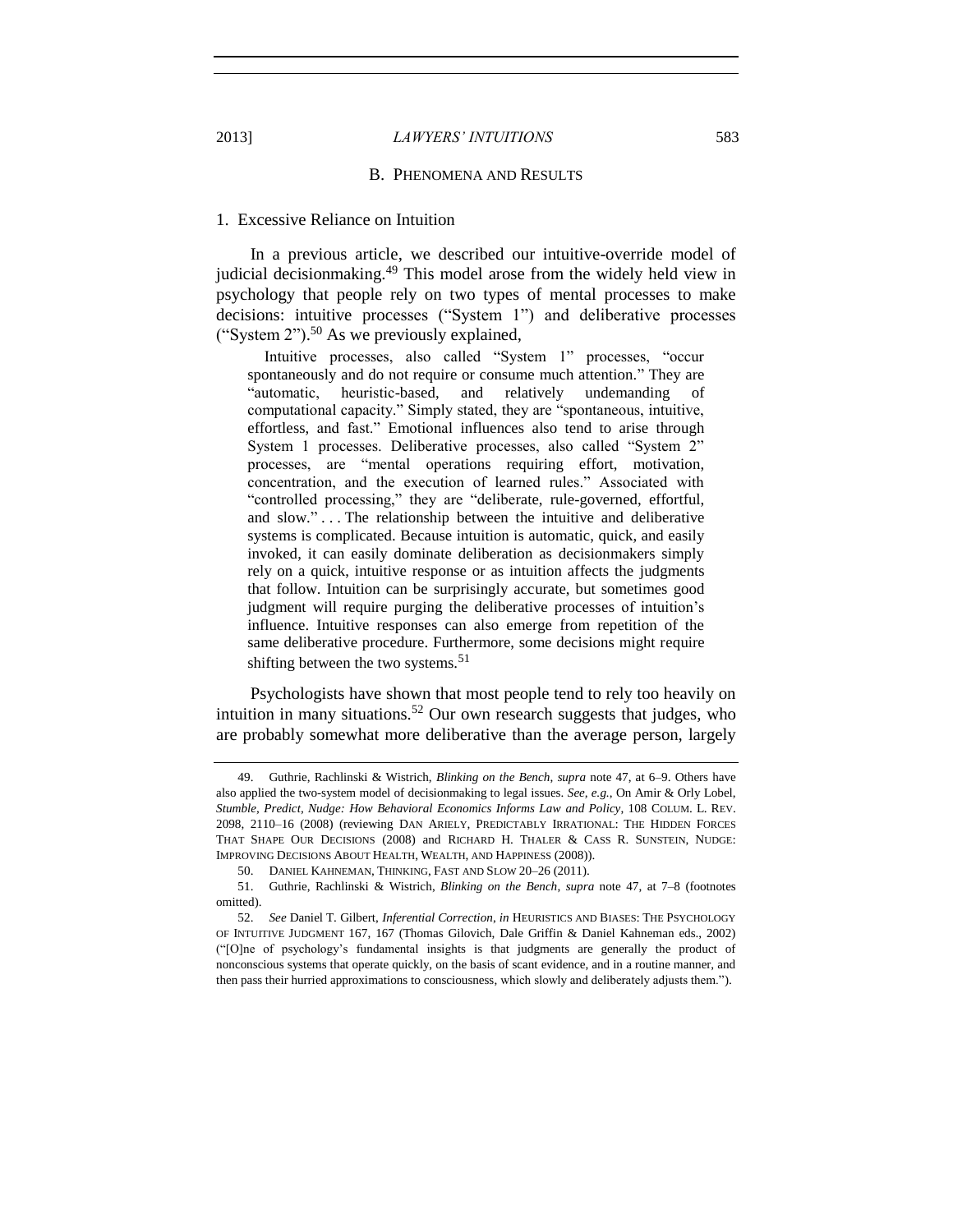share this characteristic.<sup>53</sup> Furthermore, judges even tend to rely excessively on intuition when performing simulated judicial tasks.<sup>54</sup>

Do lawyers also rely too heavily on intuition or are they exceptionally deliberative? To answer this question, we asked lawyers to take a test designed to measure a person's ability to suppress an incorrect intuitive response and successfully override it with deliberation. The test is called the "Cognitive Reflection Test" ("CRT").<sup>55</sup> It consists of the following three questions:

<span id="page-13-0"></span>(1) A bat and ball cost \$1.10 in total. The bat costs \$1.00 more than the ball. How much does the ball cost? \_\_ cents.

(2) If it takes 5 machines 5 minutes to make 5 widgets, how long would it take 100 machines to make 100 widgets? \_\_ minutes.

(3) In a lake, there is a patch of lily pads. Every day, the patch doubles in size. If it takes 48 days for the patch to cover the entire lake, how long will it take for the patch to cover half of the lake?  $\_\text{days}$ .<sup>56</sup>

Each question immediately suggests an intuitive but incorrect answer: ten cents, one hundred minutes, and twenty-four days, respectively. The correct answers, however, are five cents, five minutes, and forty-seven days, respectively. The key to performing well on the CRT lies in suppressing the incorrect intuitive answer that immediately suggests itself, engaging the deliberative process, and then overriding the wrong answer suggested by intuition with the correct answer produced by deliberation. Table 2 reflects the performances obtained from some of the groups of subjects who have taken the CRT which Shane Frederick has reported.<sup>57</sup> The performances of the judges reflected in the chart are taken from studies we have conducted, some previously published.<sup>58</sup>

<sup>53.</sup> Guthrie, Rachlinski & Wistrich, *Blinking on the Bench*, *supra* not[e 47,](#page-10-2) at 13–19.

<sup>54.</sup> *Id.* at 19–29. *See* Rachlinski et al., *Does Unconscious Racial Bias Affect Trial Judges?*, *supra*  note [47,](#page-10-2) at 1217–21.

<sup>55.</sup> *See* Shane Frederick, *Cognitive Reflection and Decision Making*, 19 J. ECON. PERSP. 25, 35 (2005) (describing the test as measuring "the ability or disposition to resist reporting the response that first comes to mind").

<sup>56.</sup> *Id.* at 27 fig.1.

<sup>57.</sup> *Id.* at 29 tbl.1.

<sup>58.</sup> Guthrie, Rachlinski & Wistrich, *Blinking on the Bench*, *supra* note [47,](#page-10-2) at 13–19 (reporting CRT results for Florida trial court judges); Guthrie, Rachlinski & Wistrich, *Hidden Judiciary*, *supra* note [47,](#page-10-2) at 1495–1500 (reporting CRT results for administrative law judges).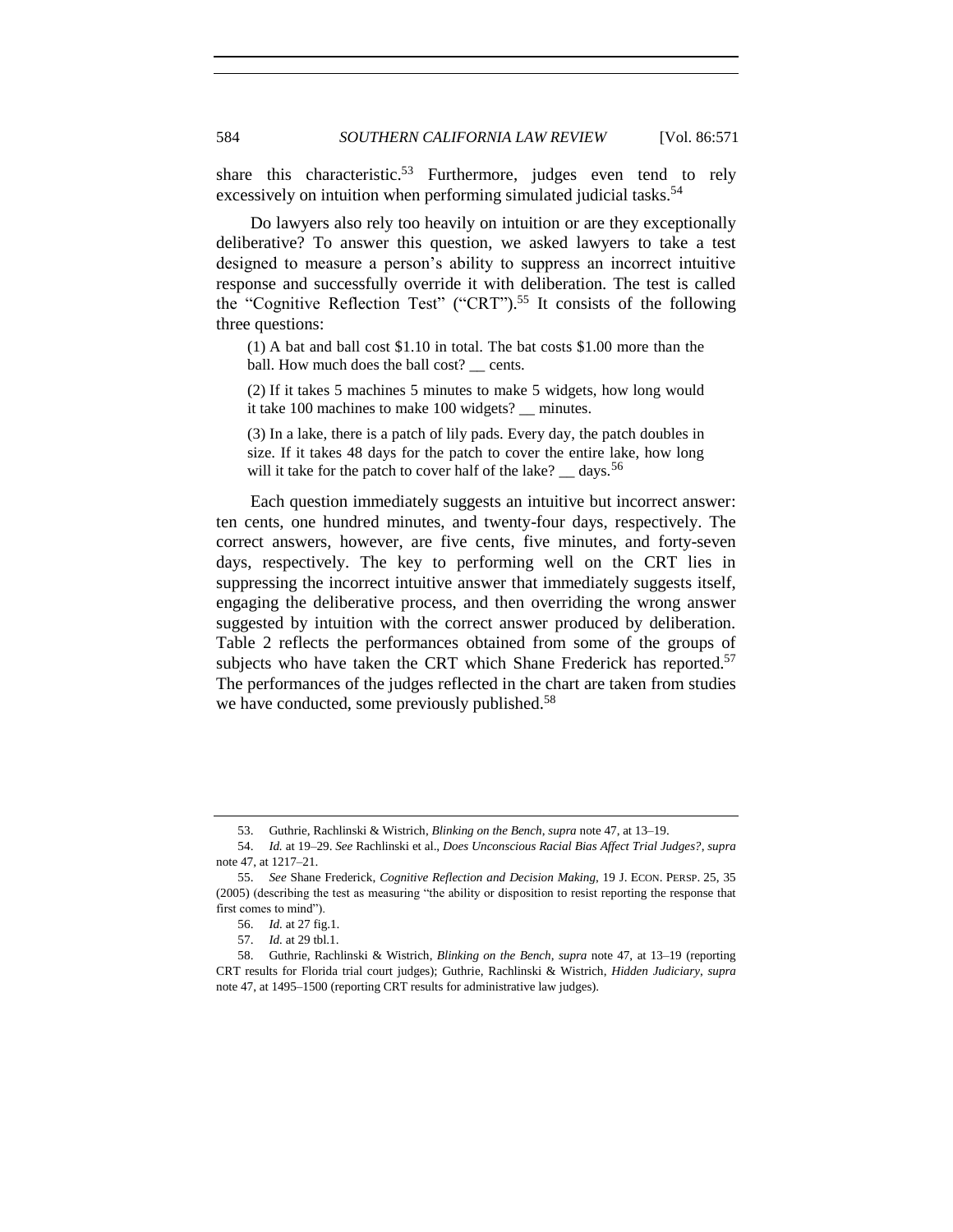| Group                                        | Average Number Correct |
|----------------------------------------------|------------------------|
| MIT undergraduates                           | 2.18                   |
| Carnegie Mellon University<br>undergraduates | 1.51                   |
| Harvard University undergraduates            | 1.43                   |
| Florida trial judges                         | 1.23                   |
| Administrative law judges                    | 1.33                   |
| University of Michigan undergraduates        | 1.18                   |
| Web-based participants                       | 1.10                   |
| Michigan State University<br>undergraduates  | 0.79                   |
| University of Toledo undergraduates          | 0.57                   |

TABLE 2. Average Scores on the Cognitive Reflection Test Among Different Groups

Table 2 suggests three things. First, no one performs particularly well on this seemingly easy test. Even the best-performing group, the MIT students, answered only a little more than two out of three questions correctly, on average. Second, the judges performed about as well as students at several of America's leading universities, such as Harvard University and the University of Michigan. Third, despite their relatively good performance, overall the judges did not stand out as adopting an especially deliberative approach to such problems. They performed about as well as other well-educated people, which is to say, not very well.

We also gave the CRT to four groups of lawyers: Oregon lawyers, Texas lawyers, Ontario lawyers, and insurance lawyers. Table 3, below, reports their performance.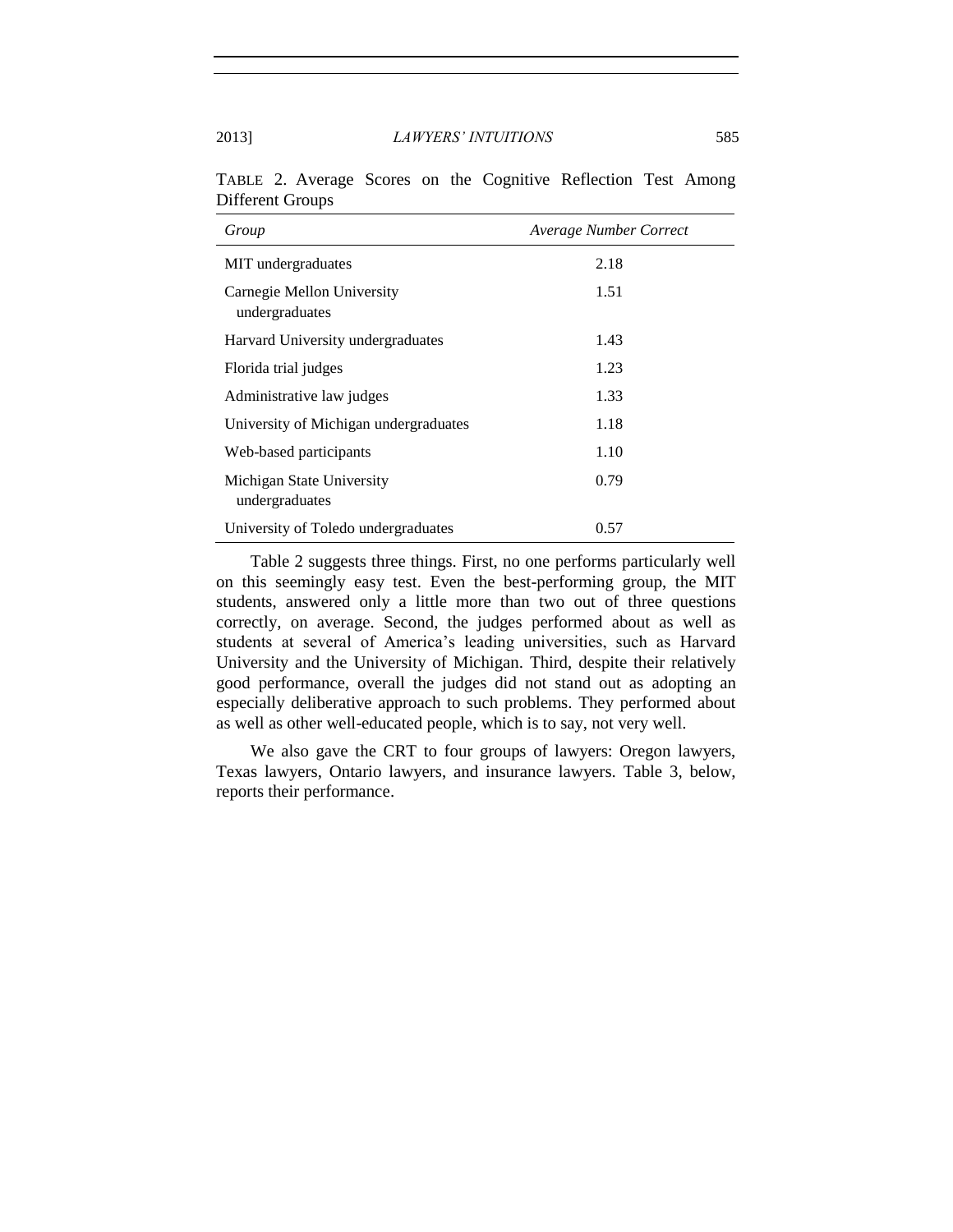| Group (and         | Average | Percent obtaining each score |           |           |           |
|--------------------|---------|------------------------------|-----------|-----------|-----------|
| Number)            | Correct | 0 correct                    | 1 correct | 2 correct | 3 correct |
| Oregon (92)        | 1.75    | 8.7                          | 29.4      | 40.2      | 21.7      |
| h<br>Texas $(31)$  | 1.61    | 25.8                         | 19.4      | 22.6      | 32.3      |
| Ontario (33)       | 1.45    | 24.2                         | 33.3      | 15.2      | 27.3      |
| Insurance $(91)^d$ | 1.12    | 39.6                         | 23.1      | 23.1      | 14.3      |
| Total (247)        | 1.46    | 24.3                         | 26.3      | 28.3      | 21.1      |

TABLE 3. Average Scores on the Cognitive Reflection Test Among Lawyers

*Note*: In all four groups, we excluded those lawyers who did not respond to all three questions, just as we have done in our research on judges. Guthrie, Rachlinski & Wistrich, *Blinking on the Bench*, *supra* note [47,](#page-10-2) at 14 n.81. Shane Frederick, who gathered the nonjudge data we report in table 2, above, does not report whether he excluded participants who did not complete all three questions or scored blank responses as incorrect. Frederick, *supra* note [55,](#page-13-0) at 29. Our results in table 2 thus might slightly overstate the lawyers' scores, relative to the college samples.

<sup>a</sup>Among the Oregon lawyers, twenty-one failed to respond to one or more of the CRT questions: four responded to none of the three questions; five responded only to the first question (four of these got it incorrect and one got it correct); ten responded only to the first two questions (four got them both incorrect; four got the first question correct and the second question incorrect; two got the first question incorrect and the second question correct; one got them both correct); one responded only to the second and third questions (getting them both incorrect); one responded only to the first and third questions (getting the first question incorrect and the third question correct).

<sup>b</sup>Among the Texas lawyers, five failed to respond to one or more of the CRT questions: two responded only to the first and second questions (one got them both incorrect, the other got them both correct); one responded only to the first and third questions (getting both incorrect); one responded only to the second and third questions (getting the second question correct and the third question incorrect); one did not return the CRT page (it may have been missing from this person's packet).

<sup>c</sup>Among the Ontario lawyers, three failed to respond to one or more of the CRT questions: one responded to none of the three questions; one responded only to the first two questions (getting them both incorrect); one responded only to the second and third questions (getting them both correct).

<sup>d</sup>Among the insurance lawyers, sixteen failed to respond to one or more of the CRT questions: two responded to none of the three questions; three responded only to the first question (two of these got it incorrect and one got it correct); eight responded only to the first two questions (six got them both incorrect; two got the first question correct and the second question incorrect); three responded only to the second and third questions (two got them both incorrect and one got them both correct).

Comparing tables 2 and 3 reveals that lawyers perform much the same as judges on the CRT. In addition to scoring about as well (or as poorly), the pattern of responses among lawyers and judges was similar. Like the judges we studied, lawyers improved from one question to the next.<sup>59</sup> On

<sup>59.</sup> Guthrie, Rachlinski & Wistrich, *Blinking on the Bench*, *supra* not[e 47,](#page-10-2) at 15 (reporting that "judges' performance improved as they progressed through the three questions, scoring 28.2 percent, 44.0 percent and 50.4 percent correct on the first, second, and third questions, respectively").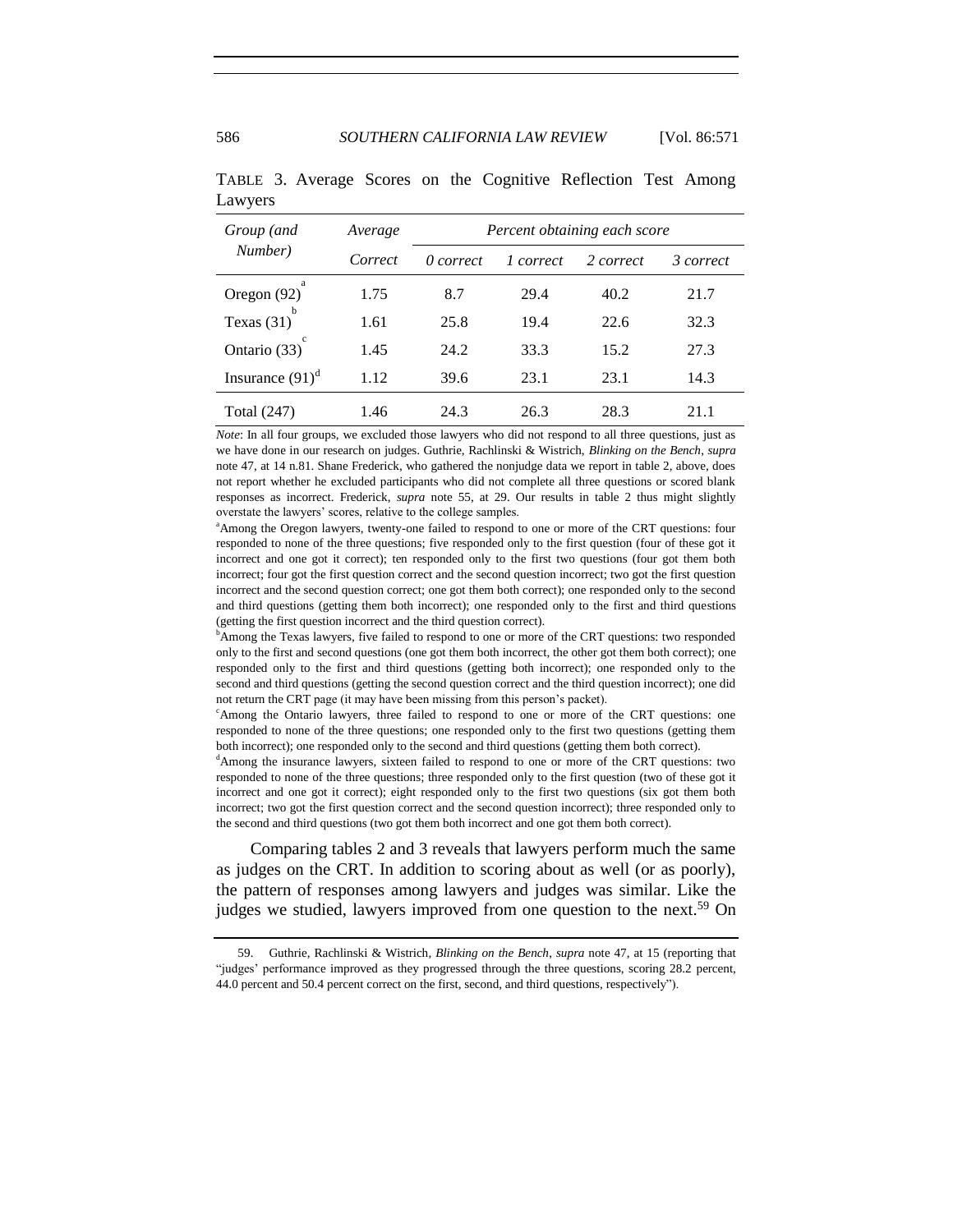the first, second, and third questions, 36.4 percent, 49.8 percent, and 59.9 percent of the lawyers got the correct answer, respectively. As with the judges, the lawyers probably came to see that the questions were not as easy as they initially seemed at first, thereby triggering more deliberative responses on the second and third questions. Furthermore, just as with the judges, the lawyers who got the question wrong tended to choose the intuitive answer.<sup>60</sup> Among the lawyers who got the questions wrong, 94.9 percent (149 out of 157), 58.1 percent (seventy-two out of 124), and 62.6 percent (sixty-two out of ninety-nine) chose the intuitive responses (ten cents, one hundred minutes, and twenty-four days) to the three questions, respectively.

Lawyers thus performed relatively well compared to many college students and other participants who have taken the test, and slightly better than some of the groups of judges we have tested. On the other hand, the lawyers did not perform especially well in absolute terms, and certainly did not perform as well as the MIT students. The performance of the lawyers on the CRT thus suggests that, like most people (including judges), lawyers rely heavily on intuitive rather than deliberative mental processing. This reliance might make them susceptible misleading intuitions that can facilitate poor decisionmaking and predictable errors.<sup>61</sup>

Table 3 reveals that the four groups performed somewhat differently on the CRT, with the insurance lawyers scoring the lowest.<sup>62</sup> Assessing the scores by demographic factors revealed that the 152 male lawyers who completed the CRT scored an average of 1.61, as compared to 1.23 among the ninety-one female lawyers who completed the CRT.<sup>63</sup> This difference was statistically significant.<sup>64</sup> Years of experience, however, did not

63. Of the 247 lawyers who completed the CRT, four did not identify their gender.

<sup>60.</sup> *Id.* at 16 (reporting that 88.4 percent, 57.4 percent and 68.0 percent of the judges who answered each question incorrectly provided the intuitive, wrong answer).

<sup>61.</sup> *See* KAHNEMAN, *supra* not[e 50,](#page-12-2) at 25 ("System 1 has biases, however, systematic errors that it is prone to make in specified circumstances.").

<sup>62.</sup> Analysis of Variance ("ANOVA") of the CRT score with the four different categories of lawyers produced a statistically significant result. *F*(3,243) = 5.75, *p* <.001. Throughout this Article, we reserve the term "significant" to denote a statistically reliable result with a probability of less than 5 percent. Also, we treat the CRT score as a continuous, cardinal variable in all statistical analyses.

<sup>64.</sup>  $t(241) = 2.70$ ,  $p < 0.001$ . Because the percentage of female judges varied by group, and the groups varied in terms of their CRT scores, we worried that the gender effect might be attributable to the variation between groups. To account for this concern, we conducted an ANOVA of the CRT score on gender and group, and an interaction term. Both gender and group remained as significant effects (*F*(1, 235) = 3.82, *p* = .05 for gender and *F*(3, 235) = 5.31, *p* = .002 for group), and the interaction term was not significant  $(F(3, 235) = 0.74$ ,  $p = .53)$ . This result suggests that the differences between the groups and between male and female participants are both independent effects.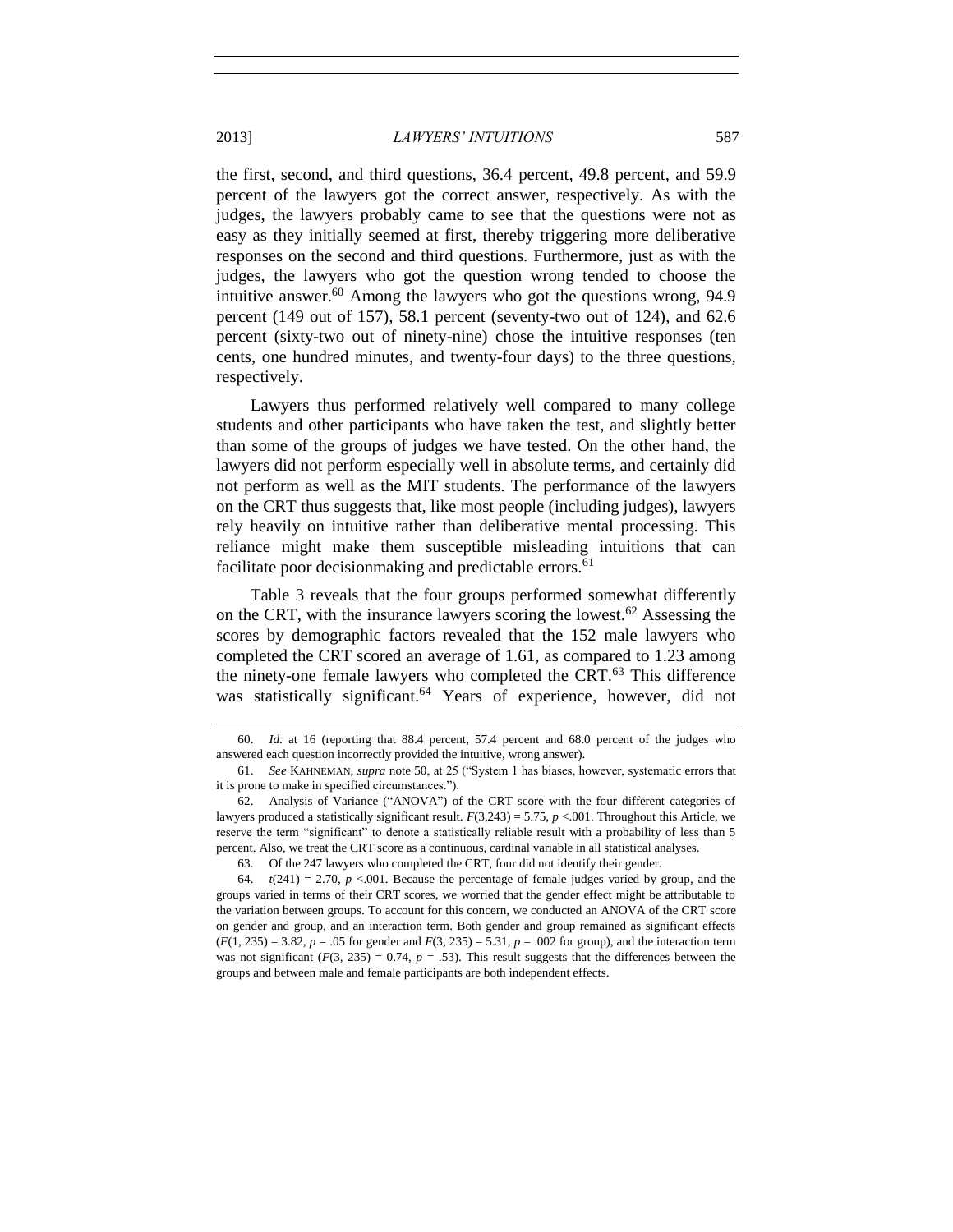correlate significantly with CRT scores. <sup>65</sup> Nor did the lawyers' political orientations produce different CRT results: the thirty-five Republicans scored an average of 1.66, as compared to 1.68 among the sixty-eight Democrats, which was not a statistically significant difference.<sup>66</sup>

Is the heavy reliance on intuition by lawyers a problem? That depends. Intuition can produce very good judgments, at least in some situations.  $67$ The difficulty, though, is that intuition often rests on a weak foundation or is simply misguided. Therefore, while intuition is a necessary part of good judgment,<sup>68</sup> it should be double checked with deliberation, if possible.<sup>69</sup> Unchecked intuition leaves decisionmakers vulnerable to cognitive errors.

Ability and willingness to second-guess intuition seems likely to affect tasks other than just the CRT. People who do well on the CRT might be better than those who do poorly at avoiding at least some kinds of cognitive errors. At least one study suggests as much.<sup>70</sup> Although the connection between suppression of intuition and the ability to avoid reliance on misleading cognitive strategies is an active area of research, we know of no existing studies indicating that higher CRT results correlate with avoiding the misleading cognitive processes we studied. Nevertheless, we examined the extent to which the lawyers who performed poorly on the CRT tended to rely more heavily on the misleading intuitions we studied. To presage our results, we found no correlation between the lawyers' CRT scores and their tendency to rely on misleading intuitions.<sup>71</sup>

70. Jörg Oechssler, Andreas Roider & Patrick W. Schmitz, *Cognitive Abilities and Behavioral Biases*, 72 J. ECON. BEHAV. & ORG. 147, 149–50 (2009) (reporting that people who score well on the CRT avoid the conjunction fallacy, avoid base-rate fallacies, exhibit consistent time preferences, and avoid overconfidence). More elaborate measures of cognitive ability correlate with an inclination to avoid some misleading intuitive cognitive processes. *See* Keith E. Stanovich & Richard F. West, *Individual Differences in Reasoning: Implications for the Rationality Debate*? 23 BEHAV. & BRAIN SCI. 645, 658–60 (2000).

71. We found nonsignificant trends for such correlations in our studies of the confirmation bias and nonconsequentialist reasoning. The lack of statistically reliable correlations, however, does not mean that a tendency to rely on intuitive reasoning is not connected to these errors, however. Our sample sizes were likely too small to detect the kinds of statistical interactions that such an effect might produce. Also, the CRT is a crude (albeit compelling) measure of the tendency to rely on intuitive

<sup>65.</sup> *r* = -.09, which is not a significant correlation.  $t(240) = 1.46$ ,  $p = .14$ .

<sup>66.</sup>  $t(99) = .12$ ,  $p = .91$ . As noted in table 1, *supra*, we only asked lawyers in Oregon and Texas to provide their political affiliations.

<sup>67.</sup> *See* MALCOLM GLADWELL, BLINK 17 (2005) ("[T]here can be as much value in the blink of an eye as in months of rational analysis").

<sup>68.</sup> *See* KAHNEMAN, *supra* note [50,](#page-12-2) at 28 ("Constantly questioning our own thinking would be impossibly tedious, and System 2 is much too slow and inefficient to serve as a substitute for System 1 in making routine decisions.").

<sup>69.</sup> *See* FRANK PARTNOY, WAIT: THE ART AND SCIENCE OF DELAY 246 (2012) ("A wise decision requires reflection, and reflection requires a pause.").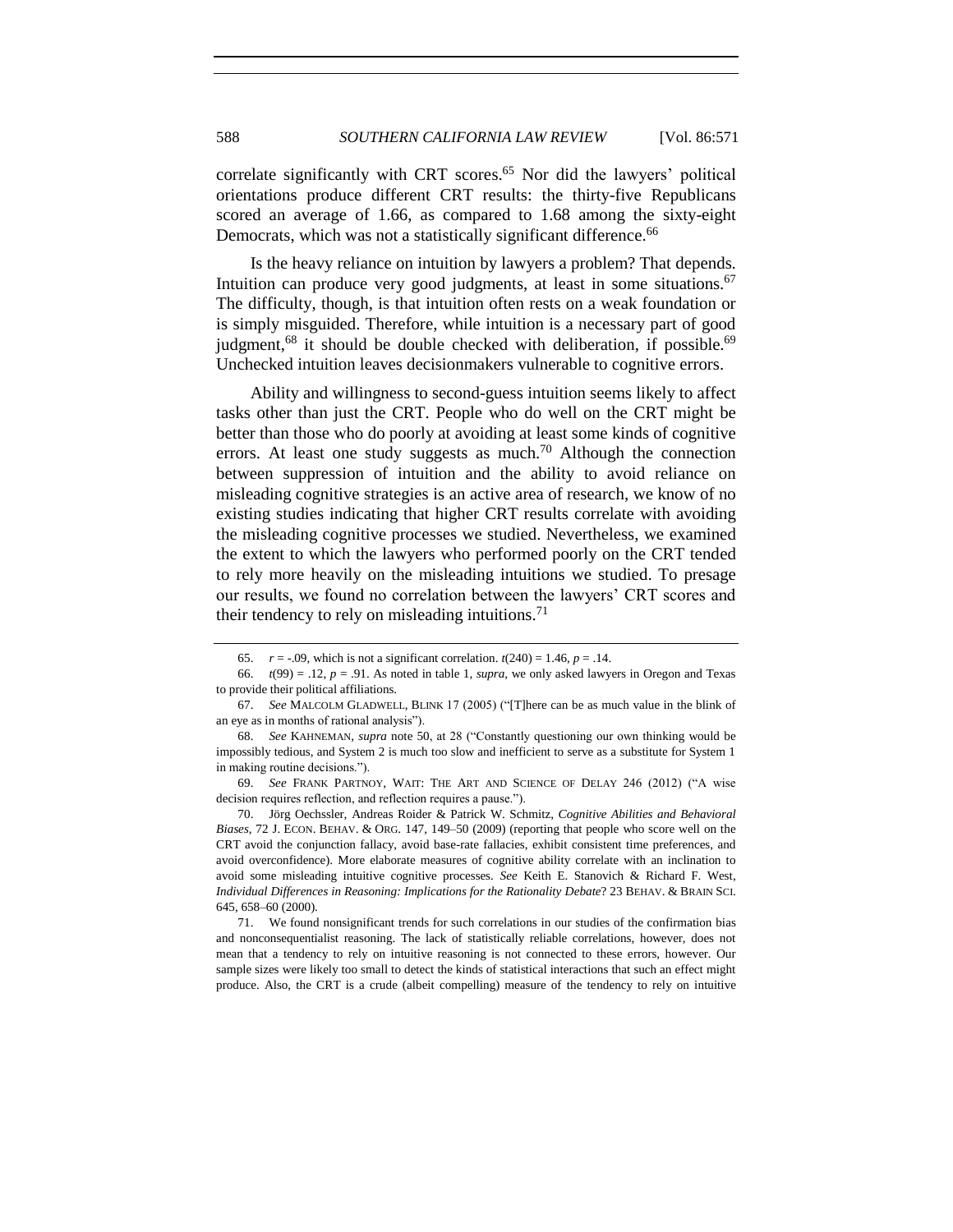#### <span id="page-18-0"></span>2. Framing Effect

Any gallery owner will confirm that choosing the proper frame can make an enormous difference in the appearance of a painting. Some frames enhance a painting, while others leave it looking drab.<sup>72</sup> Cognitive frames can have a similar effect on choice.

People do not evaluate choices and options without reference to surrounding context. Among many contextual influences on choice, people make decisions about value and risk with respect to a reference point, such as the status quo.<sup>73</sup> Economically equivalent options appear different, and depending on the context, frame the choice as reflecting potential gains or losses from the status quo.<sup>74</sup> As we previously have explained,

When people confront risky decisions—such as deciding whether to settle a case or to proceed to trial—they categorize their decision options as potential gains or losses from a salient reference point such as the status quo. This categorization, or "framing," of decision options influences the way people evaluate options and affects their willingness to incur risk. People tend to make risk-averse decisions when choosing between options that appear to represent gains and risk-seeking decisions when choosing between options that appear to represent losses. For example, most people prefer a certain \$100 gain to a 50% chance of winning \$200 but prefer a 50% chance of losing \$200 to a certain \$100  $loss.<sup>75</sup>$ 

The framing effect is a cognitive error because it leads people to violate a fundamental characteristic of rationality—namely, invariance.<sup>76</sup> Taking the sure option or gambling are both defensible choices, but making a different choice based on the difference in frame is not. Cosmetic differences in the descriptions of substantively identical options should not

reasoning. A more precise measure would be useful to study the connection between a general tendency to rely too heavily on intuition and a vulnerability to relying on misleading intuitions in specific settings.

<sup>72.</sup> Karla Klein Albertson, *Art 101: The Wrong Frame Does an Artwork No Favors*, AUCTION CTR. NEWS INT'L (Nov. 11, 2009, 3:42 PM), http://acn.liveauctioneers.com/index.php/component/ content/article/70-acn-staff/1653-art-101-the-wrong-frame-does-a-painting-no-favors?format=pdf.

<sup>73.</sup> Daniel Kahneman & Amos Tversky, *Prospect Theory: An Analysis of Decision Under Risk*, 47 ECONOMETRICA 263, 277–79 (1979).

<sup>74.</sup> Mathew Rabin, *Psychology and Economics*, 36 J. ECON. LITERATURE 11, 36 (1998) (framing occurs when two "logically equivalent (but not *transparently* equivalent) statements of a problem lead decision makers to choose different options").

<sup>75.</sup> Guthrie, Rachlinski & Wistrich, *Inside the Judicial Mind*, *supra* note [47,](#page-10-2) at 794 (footnotes omitted).

<sup>76.</sup> Daniel Kahneman & Amos Tversky, *Choices, Values, and Frames*, 39 AM. PSYCHOL. 341, 343–44 (1984) (describing how framing effects violate invariance).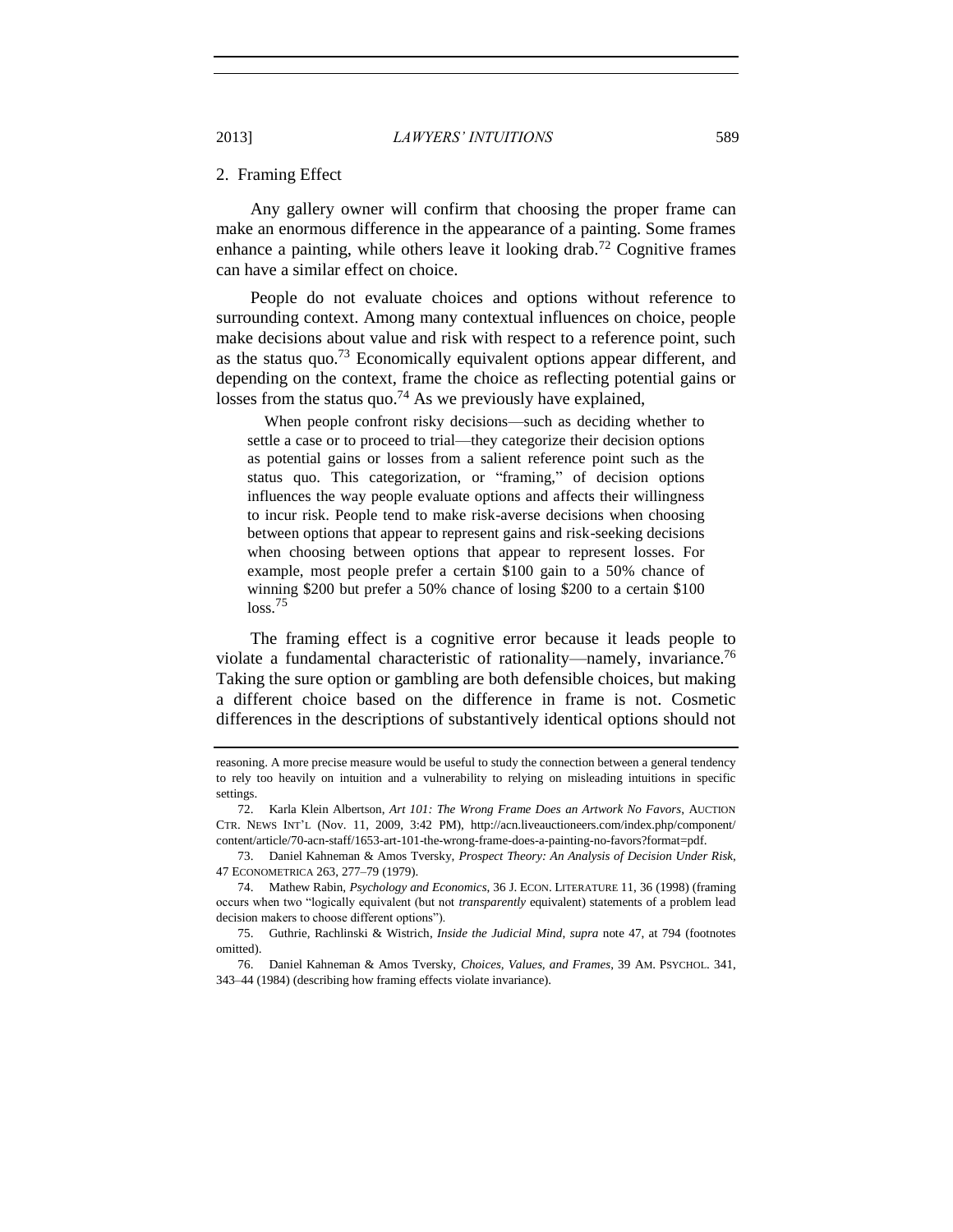cause people to prefer one over the other.<sup>77</sup> Nevertheless, as we noted, people make cautious choices when assessing gains and risky choices when facing losses.<sup>78</sup>

<span id="page-19-0"></span>The framing of decisions as gains or losses has a potent influence on judgment.<sup>79</sup> Framing even affects experts when the stakes are high.<sup>80</sup> For example, an extensive analysis of putting by professional golfers revealed that framing influences their strategies while competing for monetary prizes in tournaments.<sup>81</sup> Even though golfers win tournaments by having the lowest total score, golfers putting for a "birdie" (below par, which would constitute a gain from the status quo) putt cautiously and commonly leave the ball short of the hole, while those putting to avoid a "bogey" (above par, which would constitute a "loss" from the status quo) putt aggressively and commonly run the ball past the hole.<sup>82</sup>

Litigation provides a natural frame for settlement decisions. Plaintiffs generally choose between gains (a certain gain by settling or the prospect of winning more at trial) while defendants generally choose between losses (a certain loss by settling or the risk of losing more at trial). $83$  Several studies indicate that merely assigning subjects to assess settlement proposals from the perspective of either the plaintiff or the defendant causes them to view the proposals differently. In an experiment using law students as subjects, one of us found that 77 percent of plaintiff-subjects (who were choosing between gains), but only 31 percent of defendantsubjects (who were choosing between losses), believed that an economically equivalent settlement offer should be accepted.<sup>84</sup> Similarly,

<sup>77.</sup> *See id.* at 343 ("Invariance requires that such changes in the description of outcomes should not alter the preference order.").

<sup>78.</sup> *Id.* at 344. ("[A] large majority of subjects made a risk averse choice for the sure gain over the positive gamble in the first decision, and an even larger majority of subjects made a risk seeking choice for the gamble over the sure loss in the second decision.").

<sup>79.</sup> *See* Ayanna K. Thomas & Peter R. Millar, *Reducing the Framing Effect in Older and Younger Adults by Encouraging Analytical Processing*, 67 J. GERONTOLOGY: PSYCHOL. SCI. 139, 139 (2011) ("[T]he bias that results from framing has been shown to be one of the most robust biases in human decision making.") (citation omitted).

<sup>80.</sup> *See* Rachlinski, *supra* not[e 45,](#page-9-0) at 124–25.

<sup>81.</sup> *See* Devon G. Pope & Maurice E. Schweitzer, *Is Tiger Woods Loss Averse? Persistent Bias in the Face of Experience, Competition, and High Stakes*, 101 AM. ECON. REV. 129, 155 (2011) ("Although professional golfers should strive to hit each putt as accurately as possible, golfers hit birdie putts (in the domain of 'gains') less accurately and less hard than they hit par putts (in the domain of 'losses').").

<sup>82.</sup> *Id.* at 130 ("This finding is consistent with loss aversion; players invest more focus when putting for par to avoid encoding a loss.").

<sup>83.</sup> Rachlinski, *supra* not[e 45,](#page-9-0) at 118–19, 129.

<sup>84.</sup> *Id.* at 128–29.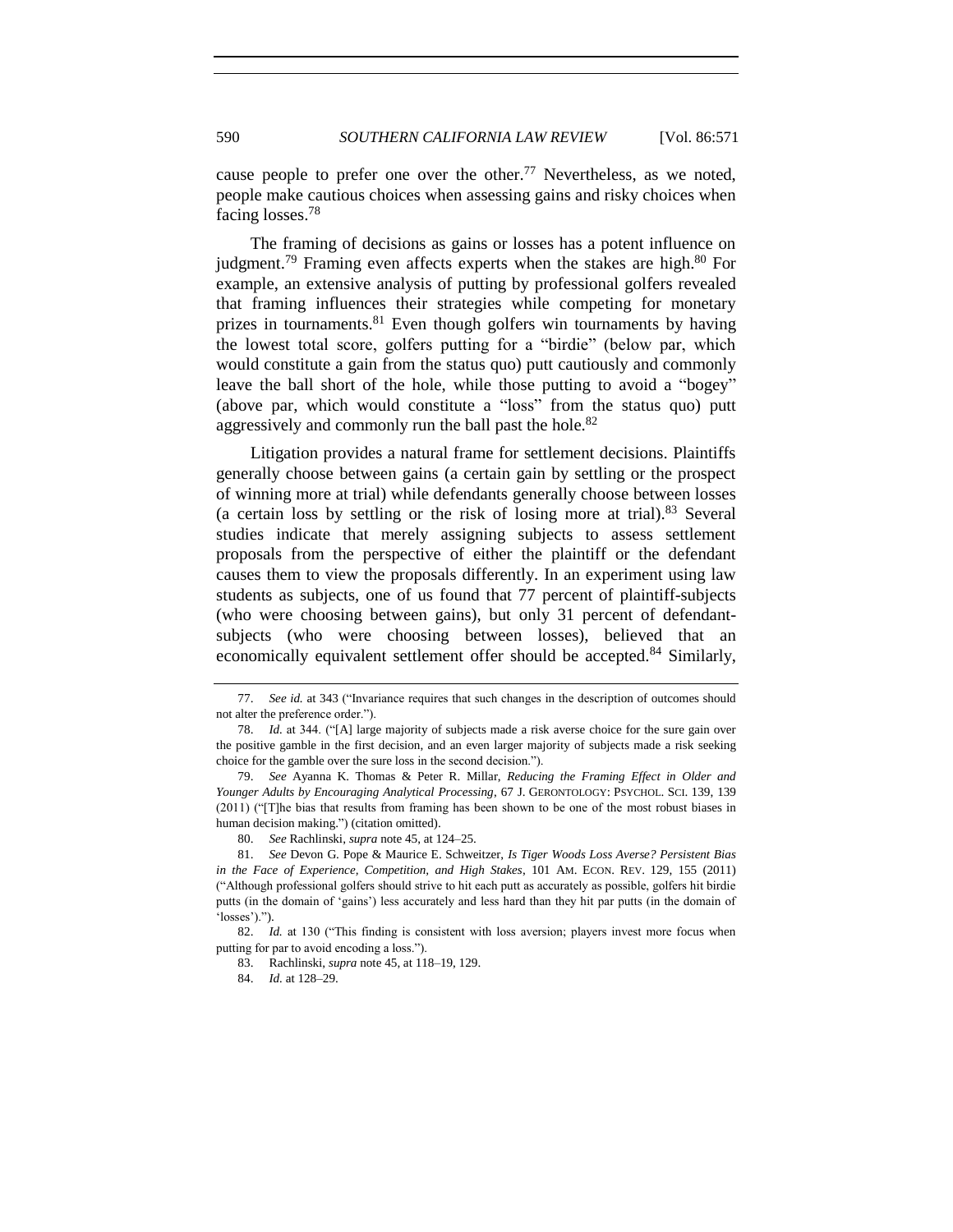in a set of three experiments using college undergraduates as subjects, gains-frame subjects who evaluated a settlement proposal from the plaintiff's perspective consistently found the proposal more attractive than did loss-frame subjects, even though the settlement proposals were economically equivalent.<sup>85</sup> Finally, in a study using college students and trial attorneys as subjects, researchers found that those assigned to evaluate a settlement proposal from the plaintiff's perspective consistently provided risk-averse reservation prices and were willing to accept 10 to 20 percent less in settlement than the expected value of the litigated outcome.<sup>86</sup> Those assigned to evaluate a settlement proposal from the defendant's perspective, by contrast, displayed the opposite tendency.<sup>87</sup>

These experiments demonstrate that the framing effect likely influences how clients evaluate settlement proposals. If they are to make wise decisions about whether to settle, many will need help in surmounting the distortion it produces. Are lawyers well equipped to provide such assistance? We wanted to try to answer this question.

To determine whether lawyers resist the framing effect in a litigation context, we gave a framing problem to four groups: the Maine lawyers, the insurance lawyers, the reinsurance lawyers, and the Ontario lawyers. Our materials informed the lawyers that they were representing one of two corporate parties in a case alleging copyright infringement.<sup>88</sup> The materials indicated that the plaintiff would recover \$200,000 if successful, that the plaintiff had a 50 percent chance of success, and that each party would incur \$50,000 in nonrecoverable litigation expenses if the case did not settle. We randomly assigned half of the lawyers to represent the plaintiff and the other half to represent the defendant. Each party received a "take it or leave it" settlement offer. We then asked the lawyers whether their client should accept the offer. The lawyers representing the plaintiff learned that the defendant had offered to pay \$60,000 to settle the case; the lawyers assigned to represent the defendant learned that the plaintiff had demanded a payment of \$140,000 to settle the case. From the plaintiff's perspective, the expected value of a trial is equal to \$50,000 (0.50 times \$200,000 minus the expected expenses of \$50,000), so the \$60,000 offer is \$10,000 better than the expected value of litigating. From the defendant's perspective, the expected value of a trial is equal to negative \$150,000 (0.50 times negative \$200,000 minus the expected expenses of \$50,000), so

<sup>85.</sup> Korobkin & Guthrie, *supra* not[e 17,](#page-5-0) at 129–38.

<sup>86.</sup> Babcock et al., *supra* not[e 42,](#page-9-1) at 293–97.

<sup>87.</sup> *Id.*

<sup>88.</sup> *See infra* Appendix I.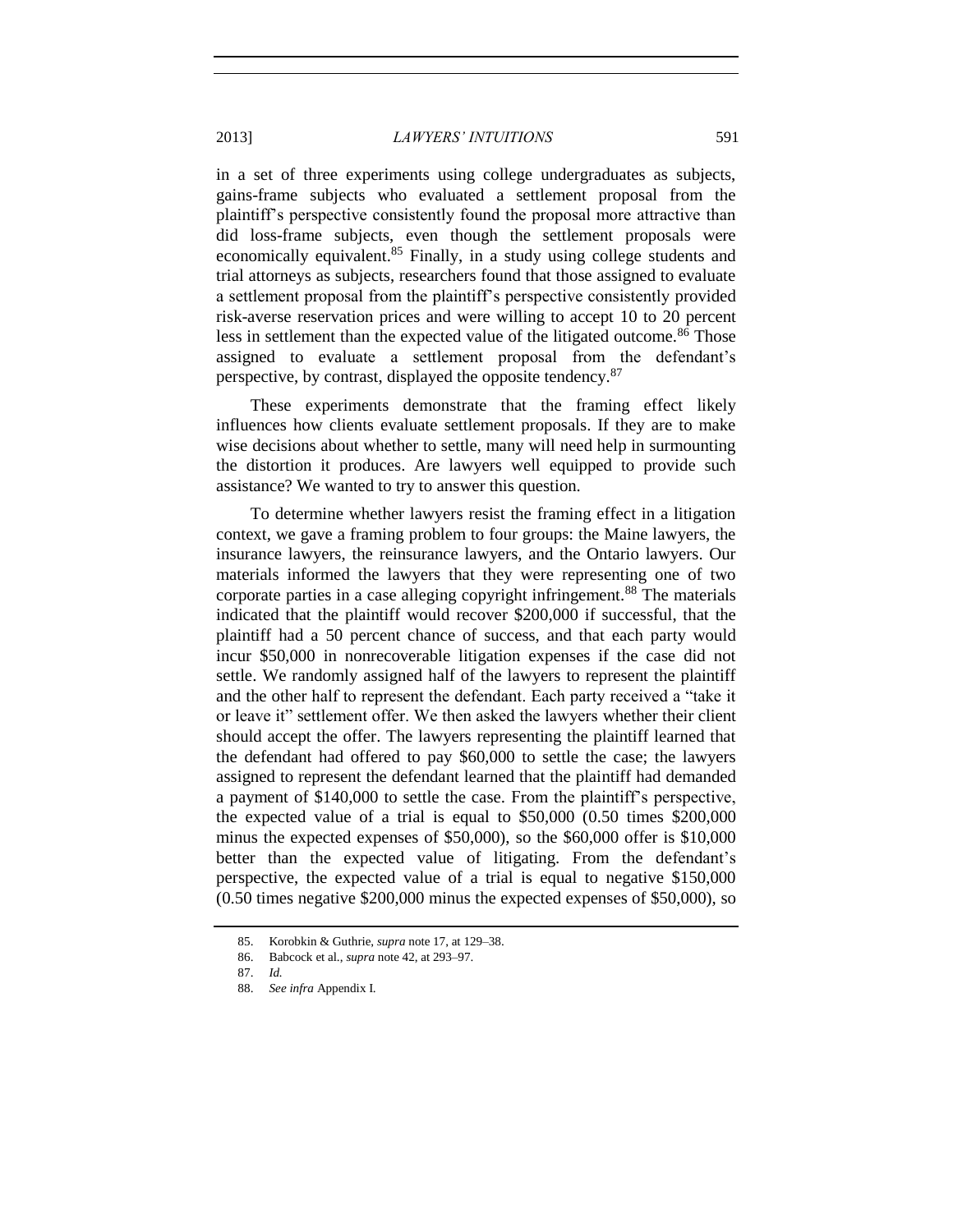the \$140,000 offer is \$10,000 better than the expected value of litigating. Because both offers exceed the expected value of proceeding to trial by \$10,000, the offers should have been equally attractive if lawyers were immune to the framing effect.

The results showed, however, that framing influenced the lawyers' evaluations of the settlement offer. Among the lawyers assigned to represent the plaintiff, 43.9 percent (twenty-five out of fifty-seven) found the settlement attractive, compared to just 23.5 percent (twelve out of fiftyone) of the lawyers assigned to represent the defendant. This difference was statistically significant.<sup>89</sup> For the lawyers assigned to represent the plaintiff, the settlement offer was framed as a choice between gains, rendering them more risk averse and thus more willing to accept the offer than their defense-counsel counterparts. This frame made the settlement seem more attractive, even though the settlement had the same economic advantages for both parties. Neither the lawyer's years of experience, gender, nor CRT score had any effect on the willingness to settle overall, or on the influence of the frame.<sup>90</sup>

For the framing study, this means that we assessed participants of different genders, levels of experience, and with different CRT scores by conducting three separate logistic regressions of the settlement decision on each of these three factors and an interaction of the factor, the frame, and an interaction term. None of the three factors we examined produced a significant coefficient  $(z$ -statistics = 0.66, 0.19, and 0.23 for experience, gender, and CRT score, respectively) or a significant coefficient for the interaction term (*z*-statistics = 1.51, 1.38, and 0.14 for experience, gender, and CRT score, respectively). The analysis of interactions produced two notable trends, however, that approached statistical significance. First, experience reduced the size of the framing effect. Second, male lawyers showed a smaller framing effect than female lawyers. The latter result occurred largely because only one of the fifteen female lawyers analyzing the case from the defendant's perspective settled (meaning

<sup>89.</sup> Fisher's Exact Test,  $p = .04$ . Fisher's Exact Test computes the precise probability that one would see a given pattern in the data simply as a result of chance. *See* LAWLESS, ROBBENNOLT & ULEN, *supra* not[e 48,](#page-10-3) at 258.

<sup>90.</sup> Because we did not ask for the gender or experience of the lawyers from the reinsurance group and the Missouri insurance group, these two were omitted from the analysis for these two demographic factors. Because we only had CRT scores available for the Ontario lawyers, only this group was used to assess the influence of the CRT.

Throughout this paper, for the three phenomena on which we presented two different scenarios to create an experimental manipulation (framing, nonconsequentialist reasoning, and the sunk-cost fallacy) we assessed the differential effect of the phenomenon on any of the demographic variables available for the different groups. In all instances, we did this by conducting separate logistic regressions of the lawyers' choices (in this case, the decision regarding whether to settle) on three parameters: the experimental condition, the demographic factors, and an interaction term of the experimental condition by the demographic factor. We reported the results of any statistical test that yielded a significant result on the coefficient for the effect of the demographic factor or the interaction. A significant result on the interaction term would indicate that the experimental condition had a differential effect on lawyers of different demographic backgrounds. Assessment of the influence of demographic factors on the CRT score and on the confirmation bias is straightforward (and identified in accompanying footnotes), owing to the lack of an experimental manipulation.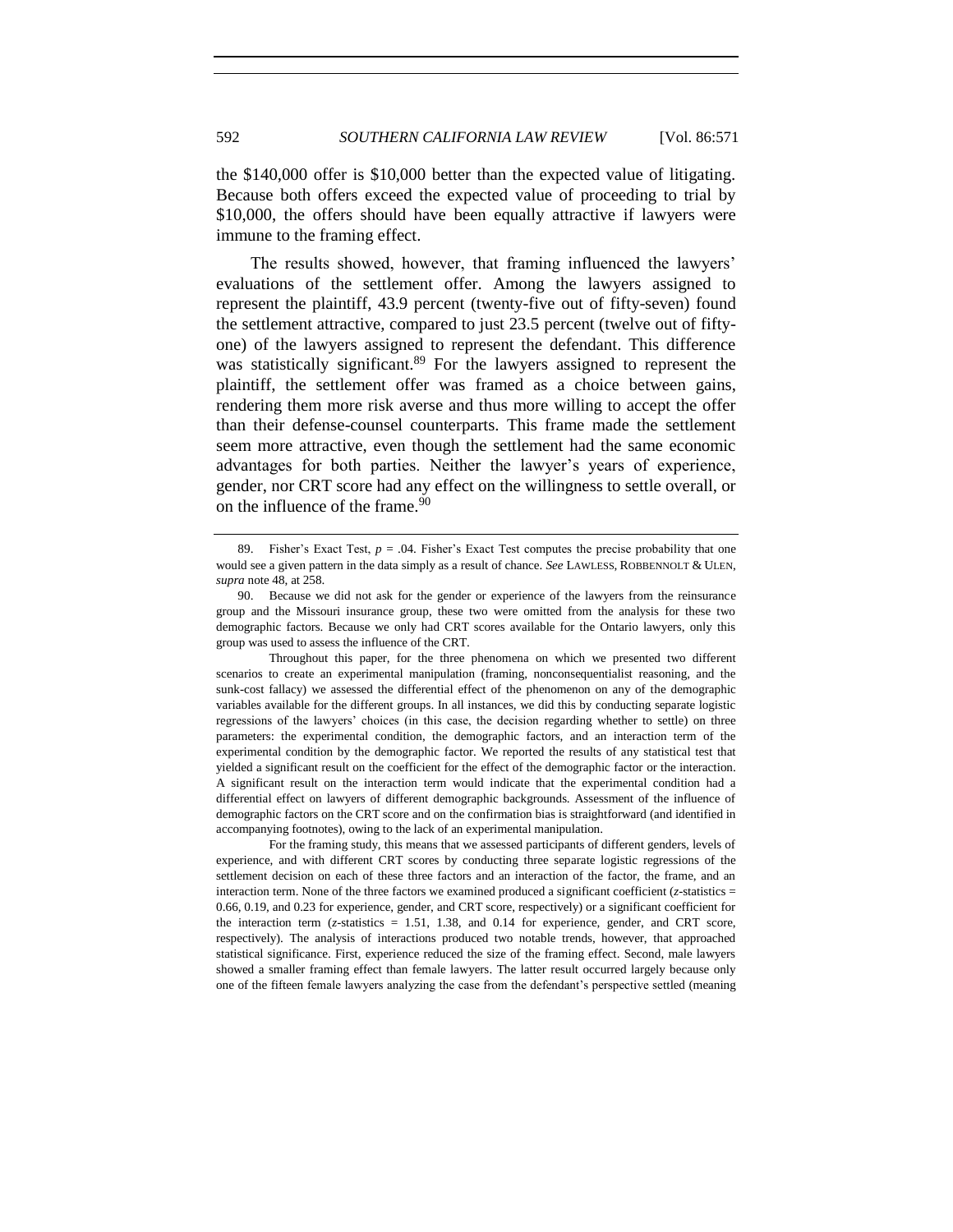Judges are also vulnerable to framing. In a previously published experiment, we gave 163 federal magistrate judges a similar problem. They displayed roughly the same susceptibility to framing. Among the judges evaluating the case from the plaintiff's perspective, 40 percent (thirty-three out of eighty-three) indicated that the plaintiff should accept the defendant's \$60,000 settlement offer, but only 25 percent (twenty out of eighty) of the judges evaluating the case from the defendant's perspective indicated that the defendant should pay the plaintiff's \$140,000 settlement demand. $91$ 

The size of the framing effect for the lawyers and the judges was comparable. This is perhaps not surprising, because all of the judges in our research were former practicing lawyers. The results suggest that some experience as a lawyer reduces the tendency to rely on the misleading intuition that framing creates. Though susceptible to framing, lawyers and judges are less vulnerable than law students (and, by analogy, other nonlawyers).<sup>92</sup> Assessing the case from a judge's perspective, however, does not reduce the influence of framing any further.

The result of our experiment is also consistent with previous studies exploring the quality of attorney-client choices about settlement by comparing them to actual adjudicated outcomes in the same cases. Several studies of settlement decisions in actual cases suggest that defendants adopt riskier settlement strategies than plaintiffs.<sup>93</sup> Risk-seeking defendants seem to reject settlement proposals that they would be better off accepting, thereby promoting litigation.<sup>94</sup> Risk aversion among plaintiffs, by contrast, promotes settlements. Whether the net effect of framing promotes or impedes litigation is unclear, but at least one party is apt to adopt a perspective that promotes litigation.

The best strategy for mitigating the impact of framing is to evaluate a potential settlement through multiple frames.<sup>95</sup> Choices often can be

only 6.7 percent settled).

<sup>91.</sup> Guthrie, Rachlinski & Wistrich, *Inside the Judicial Mind*, *supra* not[e 47,](#page-10-2) at 796–97.

<sup>92.</sup> Framing had less influence on lawyers and judges than on law students. Rachlinski, *supra* note [45,](#page-9-0) at 128–29 (reporting a 46 percent shift among law students between the plaintiff's and defendant's perspective, using similar materials).

<sup>93.</sup> Samuel R. Gross & Kent D. Syverud, *Getting to No: A Study of Settlement Negotiations and the Selection of Cases for Trial*, 90 MICH. L. REV. 319, 378 (1991); Samuel R. Gross & Kent D. Syverud, *Don't Try: Civil Jury Verdicts in a System Geared to Settlements*, 44 UCLA L. REV. 1, 55 (1996); Kiser, Asher & McShane, *supra* not[e 45,](#page-9-0) at 589–90; Rachlinski, *supra* not[e 45,](#page-9-0) at 158–59.

<sup>94.</sup> *See* Kiser, Asher & McShane, *supra* not[e 45,](#page-9-0) at 566–67; Rachlinski, *supra* note [45,](#page-9-0) at 158– 59.

<sup>95.</sup> *See* Guthrie, Rachlinski & Wistrich, *Inside the Judicial Mind*, *supra* not[e 47,](#page-10-2) at 822–23.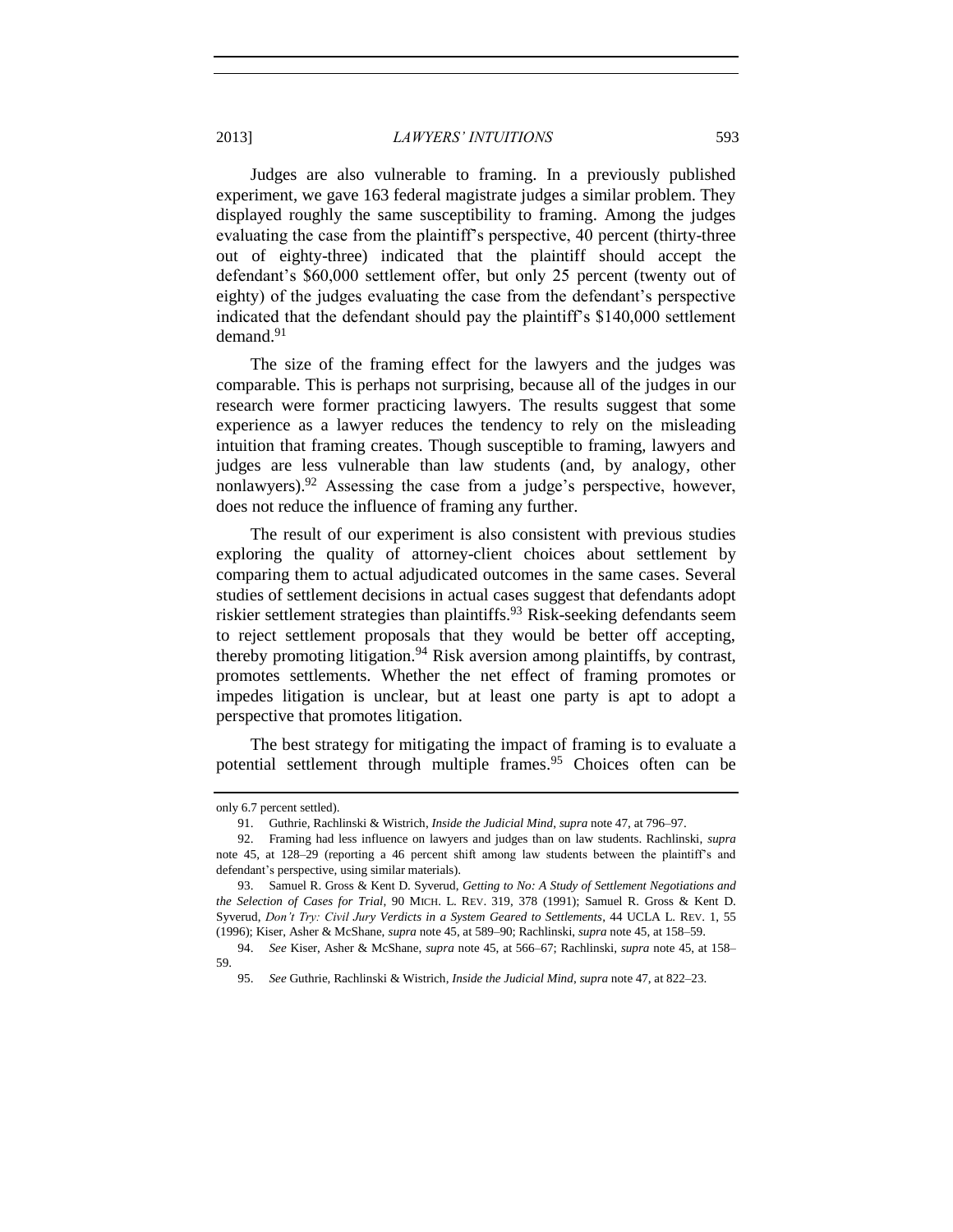characterized as either gains or losses. For example, in our experiment, the defendants' decision about whether to incur a loss by paying \$140,000 to settle the case can instead be characterized as a decision about whether to achieve a gain of \$10,000 over the expected value of continuing to litigate the case. Reframing might not give a party a clear answer as to whether to settle, but it can weaken the force of an arbitrary frame.

Another possible mechanism for debiasing is simply to encourage deliberation. Some simple math suffices to reveal the value of the settlement offers in our study. Lawyers' susceptibility to excessive reliance on intuition, as reflected in their CRT scores, however, might prevent them from utilizing this strategy as effectively, or as frequently, as they should.<sup>96</sup> Similarly, generating alternative frames can be difficult, because cognitive illusions create sticky misconceptions. Settlement judges or other mediators can help by using their skill and experience, as well as the objectivity resulting from their lack of involvement in the case, to share with the litigants and their lawyers other perspectives relevant to the evaluation of settlement proposals, although as we have noted, judges seem susceptible to framing as well. Lawyers, judges, and mediators all need to recognize the influence of framing in order to overcome it, and work to suppress their intuitive reactions to settlement proposals.

<span id="page-23-0"></span>3. Confirmation Bias

Beliefs persist. $97$  People frequently do not test their beliefs vigorously, but rather seek out information consistent with what they already believe.<sup>98</sup> This observation about human nature is not new; Sir Francis Bacon described this tendency centuries ago:

The human understanding, once it has adopted opinions, either because they were already accepted and believed, or because it likes them, draws everything else to support and agree with them. And though it may meet a greater number and weight of contrary instances, it will, with great and harmful prejudice, ignore or condemn or exclude them by introducing

<sup>96.</sup> Thomas & Millar, *supra* note [79,](#page-19-0) at 146 ("Our results suggest that the framing effect can be overcome if participants are encouraged to engage in more effortful analytic processes.").

<sup>97.</sup> *See* Lee Ross, Mark R. Lepper & Michael Hubbard, *Perseverance in Self-Perception and Social Perception: Biased Attributional Processes in the Debriefing Paradigm*, 32 J. PERSONALITY & SOC. PSYCHOL. 880, 880 (1975) ("[O]nce formed, impressions are remarkably perseverant and unresponsive to new input, even when such input logically negates the original basis for the impressions.").

<sup>98.</sup> Anthony Greenwald, *The Totalitarian Ego: Fabrication and Revision of Personal History*, 35 AM. PSYCHOL. 603, 606 (1980) ("[P]eople manage knowledge in a variety of ways to promote the selective availability of information that confirms judgments already arrived at.").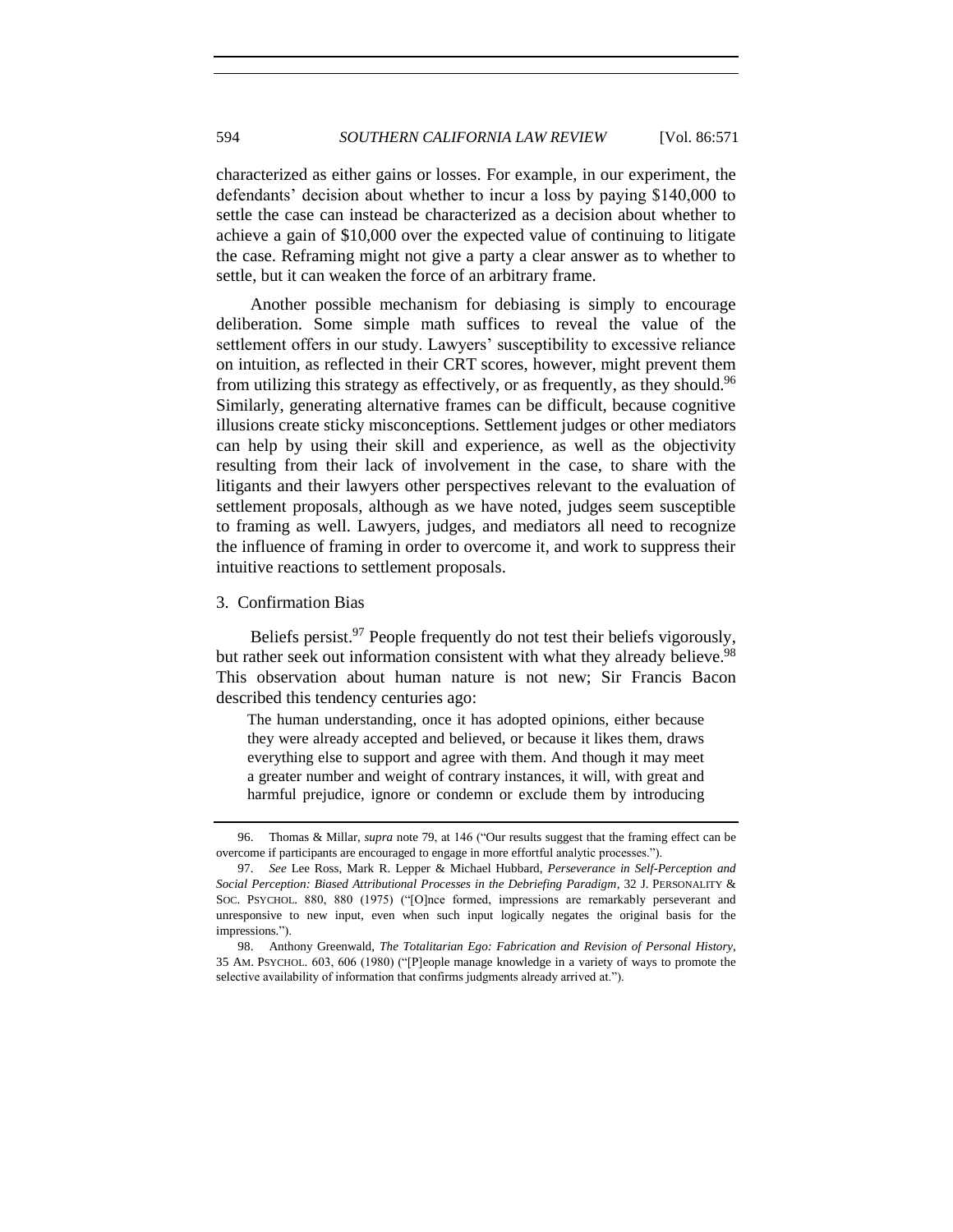<span id="page-24-3"></span><span id="page-24-2"></span>some distinction, in order that the authority of those earlier assumptions may remain intact and unharmed. 99

<span id="page-24-0"></span>Modern psychology confirms that people commonly "interpret subsequent evidence so as to maintain their initial beliefs."<sup>100</sup> Once a hypothesis is formed, people seek information that supports it and overlook the relevance and importance of information that suggests it might be wrong.<sup>101</sup> The confirmation bias predisposes people "not merely to interpret evidence in a self-fulfilling manner, but to seek out evidence supporting only one side of a polarized issue."<sup>102</sup> Part of the reason for this bias is that testing a belief requires engaging in an effortful "System 2" process involving assimilating contrary information.<sup>103</sup> It is far easier to rely on "System 1," which will seek out, remember, and emphasize consistent information while ignoring, forgetting, or reinterpreting inconsistent information.<sup>104</sup> Even though a falsifying test strategy usually yields superior results, people are disinclined to adopt it. $105$ 

<span id="page-24-1"></span>The most widely discussed demonstration of the confirmation bias in an empirical setting was conducted with abstract materials created by Peter Wason.<sup>106</sup> In a typical version of this study, Wason showed people four cards, each bearing one of the following symbols: "E," "K," "4" and "7." He informed the participants that each card displays a letter on one side and a number on the other side. He then asked the participants which card or

<sup>99.</sup> FRANCIS BACON, NOVUM ORGANUM § 46 at 57 (Peter Urbach & John Gibson eds. & trans., Open Court Publ'g Co. 1998) (1620).

<sup>100.</sup> Charles G. Lord, Lee Ross & Mark R. Lepper, *Biased Assimilation and Attitude Polarization: The Effects of Prior Theories on Subsequently Considered Evidence*, 37 J. PERSONALITY & SOC. PSYCHOL. 2098, 2099 (1979).

<sup>101.</sup> Barbara O'Brien, *Prime Suspect: An Examination of Factors That Aggravate and Counteract Confirmation Bias in Criminal Investigations*, 15 PSYCHOL. PUB. POL'Y & L. 315, 316–17 (2010).

<sup>102.</sup> Scott O. Lilienfeld, Rachel Ammirati & Kristin Landfield, *Giving Debiasing Away: Can Psychological Research on Correcting Cognitive Errors Promote Human Welfare?*, 4 PERSP. PSYCHOL. SCI. 390, 392 (2009).

<sup>103.</sup> *See* KAHNEMAN, *supra* not[e 50,](#page-12-2) at 81 ("The operations of associative memory contribute to a general confirmation bias.") (emphasis omitted).

<sup>104.</sup> *See* Alafair S. Burke, *Improving Prosecutorial Decision Making: Some Lessons of Cognitive Science*, 47 WM. & MARY L. REV. 1587, 1593–94 (2006) ("Confirmation bias is the tendency to seek to confirm, rather than disconfirm, any hypothesis under study.") (footnote omitted); Raymond S. Nickerson, *Confirmation Bias: A Ubiquitous Phenomenon in Many Guises*, 2 REV. GEN. PSYCHOL. 175, 175 (1998) (defining confirmation bias as "unwitting selectivity in the acquisition and use of evidence"); O'Brien, *supra* not[e 101,](#page-24-0) at 316 (describing confirmation bias as "the tendency to bolster a hypothesis by seeking consistent evidence while minimizing inconsistent evidence").

<sup>105.</sup> *See* Nickerson, *supra* note [104,](#page-24-1) at 211 ("In the aggregate, the evidence seems to me fairly compelling that people do not naturally adopt a falsifying strategy of hypothesis testing.").

<sup>106.</sup> *See* SCOTT PLOUS, THE PSYCHOLOGY OF JUDGMENT AND DECISION MAKING 231–33 (1993) (reviewing the work done by Peter Wason).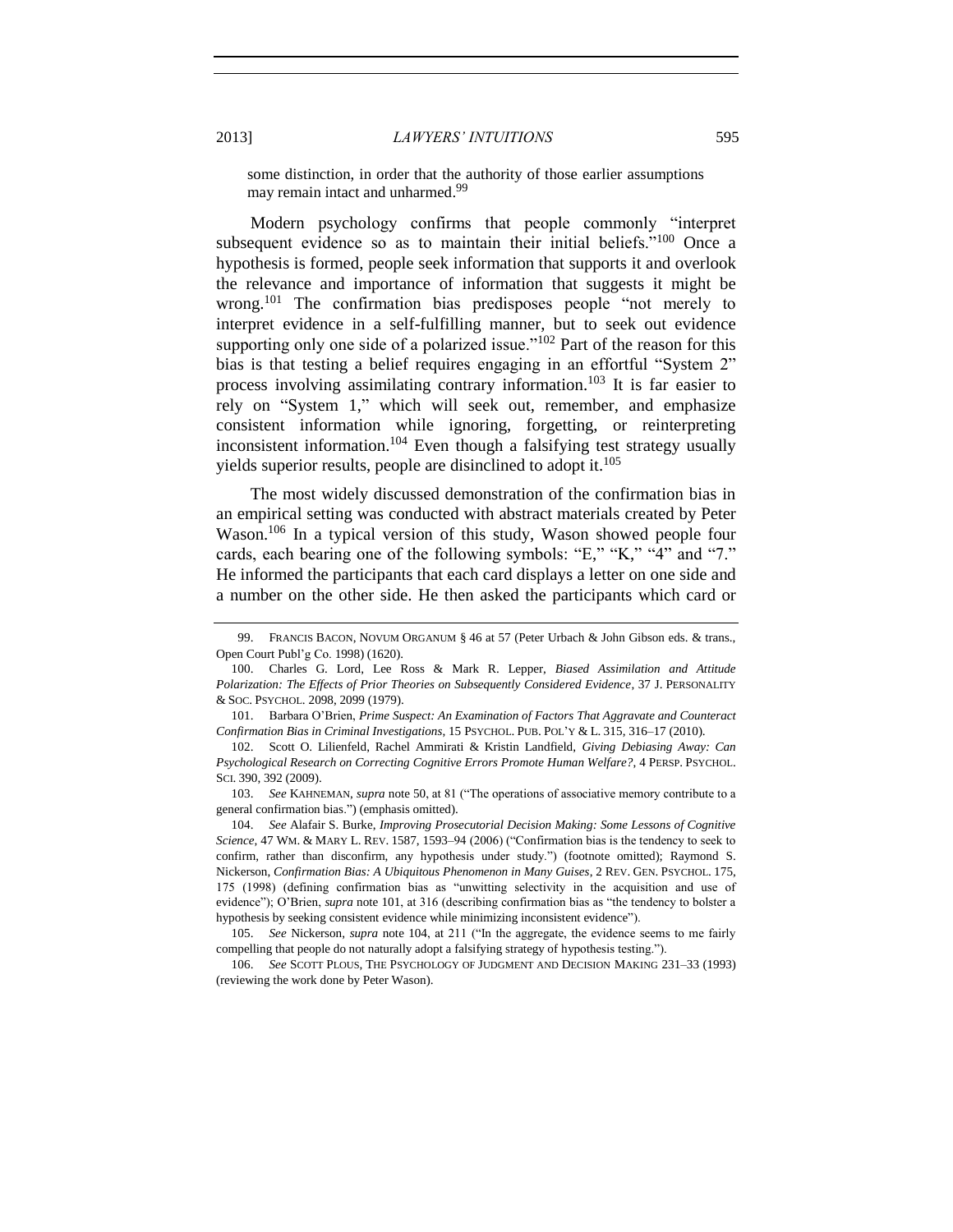cards, if any, they would need to turn over to determine whether the statement, "[i]f a card has a vowel on one side, then it has an even number on the other side," is accurate.<sup>107</sup> The correct answer to this question is "E" and "7". On reflection, it is easy to see why. An odd number on the other side of the "E" card, or a vowel on the other side of the "7" card, would falsify the statement. The statement, however, says nothing about what is on the other side of a card displaying an even number, so, turning over the "4" card would accomplish nothing. Neither a vowel nor a consonant on its other side would falsify the statement. Similarly, the statement indicates nothing about what is on the other side of a card displaying a consonant, so turning over the "K" card is equally unnecessary. People perform poorly on this task. The most common response is "E" and "4," followed by only " $E$ ."<sup>108</sup> The majority of respondents thus choose to turn over cards that are capable of confirming the statement, but fewer than 5 percent correctly answer "E" and "7." 109

<span id="page-25-2"></span><span id="page-25-1"></span>The abstract nature of the Wason card selection task arguably limits the generality of the finding.<sup>110</sup> It does not include the kinds of contextual cues that can facilitate sound reasoning in more realistic settings. Wason himself noted that realistic content facilitates accurate reasoning on the task.<sup>111</sup> Other researchers have found that converting the Wason card selection task into more natural or familiar scenarios sometimes improves performance.<sup>112</sup> Even in naturalistic settings, however, the bias persists.<sup>113</sup> In fact, some settings encourage the confirmation bias because people are highly motivated to identify information that is consistent with beliefs that are important to them.<sup>114</sup>

114. *See id.* at 1385 ("Favorable propositions appear to elicit a search for confirmation;

<span id="page-25-0"></span><sup>107.</sup> *Id.* at 231.

<sup>108.</sup> *Id.* at 231–32.

<sup>109.</sup> *Id.* at 232.

<sup>110.</sup> *See* Leda Cosmides & John Tooby, *Cognitive Adaptations for Social Exchange*, *in* THE ADAPTED MIND: EVOLUTIONARY PSYCHOLOGY AND THE GENERATION OF CULTURE 163, 183 (Jerome H. Barkow, Leda Cosmides & John Tooby eds., 1992) ("[H]uman reasoning changes dramatically depending on the subject matter one is reasoning about.").

<sup>111.</sup> P.C. Wason & Diana Shapiro, *Natural and Contrived Experience in a Reasoning Problem*, 23 Q.J. EXPERIMENTAL PSYCHOL. 63, 69 (1971) (discussing the "relative success of realistic material in allowing insight to be gained into the problem").

<sup>112.</sup> *See* Nickerson, *supra* note [104,](#page-24-1) at 184 ("Several experiments have shown that performance of the selection task tends to be considerably better when the problem is couched in familiar situational terms rather than abstractly . . . .").

<sup>113.</sup> *See* Erica Dawson, Thomas Gilovich & Dennis T. Regan, *Motivated Reasoning and Performance on the Wason Selection Task*, 28 PERSONALITY & SOC. PSYCHOL. BULL. 1379, 1380 (2002) (noting that "[p]roviding familiar thematic content seems to improve performance to a modest extent," but observing that the effectiveness of other transformations of the Wason card selection task is "mixed" and "controversial").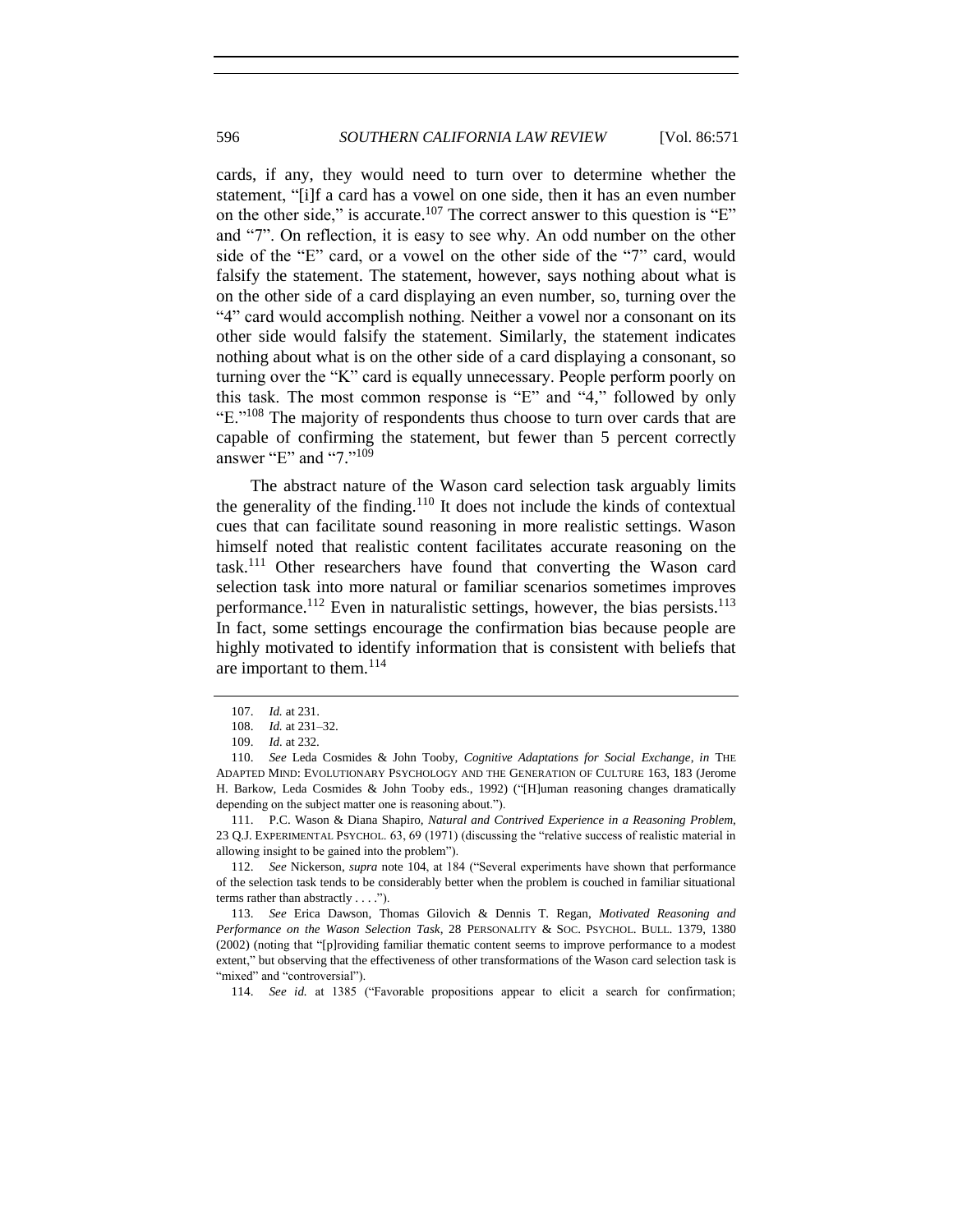<span id="page-26-0"></span>Lawyers' familiarity with the legal setting might provide the social cues that facilitate better reasoning processes, but motivation might interfere with this advantage. Lawyers want to win, too; sometimes even more so than clients.<sup>115</sup> After all, lawyers' professional obligations require them to find support for their clients' positions.<sup>116</sup> Their alignment with their clients might heighten their susceptibility to the confirmation bias.<sup>117</sup> Some research suggests, in fact, that the environment in which prosecutors work encourages the confirmation bias.<sup>118</sup> On the other hand, lawyers might be able to maintain at least some psychological distance and objectivity from their client's position. In making strategic decisions such as whether to settle a civil case, and in choosing which evidence to collect and present, lawyers need to be able to view the evidence dispassionately and logically in order to make good choices.

To determine whether lawyers are susceptible to the confirmation bias, we administered a variation of the Wason card selection task involving a context that lawyers might have to confront in a lawsuit.<sup>119</sup> We asked the Oregon lawyers to imagine that they were representing a female plaintiff who was alleging gender discrimination in the employment context. The complaint, they were told, alleged that "male managers never promote female employees to the position of software engineer." The defendant had withheld some personnel files, arguing that the files were irrelevant and burdensome to produce. The materials indicated that the plaintiff then filed a motion to compel the defendant to locate the files. The

unfavorable propositions elicit a search for disconfirmation.").

<sup>115.</sup> *See* Donald J. Kochan, *Thinking Like Thinkers: Is the Art and Discipline of an "Attitude of Suspended Conclusion" Lost on Lawyers?*, 35 SEATTLE U. L. REV. 1, 51 (2011) ("Given the lawyer's role as zealous advocate with an occupational commitment to a client's position, the risk of confirmation bias seems high—we want to win for our clients; we are required to zealously defend their position; and we begin our task searching for the ways to win for that predetermined position.").

<sup>116.</sup> *See* Nickerson, *supra* note [104,](#page-24-1) at 175 ("An attorney's job is to make a case for one or the other side of a legal dispute.").

<sup>117.</sup> *See* Matthew Rabin & Joel L. Schrag, *First Impressions Matter: A Model of Confirmatory Bias*, 114 Q.J. ECON. 37, 63 (1999) (discussing overconfidence in a principal-agent relationship, which suggests that lawyers may be more prone to overconfidence caused by confirmation bias than clients). Variations in the motivations to reach certain conclusions about the task can also affect accuracy. *See* Dawson, Gilovich & Regan, *supra* note [113,](#page-25-0) at 1382–83.

<sup>118.</sup> *See* Eric Rassin, Anita Eerland & Ilse Kuijpers, *Let's Find the Evidence: An Analogue Study of Confirmation Bias in Criminal Investigations*, 7 J. INVESTIGATIVE PSYCHOL. & OFFENDER PROFILING 231, 238 (2010) (reporting the results of a study in which law students were asked to determine the guilt of a suspect in a case study and told they could order additional investigation: "[P]articipants who believed that the suspect was innocent looked for information confirming that he, indeed, was innocent. On the other hand, participants who believed that the suspect was guilty were more interested in investigations aimed at gathering more evidence of guilt.").

<sup>119.</sup> *See infra* Appendix II.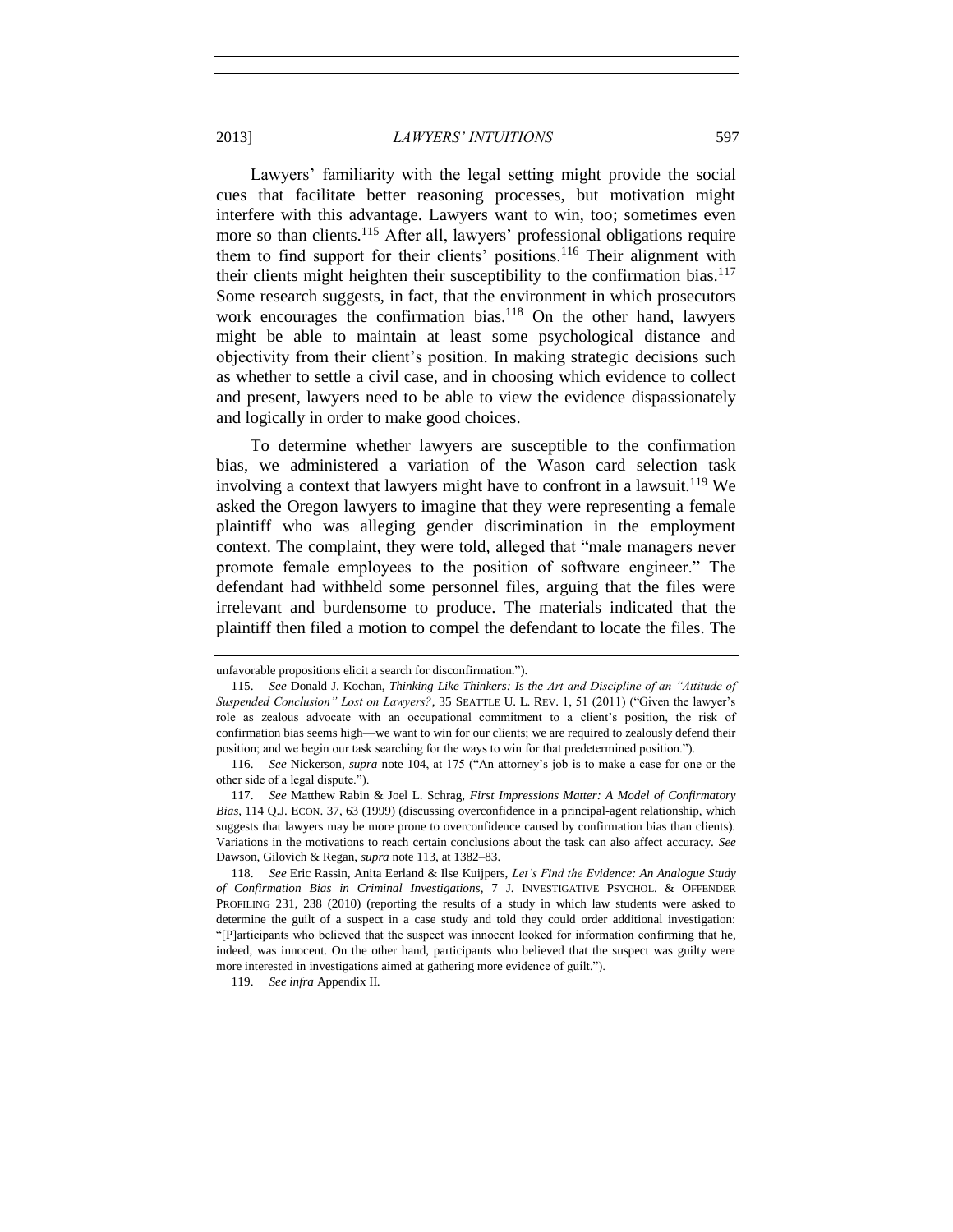four missing personnel files were described as follows:

(A) the file of employee whose gender is unknown, who was recently promoted by a male supervisor;

(B) the file of employee whose gender is unknown, who was recently promoted by a female supervisor;

(C) the file of male employee, who was recently promoted by a supervisor whose gender is unknown; or

(D) the file of female employee, who was recently promoted by a supervisor whose gender is unknown.

We asked the participants to "identify the file or files that must be examined to determine if the plaintiff's allegation that 'male managers never promote female employees to the position of software engineer' is likely to be true or false." We also admonished them to avoid excessive discovery by instructing them as follows: "Do not identify any more files than are absolutely necessary."

Although this problem has the same structure as the Wason card selection task, the Oregon lawyers performed surprisingly well. Among the lawyers who completed this problem (two left it blank), 25.2 percent (twenty-eight of 111) selected the correct two files. Although that compares favorably to the performance of most of those who have responded to the Wason card selection task,<sup>120</sup> it still means that 75 percent of the lawyers answered the question incorrectly.

The superior performance of the Oregon lawyers on this task relative to the performance usually observed on the Wason card selection task was not due to the materials alone. We gave similar materials to judges, who scored much worse; only 14.2 percent (twenty out of 141) of the judges provided the correct answer.<sup>121</sup> The difference between the lawyers and judges was statistically significant.<sup>122</sup> We also gave half of the judges the classic version of the Wason card selection task, and they performed as poorly as most groups; only 8.1 percent (ten out of 123) answered the problem correctly. Although the judges performed better with the natural context than with the abstract context of the classic Wason card selection task, this difference was not statistically significant.<sup>123</sup> Thus, the

<sup>120.</sup> *See* Dawson, Gilovich & Regan, *supra* not[e 113,](#page-25-0) at 1380 ("[T]he success rate of the typical [Wason task] study is only around 20%.") (citation omitted).

<sup>121.</sup> We asked two different groups of judges to respond to this task: a group of newly elected judges attending New York State's educational session for new judges and a group of judges in Ohio attending the state's annual judicial education conference.

<sup>122.</sup> Fisher's Exact Test, *p* < .04.

<sup>123.</sup> Fisher's Exact Test, *p* < .17.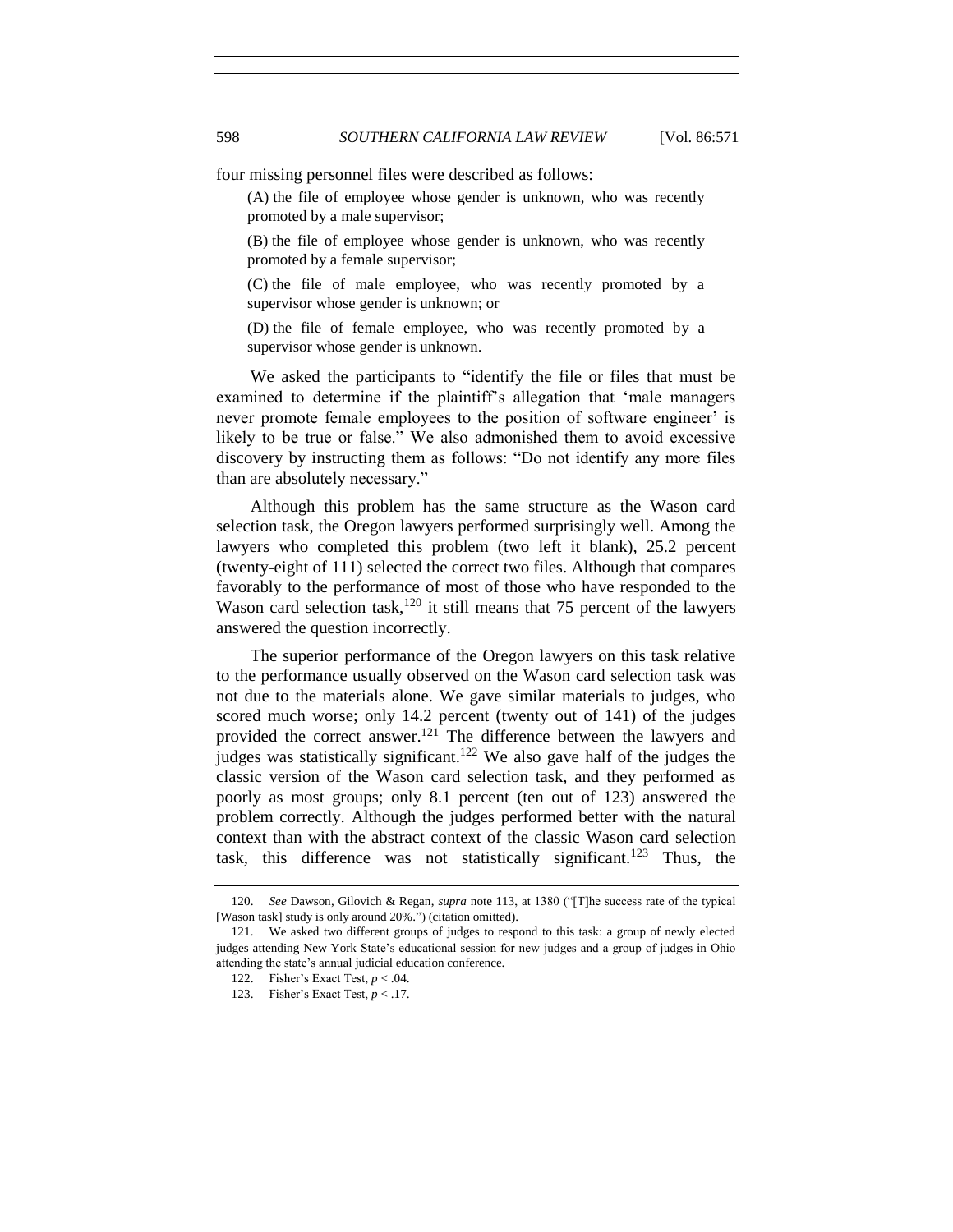combination of the context plus the lawyers' perspective improved performance.

Among the lawyers, several variables predicted answering correctly to a statistically significant extent. Years of experience correlated negatively,<sup>124</sup> meaning that older lawyers were less likely to choose the correct answer. Women were more likely to answer correctly than men: 37 percent (fourteen out of thirty-eight) versus 15 percent (ten out of sixtysix), respectively.<sup>125</sup> Democrats were more likely to get it right than Republicans: 31 percent (twenty out of sixty-four) versus 9 percent (two out of twenty-two), respectively.<sup>126</sup> Those who did better on the CRT were more likely to answer correctly: 25 percent, 19 percent, 22 percent, and 40 percent got it right among those who answered zero, one, two, and three CRT questions correctly, respectively. This trend was not significant, however.<sup>127</sup>

Table 4 reports the pattern of responses we obtained from the 111 lawyers who responded.

<sup>124.</sup>  $r = 0.34$ ;  $t(101) = 3.63$ ,  $p < 0.001$ .

<sup>125.</sup> Fisher's Exact Test, *p* = .02. Only 104 of the 111 lawyers who responded to the Wason task also identified their gender.

<sup>126.</sup> Fisher's Exact Test, *p* = .05. Only 11 of the lawyers who responded to the Wason task also identified their political affiliation as Democrat or Republican; the rest did not respond or selected "other."

<sup>127.</sup>  $r = .14$ ,  $t(89) = 1.33$ ,  $p = .19$ .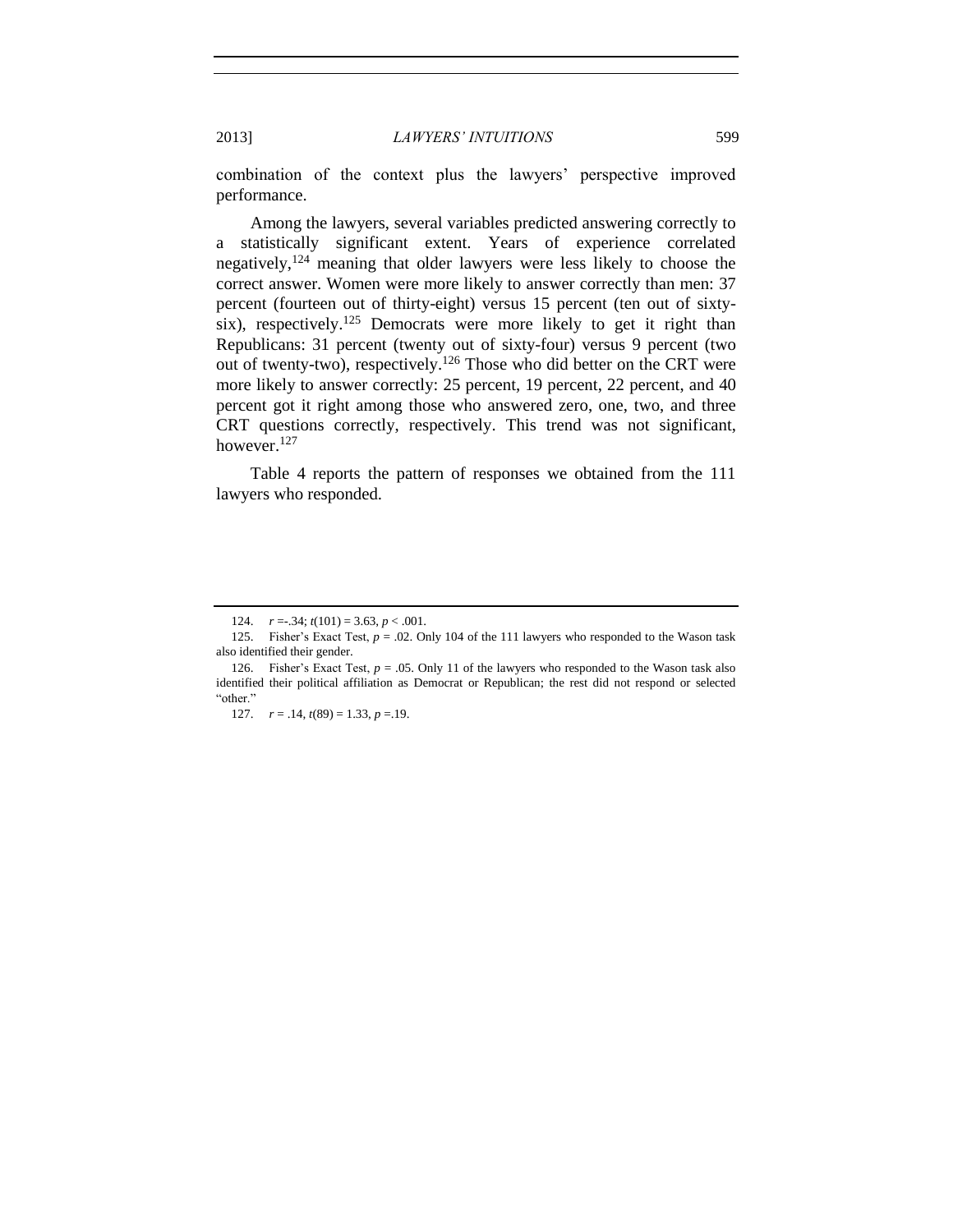| Answer        | Number selecting | Percent selecting |  |
|---------------|------------------|-------------------|--|
| None          | $\overline{c}$   | 1.8               |  |
| A             | 9                | 8.1               |  |
| A and B       | 3                | 2.7               |  |
| A and C       | 3                | 2.7               |  |
| $\mathcal{C}$ | 9                | 8.1               |  |
| A, B, and C   | $\mathbf{1}$     | 0.9               |  |
| D             | 10               | 9.0               |  |
| a<br>A and D  | 28               | 25.2              |  |
| A, B, and D   | 3                | 2.7               |  |
| C and D       | 9                | 8.1               |  |
| A, C, and D   | 15               | 13.5              |  |
| All           | 19               | 17.1              |  |

TABLE 4. Pattern of Responses on the Confirmation Bias Problem

<sup>a</sup>This is the correct response.

The distribution of errors seems bewildering, but further analysis reveals some interesting patterns. The errors can be summarized as follows: 21.6 percent incorrectly failed to select file A; 23.4 percent incorrectly selected file B; 50.4 percent incorrectly selected file C; and 24.3 percent failed to select file D. The lawyers found the problem difficult, but they were not answering randomly. Selecting unnecessary files was a more common error than failing to select needed files. More than half of the lawyers committed the classic mistake that the confirmation bias suggests, by choosing file C. In contrast, fewer than a quarter failed to select file A, and a similar percentage failed to select file D. Overall, 55.9 percent of the lawyers selected a file that they did not need (files B or C or both), while only 41.9 percent failed to select one (or both) of the two files that they needed (files A or D).

These results clearly demonstrate the influence of the confirmation bias on lawyers in a legal setting. The intuitive reaction of the lawyers in this study was to insist on more evidence than they actually needed. Because much of the cost of producing an excess of information is borne by the party producing the information, rather than by the requesting party, lawyers receive little feedback from which they might learn more cost-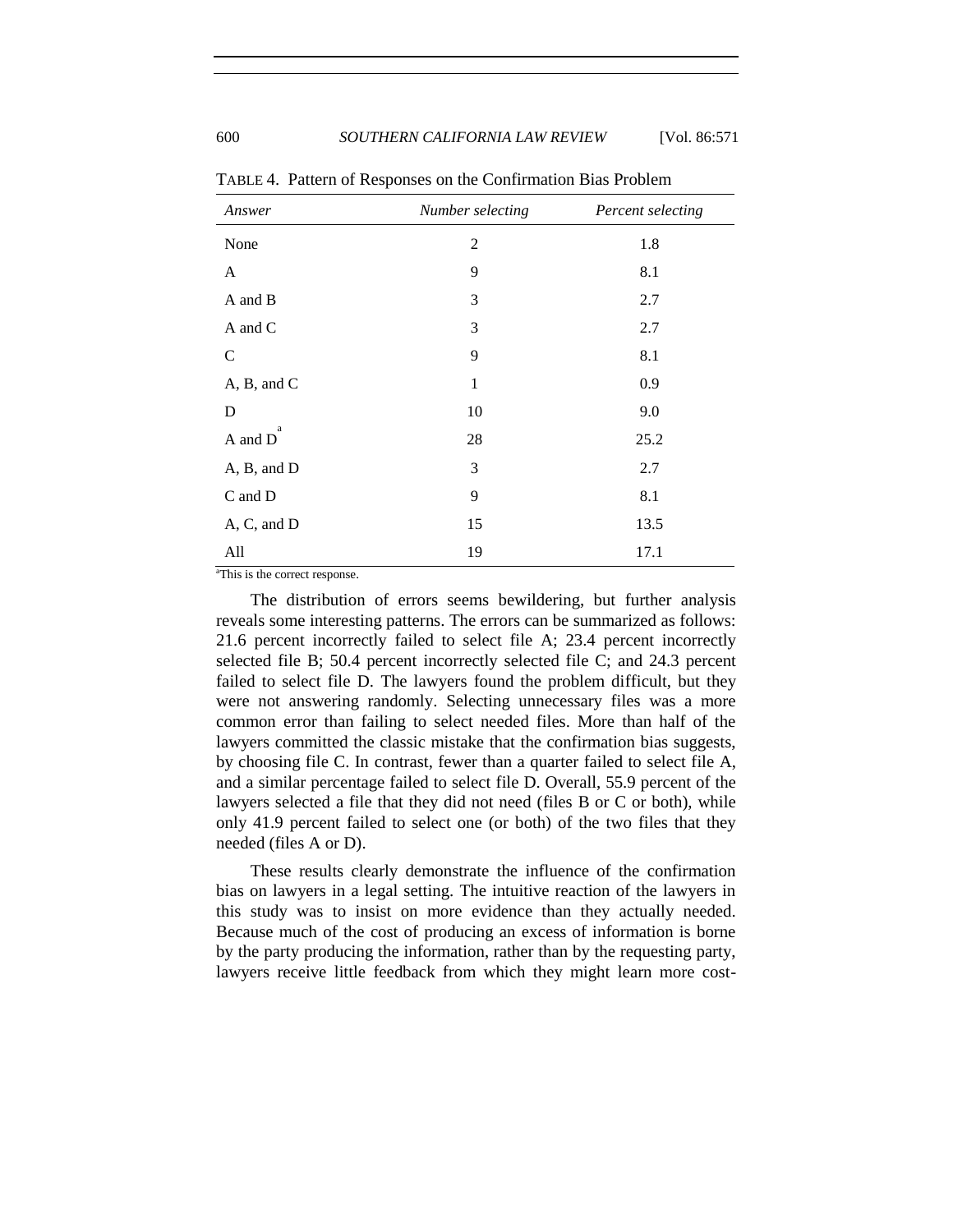effective intuitions. In fact, more experienced lawyers in our sample displayed an even greater confirmation bias than younger attorneys. The judges' results also suggest that judges will be unlikely to serve as effective gatekeepers, as they seem to share the same proclivity as lawyers.

Our scenario, though more naturalistic than the abstract version of the Wason card selection task, nevertheless remains somewhat artificial. For example, in a real case, plaintiff's counsel might want to examine file C because if the male employee was promoted by a male supervisor, it would be an instance in which a male supervisor did not promote a female employee. Such evidence, although not logically necessary to confirm or disconfirm the allegation, might be viewed as relevant.<sup>128</sup> The context of civil discovery, with its broad scope perhaps encourages that kind of reasoning.<sup>129</sup> Moreover, all of the files would be needed to address the more common allegation that the male managers are more likely to promote male employees.

Our materials also might not have contained the kind of thematic information that facilitates accurate judgment. Researchers have found that versions of the Wason card selection task that test familiar social rules sometimes produce decisions that avoid confirmation bias.<sup>130</sup> For example, when asked to assess whether the rule that one must be twenty-one in order to drink alcohol is being followed, people understand that they must check the age of everyone drinking alcohol and the beverages of anyone under the age of twenty-one.<sup>131</sup> People do not check the beverages of people over twenty-one or the age of anyone drinking nonalcoholic beverages. The familiarity of the rule facilitates smart choices.

<sup>128.</sup> Wason suggested that participants might be looking for statistical tendencies in the abstract context as well, essentially assuming that the task calls for inductive logic, even though it calls for deductive logic. Wason & Shapiro, *supra* note [111,](#page-25-1) at 70 ("[The subjects] may, in fact, have regarded the cards as items in a sample from a larger universe, and reasoned about them inductively rather than deductively.").

<sup>129.</sup> *See* FED. R. CIV. P. 26(b)(1) ("For good cause, the court may order discovery of any matter relevant to the subject matter involved in the action."); Herbert v. Lando, 441 U.S. 153, 177 (1979) ("[T]he deposition-discovery rules are to be accorded a broad and liberal treatment to effect their purpose of adequately informing the litigants in civil trials.") (citing Schlagenhauf v. Holder, 379 U.S. 104, 114–15 (1964)).

<sup>130.</sup> *See* Cosmides & Tooby, *supra* note [110,](#page-25-2) at 183 (describing a version of the Wason card selection task involving a violation of a concrete social rule in which 75 percent of the participants answered correctly); Roger L. Dominowski, *Content Effects in Wason's Selection Task*, *in* PERSPECTIVES ON THINKING AND REASONING: ESSAYS IN HONOUR OF PETER WASON 41, 47–48 (Stephen E. Newstead & Jonathan St. B. T. Evans eds., 1995) (noting that putting the Wason card selection task into the context of a rule violation facilitates sound reasoning about the task).

<sup>131.</sup> *See id.*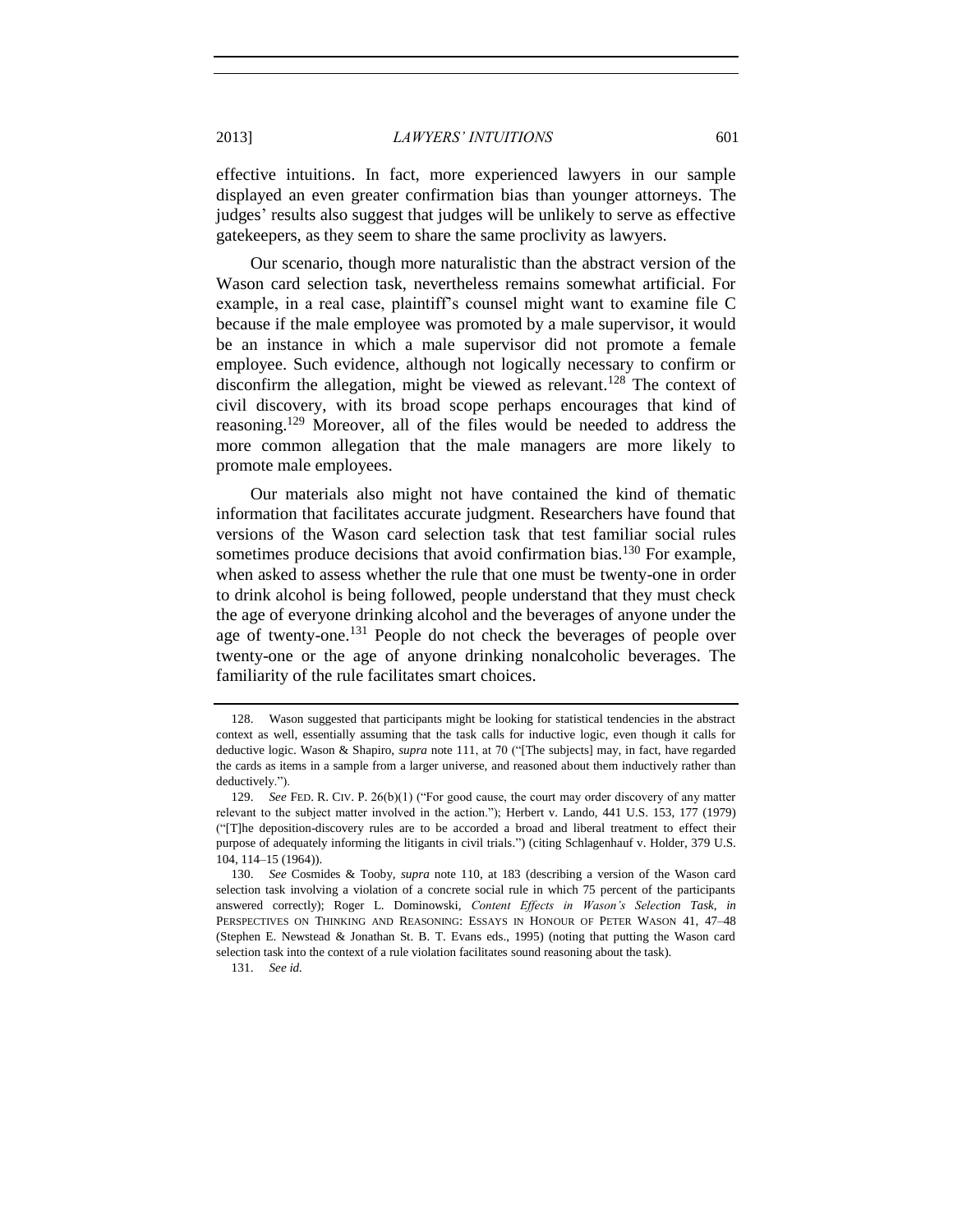We did not test rule-based contexts with lawyers, but expect that lawyers and judges would also perform better on Wason-type tasks in which the goal is to uncover a cheater or lawbreaker. The context we used, however, is both familiar and important to any litigator. Knowing what evidence to gather in discovery and what evidence is unnecessary is critical to efficient investigation of civil disputes. Unfortunately, lawyers (and judges) seem inclined to gather more evidence than they need.

The influence of the confirmation bias on decisionmaking about discovery can increase the costs of litigation in several ways. Demanding unnecessary information obviously raises the costs of discovery itself. Worse yet, parties might be exposing themselves only to confirmatory information as they procure evidence, thereby inducing overconfidence in their positions. Furthermore, the confirmation bias can lead litigants to interpret conflicting information in biased, self-serving ways as they process only the positive aspects of any ambiguous information.<sup>132</sup> Research indicates, in fact, that obtaining what looks like confirmatory evidence can bolster the decisionmaker's confidence even though the additional information might not be relevant.<sup>133</sup> The confirmation bias can thus produce an excessively optimistic perception of the merits of a case.

How can lawyers avoid the confirmation bias? Although awareness of the bias might help, a serious effort to avoid the bias requires changing how lawyers evaluate a case. The bias arises from a reliance on the cognitive mechanisms that people naturally use to gather evidence in support of a belief. In other words, the bias arises precisely from the process of building one's case. Avoiding the bias requires separating the process of building a case from the process of evaluating a case. In particular, evaluating a case from the opposing perspective and marshaling evidence for the opposite position can reduce the confirmation bias.<sup>134</sup>

134. *See* Lilienfeld, Ammirati & Landfield, *supra* note [102,](#page-24-3) at 393 (reporting that studies have "found that 'consider-the-opposite' or 'consider-an-alternative' strategies can be at least somewhat effective in combating confirmation bias"); Charles G. Lord, Mark R. Lepper & Elizabeth Preston, *Considering the Opposite: A Corrective Strategy for Social Judgment*, 47 J. PERSONALITY & SOC. PSYCHOL. 1231, 1239 (1984) (presenting research indicating that "the cognitive strategy of considering

<sup>132.</sup> *See* Rabin & Schrag, *supra* not[e 117,](#page-26-0) at 71 ("Each litigant will interpret the evidence through the prism of his or her own beliefs, and each may conclude that the evidence supports his or her case.").

<sup>133.</sup> *See* Lord, Ross & Lepper, *supra* note [100,](#page-24-2) at 2105 ("The net effect of exposing proponents and opponents of capital punishment to identical evidence—studies ostensibly offering equivalent levels of support and disconfirmation—was to increase further the gap between their views."); Nickerson, *supra* not[e 104,](#page-24-1) at 186 ("[T]he confirmation bias should be thought of as a tendency to seek evidence that increases one's confidence in a hypothesis regardless of whether it should."); Rabin & Schrag, *supra* not[e 117,](#page-26-0) at 38–39 (arguing that the confirmation bias may increase confidence as more information is collected, regardless of whether the information is confirmatory or disconfirmatory).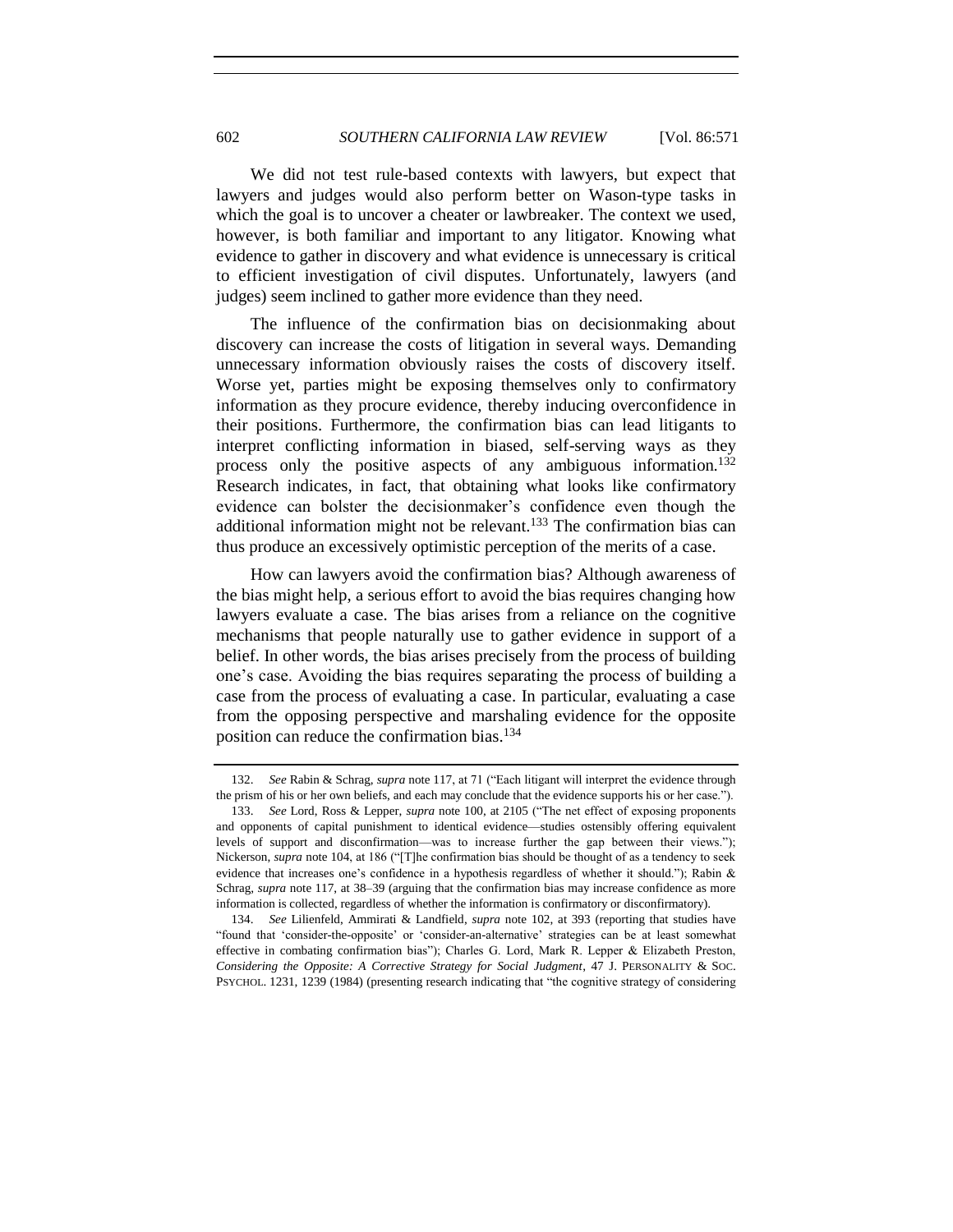<span id="page-32-0"></span>Attempting to avoid confirmation by considering the opposite position, however, is more easily said than done.<sup>135</sup> Asking a member of the litigation team to act as a "devil's advocate" can be helpful.<sup>136</sup> Although there is some evidence that a devil's advocate can be effective,  $137$ the technique is most effective when it facilitates sincere (rather than contrived) critical examination or dissent from group members.<sup>138</sup> Alternatively, lawyers might establish a process in which a lawyer or a committee of lawyers takes a "fresh look" at a file without being tainted by previous views of the case. Similarly, clients should consider retaining settlement counsel.<sup>139</sup> If they do so, they should retain a true "outsider" who is not affiliated with the litigation counsel. An attorney hired solely as a settlement counsel can contribute a truly fresh perspective, neither tainted by prior discovery or motion practice nor swayed by a financial or reputational stake in the outcome.

Without such measures, the confirmation bias can stimulate further litigation. Not only can the bias lead lawyers to demand unnecessary

136. *See id.* at 49 ("The role of [a devil's advocate] is to vigorously criticize plans under consideration by a group. The hope is that such dissent will thwart the rush to judgment and instead foster discussion, a consideration of more alternatives and careful scrutiny of the available information.").

137. *See* Charles R. Schwenk, *Effects of Devil's Advocacy and Dialectical Inquiry on Decision Making: A Meta-Analysis*, 47 ORGANIZATIONAL BEHAV. & HUM. DECISION PROCESSES 161, 170–71 (1990) (concluding that the devil's advocate is more effective in improving decision quality than simply obtaining advice from an expert or consultant).

138. *See* Nemeth et al., *supra* not[e 135,](#page-32-0) at 55 (concluding that "authentic-minority dissent is more effective in stimulating unbiased thinking, consideration of both sides of an issue, as well as original independent thought, relative to a devil's advocate" but noting that the devil's advocate was better than nothing); Charlan Nemeth, Keith Brown & John Rogers, *Devil's Advocate Versus Authentic Dissent: Stimulating Quantity and Quality*, 31 EUR. J. SOC. PSYCHOL. 707, 716 (2001) (concluding that an authentic dissenting minority is superior to a devil's advocate).

139. *See* Kathy A. Bryan, *Why Should Businesses Hire Settlement Counsel?*, 2008 J. DISP. RESOL. 195, 202 ("Corporate counsel should take the lead and experiment with using separate settlement counsel . . . ."); Coyne, *supra* note [16,](#page-4-2) at 412–13 (advocating that clients hire separate "settlement counsel," rather than rely upon litigation counsel to settle cases); John Lande, *The Movement Toward Early Case Handling in Courts and Private Dispute Resolution*, 24 OH. ST. J. DISP. RESOL. 81, 112–13 (2008) ("Settlement counsel often operate in parallel with litigation counsel, who focus exclusively on litigation and do not negotiate the case.") (footnote omitted); James E. McGuire, *Why Litigators Should Use Settlement Counsel*, ALTERNATIVES TO HIGH COST LITIG., June 2000, at 1, 120 (explaining how settlement counsel can help resolve disputes).

opposite possibilities promoted impartiality"); O'Brien, *supra* note [101,](#page-24-0) at 317 ("One way to reduce preference for hypothesis-consistent information is to instruct people to consider an alternative hypothesis or why a favored hypothesis is wrong.") (citation omitted).

<sup>135.</sup> *See* Charlan Jeanne Nemeth et. al., *Improving Decision Making by Means of Dissent*, 31 J. APPLIED SOC. PSYCHOL. 48, 49 (2001). ("[T]here are literally hundreds of studies documenting how difficult it is for people to seriously question their own judgment, especially when that judgment is bolstered by consensus.") (citation omitted).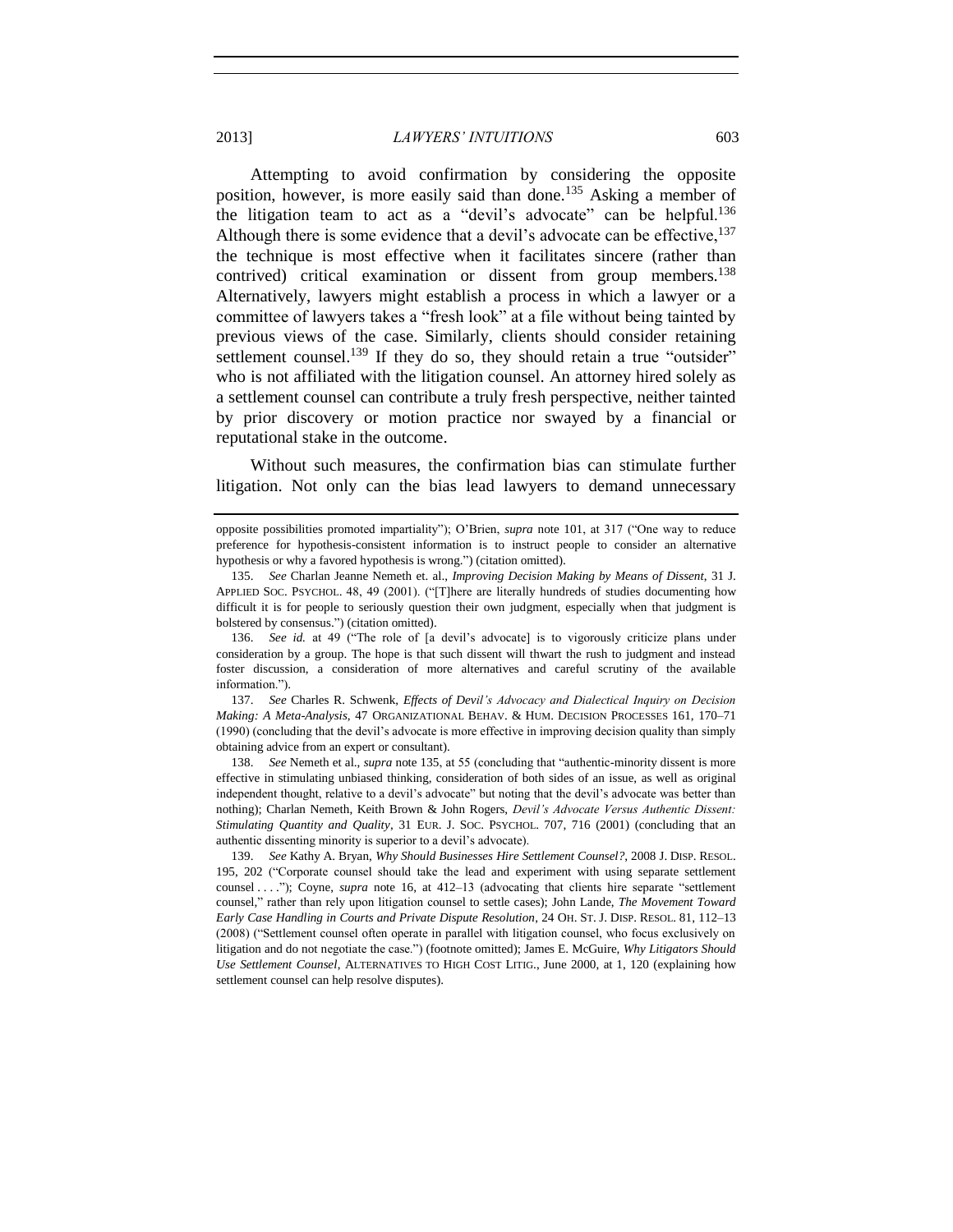<span id="page-33-0"></span>discovery, but the extra evidence can increase their overconfidence.

## 4. Nonconsequentialist Reasoning

The fundamental question looming over the fact-gathering phase of every lawsuit—which includes private informal investigation, mandatory disclosure, and formal discovery—is how much information should be sought?<sup>140</sup> Litigants and lawyers must decide how to prioritize and sequence the acquisition of information, and when the accumulation of information should cease. Unless a litigant is proceeding pro se, these choices are made by lawyers with minimal client supervision $141$  and with minimal interference from the courts. Cost-effective litigation thus requires that lawyers avoid collecting information that they simply do not need.

<span id="page-33-1"></span>Collecting unnecessary information is perhaps an understandable impulse. Pursuing a line of inquiry, even when it can have no effect on judgment, might seem like the responsible course in the face of uncertainty.<sup>142</sup> Most people also "tend to assume that more information cannot hurt."<sup>143</sup> Determining when to stop collecting information, however, is a challenging task that requires balancing "information costs, amount of payoff, time pressure, complexity, importance, experience, and the level of confidence."<sup>144</sup> The information that people actually need might not be the same as what they may feel that they need. People's judgments about when to stop acquiring information are biased toward acquiring too much information in two ways: "*under*attention to the probability that actions will differ for different possible answers," and "*over*attention to the probability of ruling some hypothesis in, or out, with certainty."<sup>145</sup> In effect, people adopt the heuristic that more information must be better,

<sup>140.</sup> Pearse v. Pearse, (1846) 63 Eng. Rep. 950, 957 (Ch.) ("Truth, like all other good things, may be loved unwisely—may be pursued too keenly—may cost too much.").

<sup>141.</sup> *See* William J. Stuntz, *Lawyers, Deception, and Evidence Gathering*, 79 VA. L. REV. 1903, 1915 (1993) ("[A]ll major classes of civil litigants seem to view evidence gathering, together with defensive tactics to fight opponents' evidence gathering, as primarily the job of lawyers.").

<sup>142.</sup> *See* Anthony Bastardi & Eldar Shafir, *Nonconsequential Reasoning and Its Consequences*, 9 CURRENT DIRECTIONS IN PSYCHOL. SCI. 216, 219 (2000) (noting that people "may be led to pursue noninstrumental information out of a desire to be thorough, or to appear responsible").

<sup>143.</sup> Donald A. Redelmeier, Eldar Shafir & Prince S. Aujla, *The Beguiling Pursuit of More Information*, 21 MED. DECISION MAKING 374, 377 (2001).

<sup>144.</sup> *See* Daniel Hausmann & Damian Läge, *Sequential Evidence Accumulation in Decision Making: The Individual Desired Level of Confidence Can Explain the Extent of Information Acquisition*, 3 JUDGMENT & DECISION MAKING 229, 239 (2008).

<sup>145.</sup> Jonathan Baron, Jane Beattie & John C. Hershey, *Heuristics and Biases in Diagnostic Reasoning: II Congruence, Information, and Certainty*, 42 ORGANIZATIONAL BEHAV. & HUM. DECISION PROCESSES 88, 90 (1988).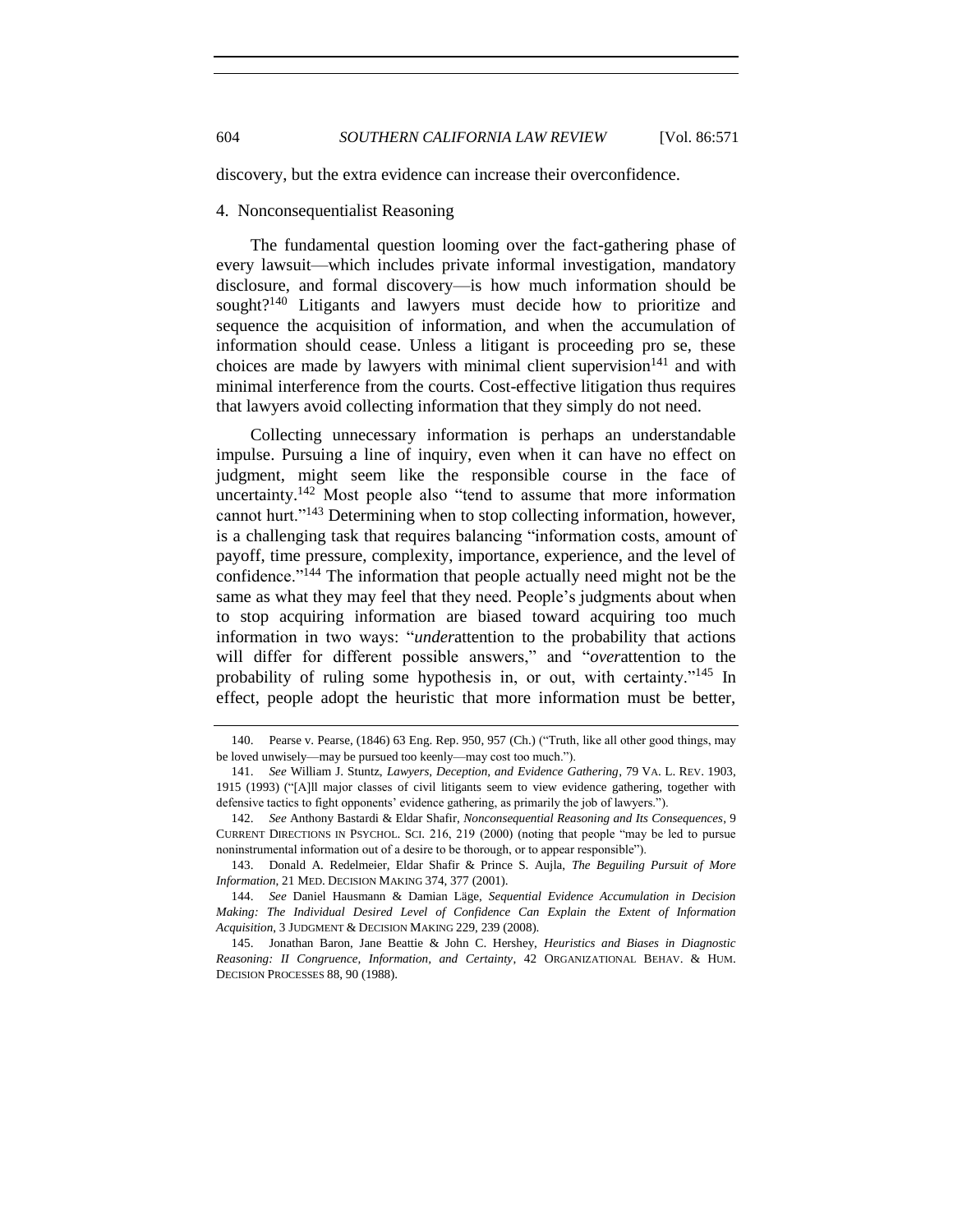without regard for the cost of that information or the need for it. $146$ 

Psychologists have demonstrated that numerous cognitive processes can promote the tendency to seek too much information. Most arise from a failure to think through the implications that the information might hold for decisionmaking—so called nonconsequentialist reasoning.<sup>147</sup> This failure is most evident in a phenomenon called the "disjunction effect."<sup>148</sup> The disjunction effect occurs "when people prefer *x* over *y* when they know that event *A* obtains, and they also prefer *x* over *y* when they know that event *A* does not obtain, but they prefer *y* over *x* when it is unknown whether or not *A* obtains."<sup>149</sup> In one study demonstrating the effect, psychologists Amos Tversky and Eldar Shafir asked undergraduates whether they would want to purchase a hypothetical highly attractive, nonrefundable vacation to Hawaii after an important qualifying exam.<sup>150</sup> A majority of the students who were told that they had passed the exam indicated that they would purchase the vacation, as did a majority of students who were told that they had failed the exam. A majority of a third group told that they did not yet know the results, however, indicated that they would prefer to wait until they learned the outcome of the exam before making their decision. 151 Tversky and Shafir argued that when the subjects knew the outcome of the exam, the vacation would be perceived as either a celebration for passing the exam or a consolation for failing the exam. <sup>152</sup> When the outcome was unknown, however, the subjects lacked a clear rationale for taking the trip.<sup>153</sup> If the subjects facing uncertainty had thought through how they would feel in both cases, they would have recognized that they would have wanted to take the trip either way. Instead, they simply waited for the unnecessary information.

Lawyers commonly are inclined to seek and obtain information first and assess its usefulness later.<sup>154</sup> As we discussed in the context of the

<sup>146.</sup> *Id.* at 109 (noting that many people fail "to carry out different kinds of 'checks' on an initial decision to ask a question").

<sup>147.</sup> *See* Eldar Shafir & Amos Tversky, *Thinking Through Uncertainty: Nonconsequential Reasoning and Choice*, 24 COGNITIVE PSYCHOL. 449, 449 (1992) ("When thinking under uncertainty, people often do not consider appropriately each of the relevant branches of a decision tree, as required by consequentialism."). For a description of nonconsequentialist reasoning, see *id.* at 451.

<sup>148.</sup> *Id.* at 451.

<sup>149.</sup> *Id.*

<sup>150.</sup> Amos Tversky & Eldar Shafir, *The Disjunction Effect in Choice Under Uncertainty*, 3 PSYCHOL. SCI. 305, 305–06 (1992).

<sup>151.</sup> *Id.*

<sup>152.</sup> *Id.* at 306.

<sup>153.</sup> *Id.*

<sup>154.</sup> *See* Friedman, *supra* note [11,](#page-3-1) at 69 ("Thus, information is generally acquired first and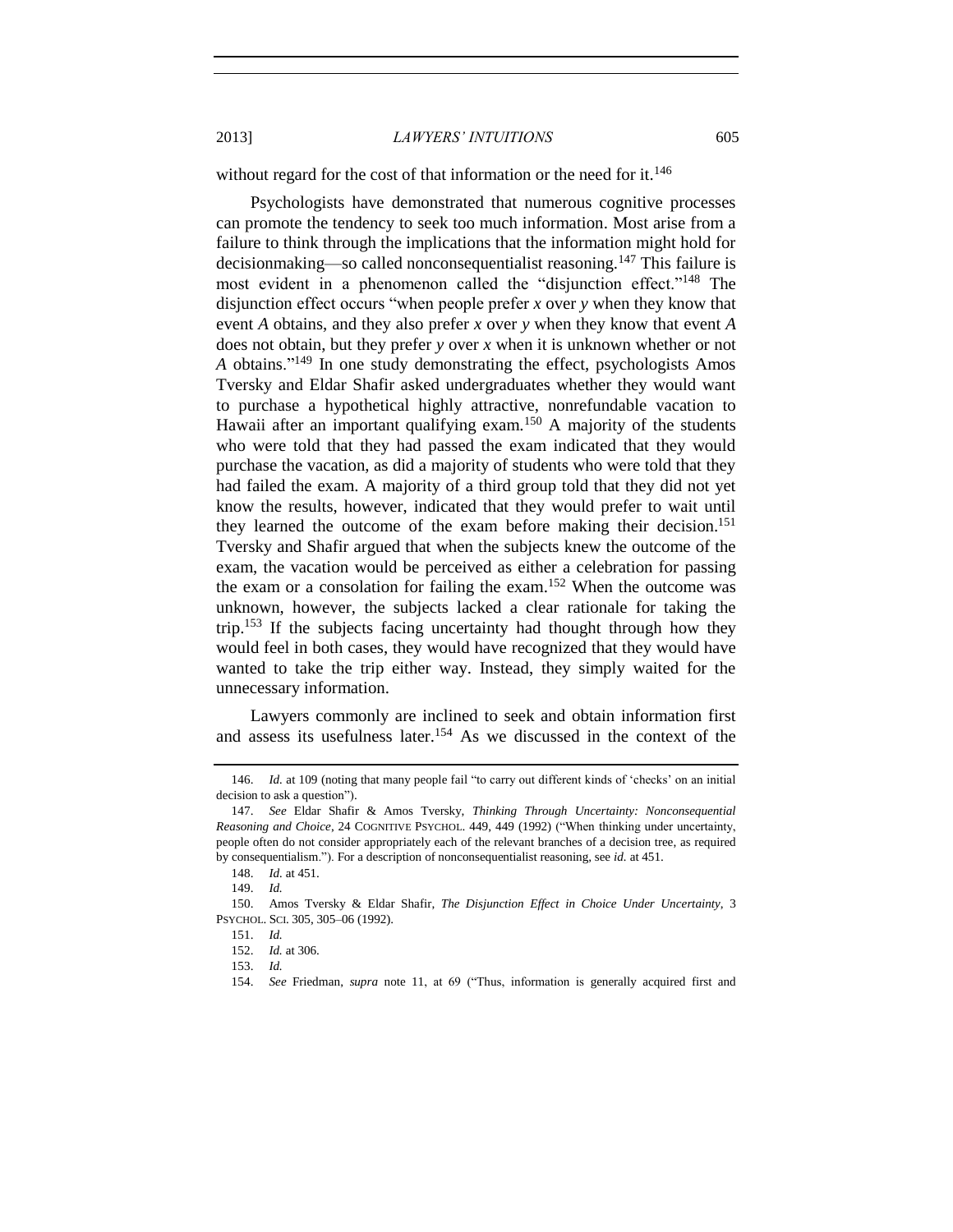confirmation bias above, the fact that lawyers do not bear the costs of their decisions might exacerbate this tendency. Litigators thus suffer from a double distortion: they overvalue the additional information and undervalue the costs incurred by the responding party in providing the information. Lawyers also likely do not realize that the additional information might hinder or distort their own judgment.

<span id="page-35-0"></span>How can an excess of information distort judgment? A large volume of information can interfere with the processing of useful information,<sup>155</sup> but information that is irrelevant can also distort choice. Having chosen to seek out information, people seem to feel a need to rely upon it as well.<sup>156</sup> In one demonstration of this effect, researchers asked dialysis nurses whether they would (hypothetically) be willing to donate a kidney to a sixty-eight-year-old relative.<sup>157</sup> When the researchers informed half of the nurses that they were a match for the transplant, 44 percent agreed that they would be willing to donate a kidney.<sup>158</sup> Presumably, if they had not known whether they matched the relative, only 44 percent would have been willing to be tested for compatibility, as the remaining nurses were unwilling to donate. Nevertheless, when researchers told the other half of the nurses that it was uncertain whether or not they were compatible, 69 percent agreed to undergo testing to determine whether they matched.<sup>159</sup> A subset of these nurses thus pursued information that should have been irrelevant to their choice. The researchers also demonstrated that deciding to pursue the information affected the nurses' choices. They informed all of the nurses who agreed to be tested to suppose that they matched and then asked whether they would donate. Nearly all (93 percent) agreed to donate,<sup>160</sup> even though they were put in exactly the same position as those nurses who were initially told that they were compatible. Overall, 65 percent of the nurses who were put through a two-stage decisionmaking process in which they could seek information that was largely irrelevant

evaluated later . . . .").

<sup>155.</sup> *See* Scott S. Wiltermoth & Margaret A. Neale, *Too Much Information: The Perils of Non-Diagnostic Information in Negotiations*, 96 J. APPLIED PSYCHOL. 192, 199 (2011) ("In our studies, possessing NDI [nondiagnostic information] about a counterpart impaired negotiator effectiveness in both face-to-face and electronically mediated negotiations.").

<sup>156.</sup> *See* Anthony Bastardi & Eldar Shafir, *On the Pursuit and Misuse of Useless Information*, 75 J. PERSONALITY & SOC. PSYCHOL. 19, 19 (1998) ("Decision makers often pursue noninstrumental information—information that appears relevant but, if simply available, would have no impact on choice. Once they pursue such information, people then use it to make their decision.").

<sup>157.</sup> Redelmeier, Shafir & Aujla, *supra* not[e 143,](#page-33-1) at 376.

<sup>158.</sup> *Id.*

<sup>159.</sup> *Id.*

<sup>160.</sup> *Id.*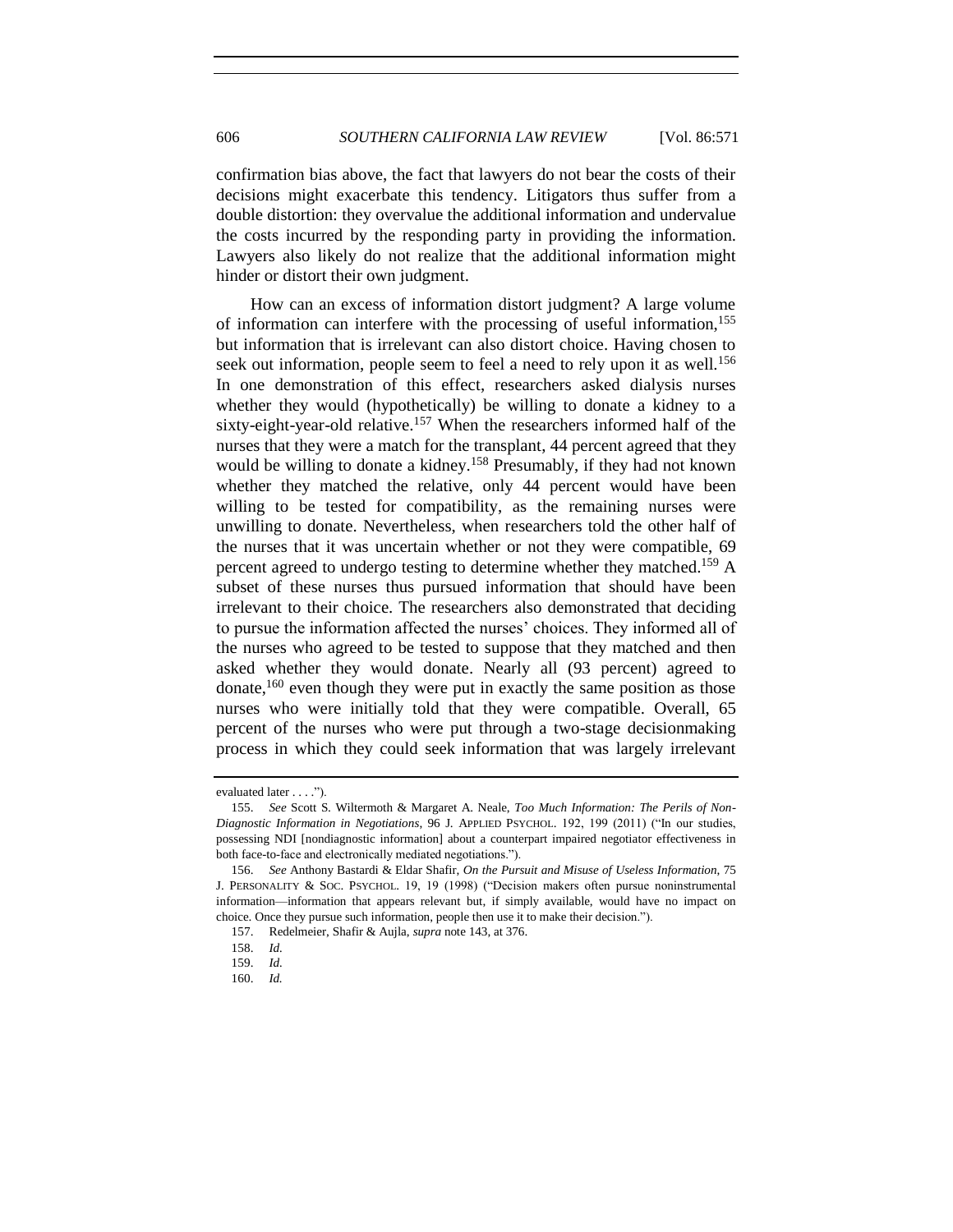chose to donate, as opposed to 44 percent in the simple version who were told of their compatibility immediately.<sup>161</sup> This study, which has been replicated with similar materials,  $162$  demonstrates that people both needlessly pursue irrelevant information and then—despite its irrelevance—rely on such information once they obtain it.

Waiting to obtain missing information causes people to evaluate the information they receive differently and increases its impact on judgment.<sup>163</sup> As two researchers put it, "Waiting Increases Weighting."<sup>164</sup>

To determine whether lawyers also pursue, and rely on, unneeded information, we presented a scenario to the Oregon and the Texas lawyers. They were asked to assume that they were representing a plaintiff who had suffered severe facial scarring after a welding machine exploded.<sup>165</sup> The cause of the accident, they learned, was either a defect in the defendant's machine or the plaintiff's misuse of the machine. The materials indicated that the defendant had offered to pay \$400,000 to settle the case. The materials also stated that the plaintiff "feels that this offer feels low because his injuries have caused him severe embarrassment and depression," but added that "he might be willing to accept the offer because he is also anxious to get past the lawsuit."

The participants read one of two versions of the materials. In the simple version, the materials indicated that a government safety report had implicated the defendant's machine. The simple version then asked the lawyers whether they would advise their client to accept the settlement or reject it and proceed to trial. In the complex version, the materials indicated that a government safety report was due out any day but was not yet available. The complex version then asked the lawyers to choose one of the following: (1) recommend that the plaintiff accept the settlement offer immediately; (2) recommend that the plaintiff reject the settlement offer and proceed to trial; or (3) recommend that the plaintiff wait until after the government safety report was available to decide whether to accept or reject the settlement. The materials stated that the offer would remain open

<sup>161.</sup> *Id.* The 35 percent who chose not to donate include the combination of those who refused to be tested and those who tested positive and then refused to donate.

<sup>162.</sup> *Id.* at 376–77 (obtaining similar results using different materials and practicing urologists and academic physicians as subjects). *See generally* Bastardi & Shafir, *supra* note [156](#page-35-0) (reporting several similar studies conducted with undergraduate subjects).

<sup>163.</sup> *See* Bastardi & Shafir, *supra* note [156,](#page-35-0) at 28 ("Waiting for information that appears relevant to a decision can raise the extent to which it is brought before one's attention and thus increase its influence on choice.").

<sup>164.</sup> *Id.*

<sup>165.</sup> *See infr*a Appendix III.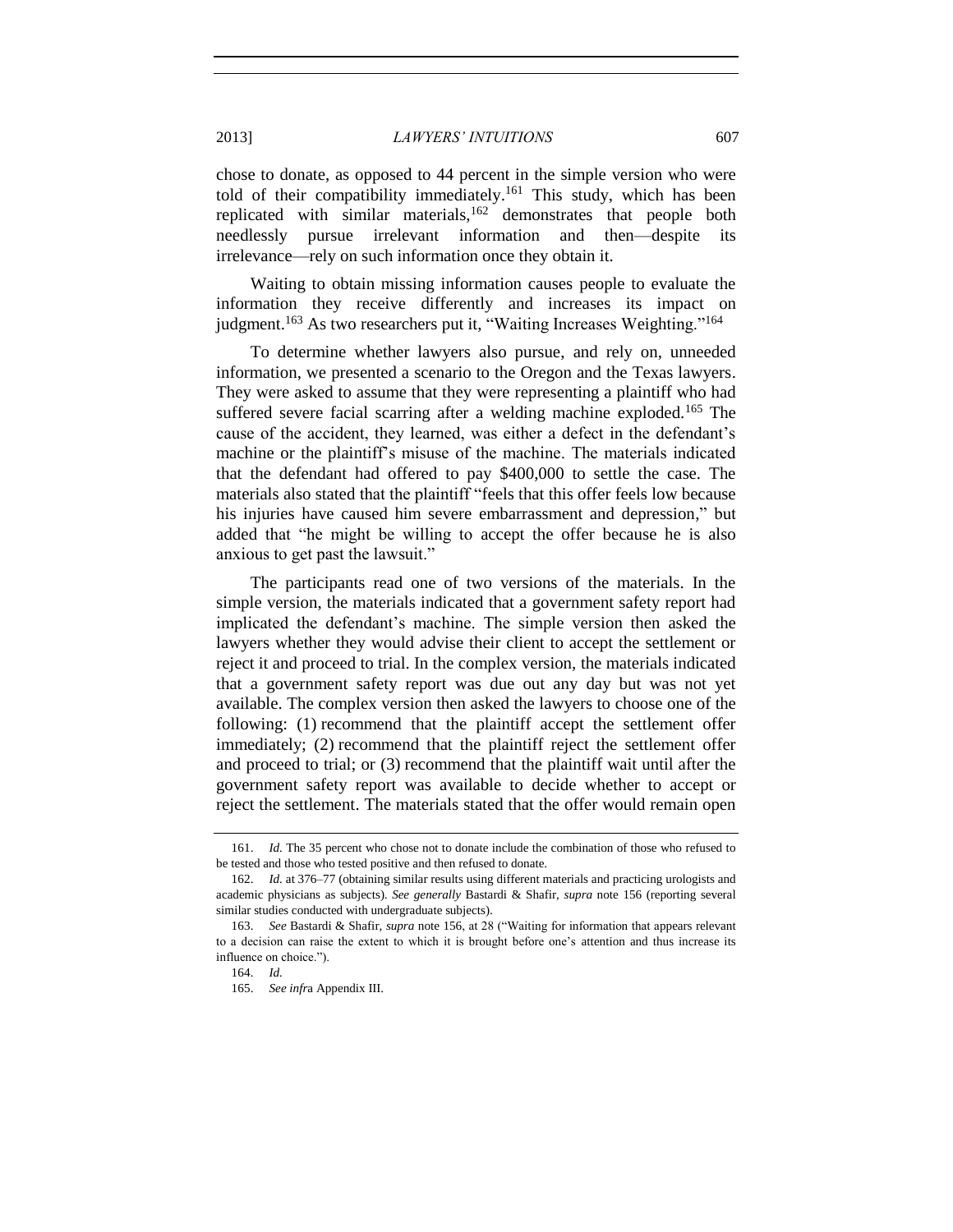and unchanged regardless of what the report ultimately stated. The next page of the materials then asked those participants who had advised the plaintiff to wait to continue reading. Eventually, the materials revealed that the government safety report implicated the defendant's machine. The lawyers in the complex condition were then asked whether they would recommend that their client now accept or reject the settlement offer.

The format of our materials thus presents the possibility of waiting for irrelevant material. Participants who agree to settle are analogous to those nurses who refused to donate, because the government report is not truly relevant to them. Lawyers who settle in the face of a favorable report would almost certainly do so if the report was negative, so, the report is not an important piece of information for them. Those who wait for the report ultimately end up in the same position as those lawyers in the simple condition who were told immediately that the report was favorable. Therefore, those who wait should make the same decision as those who did not wait.

Table 5, below, presents the results. A majority of the lawyers, 65.6 percent (forty-two out of sixty-four), evaluating the simple version favored settling. In contrast, only 43.8 percent (thirty-five out of eighty) of the lawyers evaluating the complex version recommended settlement. The difference between the settlement rate in the simple version and the initial settlement rate in the complex version was statistically significant.<sup>166</sup> The lure of waiting for more information thus influenced the lawyers' assessments of whether to settle.

166. Fisher's Exact Test, *p* = .01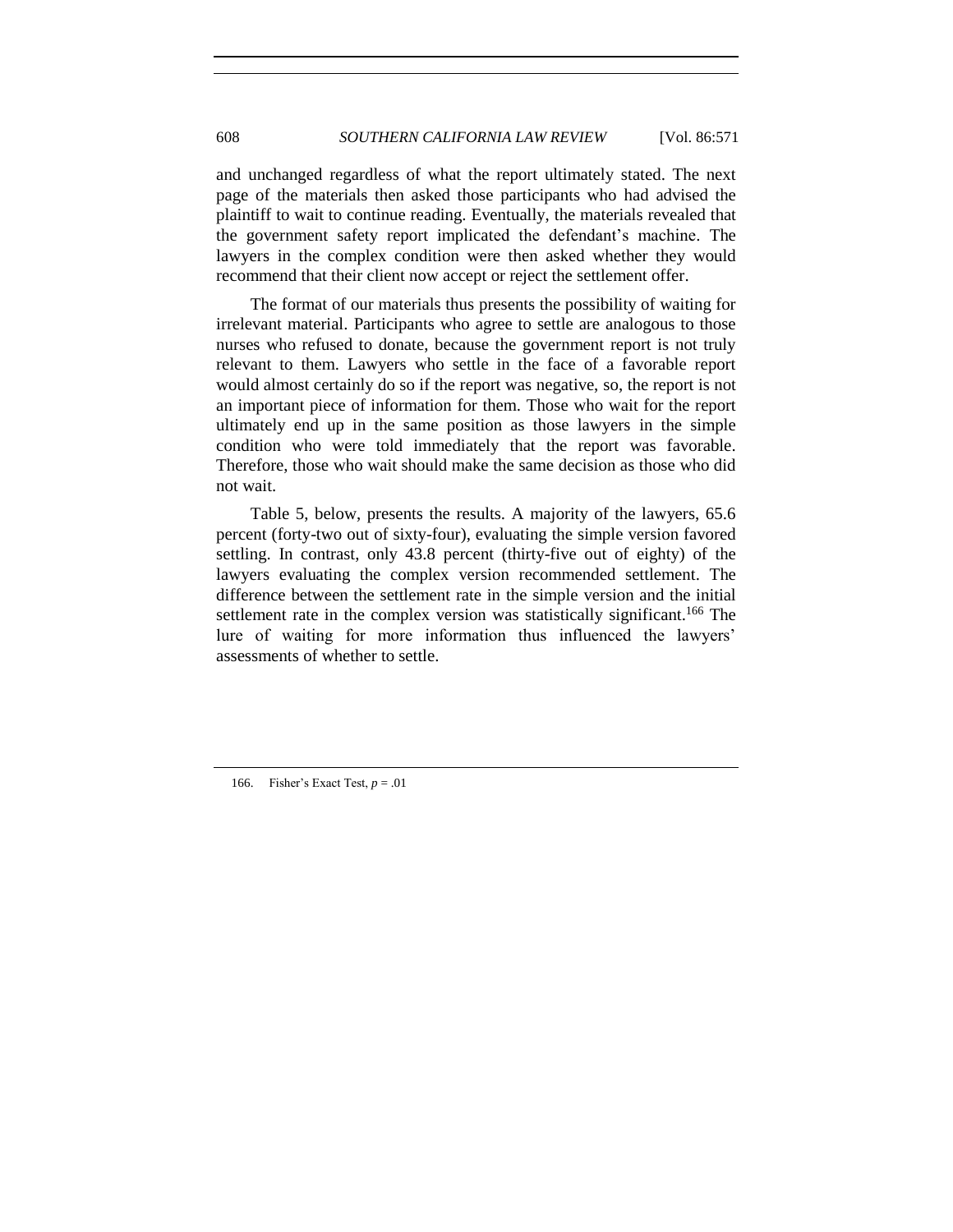|         |          | Timing           |                    |            |
|---------|----------|------------------|--------------------|------------|
| Version | Choice   | <i>Immediate</i> | a<br>After Waiting | Total      |
| Simple  | Settle   | 42 (65.6%)       | .                  | 42 (65.5%) |
|         | Litigate | 22 (34.4%)       | .                  | 22 (34.4%) |
| Complex | Settle   | 35 (43.8%)       | $8(10.0\%)$        | 43 (53.8%) |
|         | Litigate | $7(8.8\%)$       | 30 (37.5%)         | 37 (46.3%) |

TABLE 5. Number (and Percentage) of Lawyers Making Each Choice in the Simple and Complex Versions of the Products Liability Problem

<sup>a</sup>Despite instructions to the contrary, six of the seven lawyers who indicated that they would recommend rejecting the settlement and also responded to the page revealing the outcome of the report. Of these six, five indicated that they would still recommend rejecting the settlement and one changed her mind and endorsed settlement. Also, one of the lawyers who indicated that she would settle changed her mind after reading that the report was favorable. We ignored these additional responses because these subjects failed to follow the instructions. Even if we had included these decisions as their final choices, however, the same number of lawyers would ultimately have endorsed settlement because one lawyer who initially indicated that she would litigate ultimately chose to settle, and one lawyer who initially indicated that she would settle ultimately chose to litigate.

The reaction to the uncertainty the missing report created seemed especially pronounced among those lawyers who did not fare well on the CRT. Among the lawyers who answered none of the CRT questions correctly, 88.9 percent (eight out of nine) of those reviewing the simple version recommended settlement, as compared to only 16.7 percent (one out of six) of those reviewing the complex version. This gap was much smaller among those who got at least one CRT question correct: 62.7 percent (twenty-seven out of forty-three) of those reviewing the simple version agreed to settle, as compared to only 43.5 percent (twenty-seven out of sixty-two) of those reviewing the complex version. This trend was not statistically significant, however.<sup>167</sup>

Male and female lawyers reacted differently to the materials. Among the male lawyers, 64.4 percent (twenty-nine out of forty-five) of those reviewing the simple version settled, as compared to the 55.3 percent (twenty-six out of forty-seven) of those reviewing the complex version.

<sup>167.</sup> This was assessed by running a logistic regression of the decision to settle or not (combining those lawyers in the complex version who chose to litigate and chose to wait into one group) on the condition, the CRT score (treated as a continuous measure), and an interaction term for CRT by condition. Neither the term for the CRT score nor the interaction term produced significant coefficients in the regression ( $z = 0.67$ ,  $p = .50$  for the main effect of CRT score;  $z = 0.67$ ,  $p = .51$  for the interaction). The sample size was small, making it hard to detect any effects.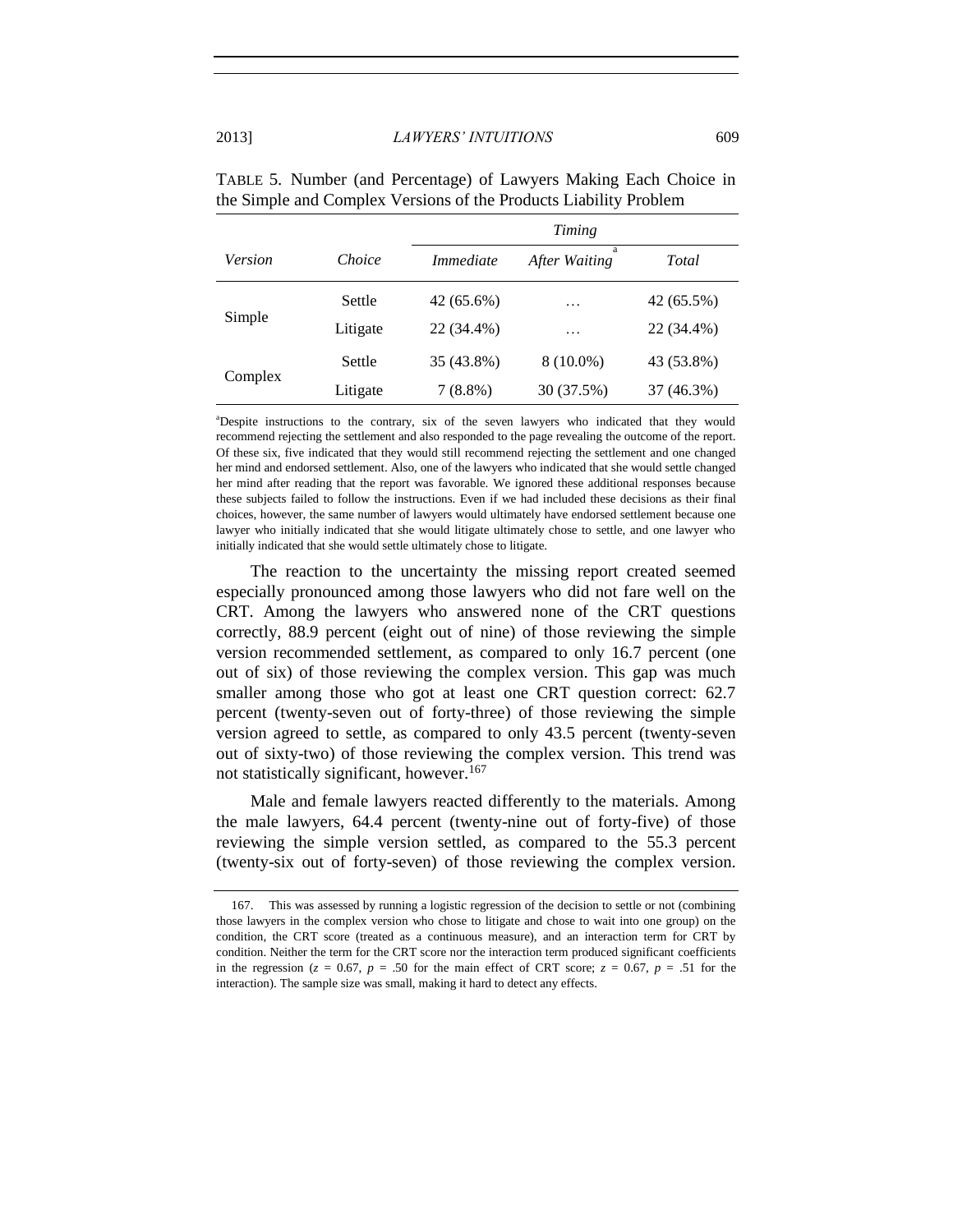This difference was far more pronounced among the female lawyers, however, as 72.2 percent (thirteen out of eighteen) of those reviewing the simple version settled, as compared to 26.9 percent (seven out of twentysix) of those reviewing the complex version. The interaction of gender with the condition (version) was statistically significant.<sup>168</sup> Experience and political orientation, on the other hand, did not affect the lawyers' decisions to settle significantly.<sup>169</sup>

Having obtained additional information, the lawyers seemed to want to make use of it. The settlement rate for those lawyers who waited to learn the contents of the report was quite low, as only 21.1 percent (eight out of thirty-eight) settled. This was a statistically significant difference from the settlement rate among lawyers who reviewed the simple version (65.6 percent, as noted above).<sup>170</sup> Having waited and gotten good news about the quality of their case, these lawyers wanted to go to trial—even though they were put in exactly the same position as their colleagues in the simple version.

Overall, lawyers reviewing the complex version were less likely to settle than lawyers reviewing the simple version: 53.8 percent (forty-three out of eighty) settled, as compared to 65.6 percent (forty-two out of sixtyfour). Although the overall differences in settlement rates suggest that many of the lawyers not only waited for information that they did not need, but also were then affected by that information, the difference in settlement rates was not statistically significant.<sup>171</sup>

<sup>168.</sup> This was assessed by running a logistic regression of the decision to settle or not (combining those lawyers in the complex version who chose to litigate and chose to wait into one group) on the condition, gender, and an interaction term for condition by gender. The main effect of gender was not significant ( $z = 0.59$ ,  $p = .56$ ), suggesting that men and women settled at comparable rates, but the interaction term was significant ( $z = 1.94$ ,  $p = .05$ ).

<sup>169.</sup> This was assessed by running a logistic regression of the decision to settle or not (combining those lawyers in the complex version who chose to litigate and chose to wait into one group) on the condition, the years of experience (or political party), and an interaction term or experience by condition (or political party). Neither experience nor the interaction term produced significant coefficients in the regression ( $z = 0.73$ ,  $p = .47$  for the main effect of experience;  $z = 1.01$ ,  $p = .31$  for the interaction). Likewise, neither party nor the interaction term produced significant coefficients in the regression ( $z = 0.41$ ,  $p = .68$  for the main effect of experience;  $z = 0.07$ ,  $p = .94$  for the interaction).

<sup>170.</sup> Fisher's Exact Test, *p* < .001.

<sup>171.</sup> Fisher's Exact Test, *p* = .17. Just as with the decision as to whether to settle or wait, the ultimate decision as to whether to settle seemed to be influenced by the CRT score. Among the lawyers who answered none of the CRT questions correctly, 88.9 percent (eight out of nine) reviewing the simple version agreed to settle (as noted above), whereas only 16.7 percent (one out of six) reviewing the complex version ultimately settled (all five of the lawyers who agreed to wait and scored at least one correct on the CRT chose to litigate). This gap was much smaller among those who got at least one CRT question correct: 62.7 percent (twenty-seven out of forty-three) of those reviewing the simple version settled (as noted above), whereas only 52.9 percent (thirty-six out of sixty-eight) of those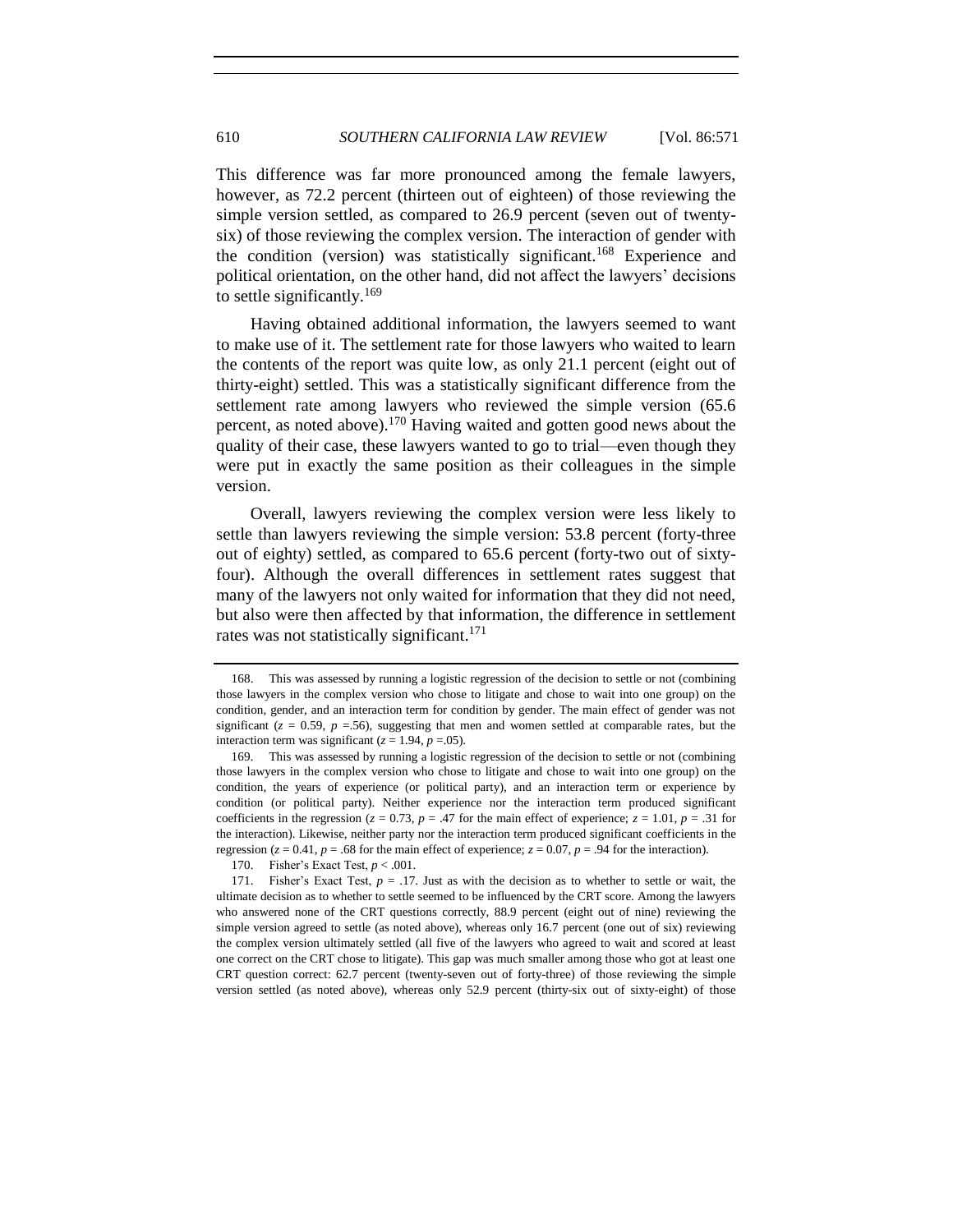Given the lack of an overall main effect on settlement rates, we report the influence of the demographic variables only for completeness. Neither the main effect of the CRT score nor the interaction of CRT score with condition were statistically significant.<sup>172</sup> Neither the main effect of gender nor the interaction of gender with the condition was statistically significant.<sup>173</sup> In addition, experience and political orientation did not affect the lawyers' decisions to settle significantly.<sup>174</sup>

These results demonstrate that, like most people, lawyers sometimes pursue useless information. For most of the lawyers, the government safety report was irrelevant to the decision to settle. Even armed with a favorable report that would support rejecting the settlement offer and going to trial, two-thirds of the lawyers evaluating the simple version thought that the settlement offer was worth accepting. If the report had been negative, then the plaintiff's odds of success would have been lower, and the defendant's settlement offer would have seemed more attractive. Therefore, at least the same percentage of lawyers reviewing the complex version should have settled. And yet, only a minority did so. Lawyers, it appears, have the instinct to wait for information that seems relevant without thinking through whether they are waiting for information that would actually be valuable.

Furthermore, the lawyers seemed compelled to rely on the information that they had needlessly pursued. The lawyers who waited for the government safety report all eventually confronted the same facts as the lawyers who were immediately told that the report was favorable. But the lawyers who waited for the information essentially all chose to litigate, while those who did not have a chance to wait for the information largely settled. To be sure, offering lawyers a chance to wait might have facilitated

reviewing the complex version settled. In an analysis that controlled for the effect of the CRT score, the condition (version) had a significant effect. In the logistic regression of the overall decision to settle or not on the condition, the CRT score (treated as a continuous measure), and an interaction term for CRT by condition, the main effect of condition in this analysis was marginally significant ( $z = 1.90$ ,  $p = .06$ ).

The materials had different effects on the ultimate settlement decisions of the male and female lawyers. The male lawyers seemed largely unaffected by the condition: 64.4 percent (twentynine out of forty-five) reviewing the simple version settled, as compared to 61.7 percent (twenty-nine out of forty-seven) of those reviewing the complex version. This difference was far more pronounced among the female lawyers, however, as 72.2 percent (thirteen out of eighteen) reviewing the simple version settled, as compared to 46.2 percent (twelve out of twenty-six) of those reviewing the complex version.

<sup>172.</sup>  $z = 0.67$ ,  $p = .50$  for the main effect of experience;  $z = 1.27$ ,  $p = .20$  for the interaction.

<sup>173.</sup>  $z = 0.59$ ,  $p = .56$  for the main effect of gender,  $z = 1.26$ ,  $p = .21$  for the interaction term.

<sup>174.</sup> *z* = 0.73, *p* = .47 for the main effect of experience; *z* = 0.40, *p* = .69 for the interaction; *z* = 0.41,  $p = .68$  for the main effect of party affiliation;  $z = 0.19$ ,  $p = .85$  for the interaction.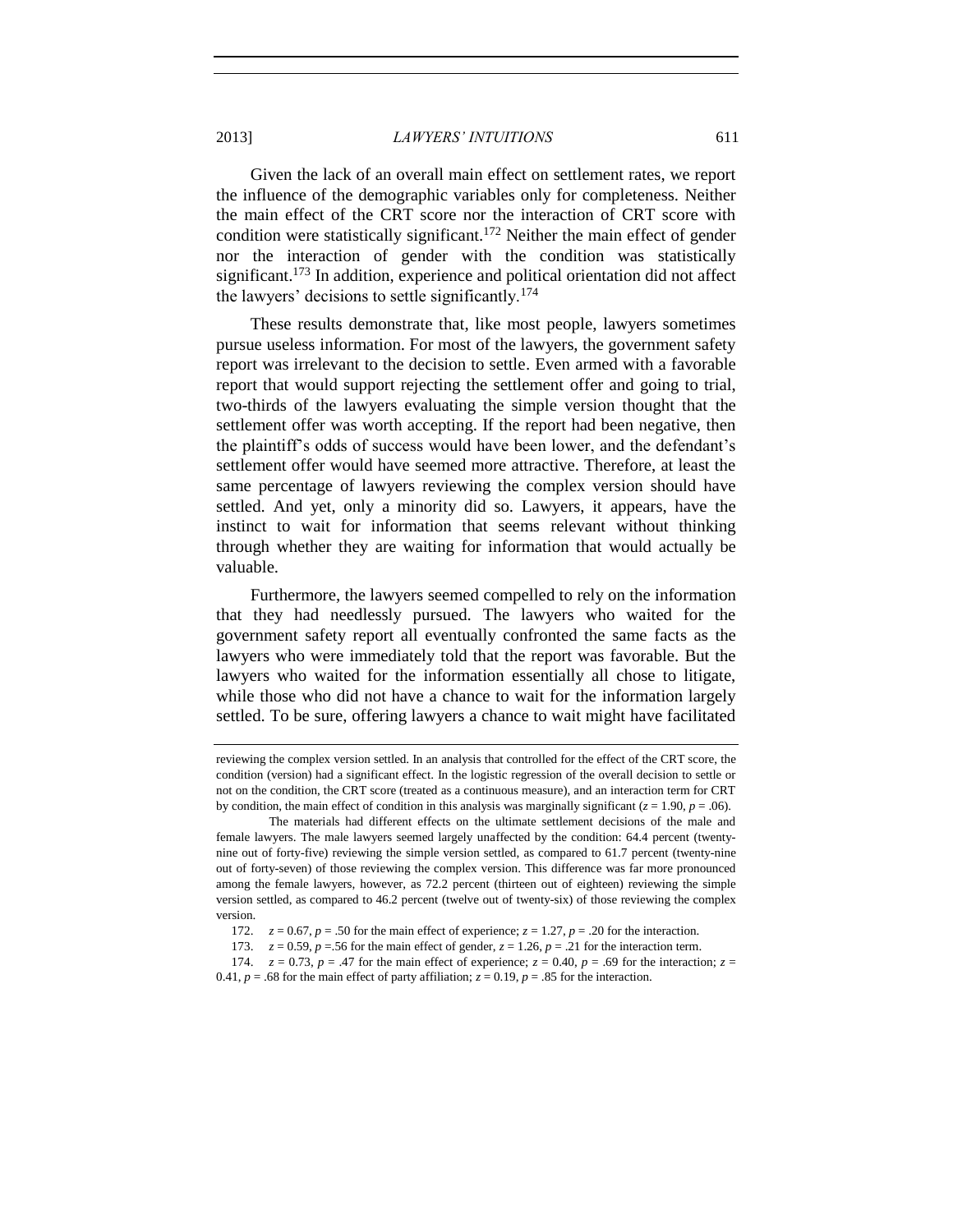some self-selection, so that the lawyers who waited might have been more litigious than the lawyers who evaluated the simple version. But the data suggest a trend towards greater litigation rates among lawyers who were given the option of waiting for information.

Like the other phenomena explored in this Article, nonconsequentialist reasoning can promote excessive litigation. Nonconsequentialist reasoning has a double effect on litigation rates. Like the confirmation bias, it can lead litigants to engage in excessive discovery. Perhaps worse, it can encourage parties to treat any favorable evidence that they encounter as justification for further litigation.

The pursuit of and reliance on useless information documented in this study and others results from people's inability or unwillingness to count out all possible ramifications of potential future information before obtaining it.<sup>175</sup> Intuitively, it seems better to have more information, even though thorough analysis would reveal that the information is not necessary to make a sound decision. To overcome this tendency, lawyers should "consider the relevance of missing information before it is pursued."<sup>176</sup> Additionally, they might precommit themselves to a particular course of action depending on what they expect the missing information to reveal. For example, before taking a deposition, lawyers should outline what action they will take if the deponent's testimony is favorable, unfavorable, or equivocal. That would encourage them to assess its relevance ahead of time, which might cause them to forgo the deposition, and also might enable them to avoid giving the missing information undue emphasis when it eventually becomes available.<sup>177</sup> Finally, they might ask a colleague for a recommendation once all the information is available, so that they can benefit from "a fresh perspective that is free of the investments made during a difficult or long search" and the resulting delay.<sup>178</sup>

<span id="page-41-0"></span>5. Sunk-Cost Fallacy

"There's no use crying over spilled milk."<sup>179</sup> Giving that advice,

178. *Id.* ("Colleagues who are presented with all the data at one time often see things differently than the physician who obtains the same data through gradual struggle.").

<sup>175.</sup> *See* Eldar Shafir, *Uncertainty and the Difficulty of Thinking Through Disjunctions*, 50 COGNITION 403, 404–05, 425–27 (1994) (arguing that people are naturally disinclined to perform the mentally taxing task of thinking through disjunction).

<sup>176.</sup> *See* Redelmeier, Shafir & Aujla, *supra* note [143,](#page-33-1) at 378. Although Redelmeier, Shafir, and Aujla's paper discusses physicians' decisionmaking, we believe the same analysis is relevant to lawyers' decisionmaking.

<sup>177.</sup> *Id.*

<sup>179.</sup> A DICTIONARY OF AMERICAN PROVERBS 129 (Wolfgang Meider et al. eds., 1992).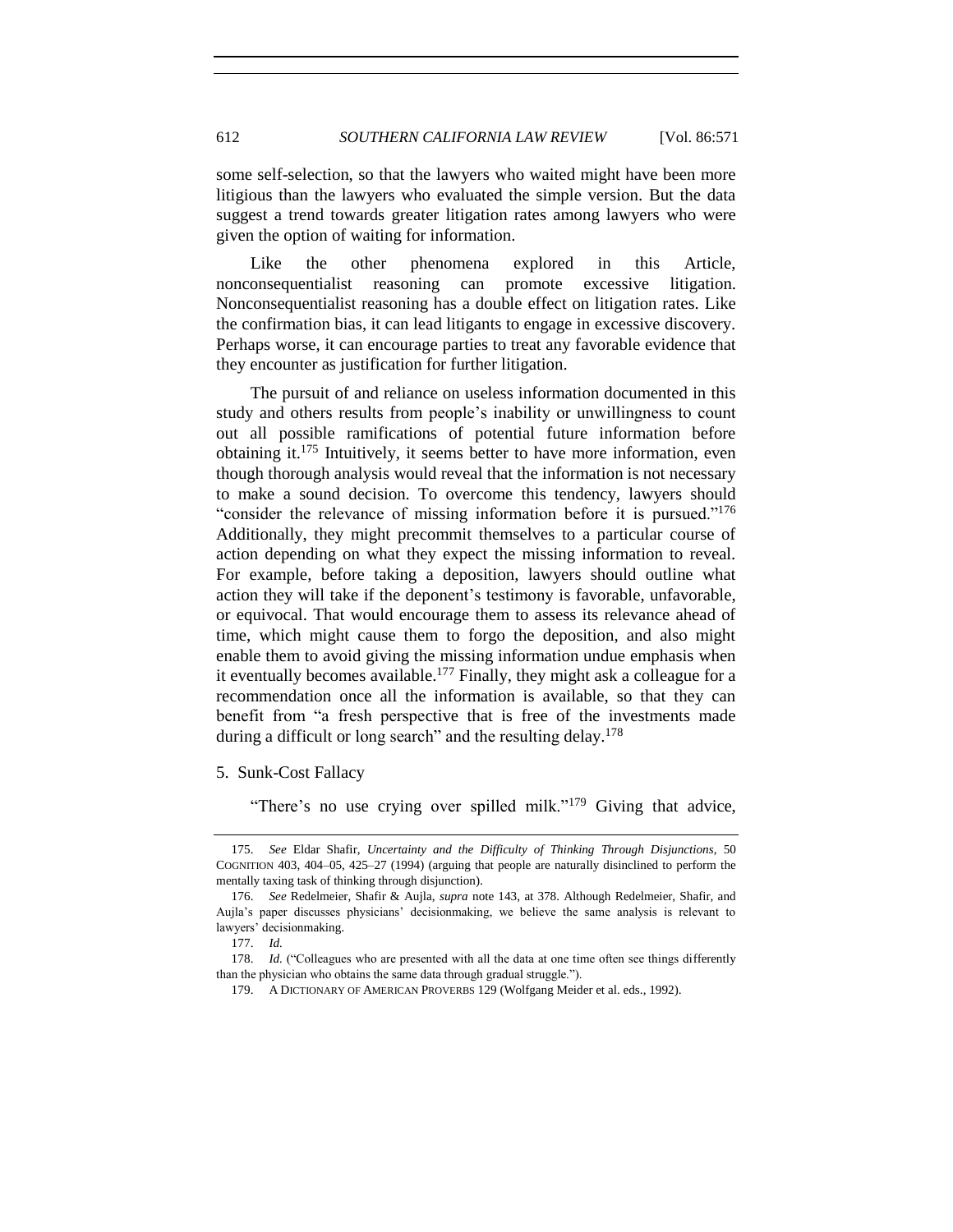<span id="page-42-3"></span><span id="page-42-2"></span><span id="page-42-1"></span><span id="page-42-0"></span>however, seems easier than following it.<sup>180</sup> People "often incur further losses ('throw good money after bad') or take great risks in order to recover those losses." <sup>181</sup> They tend "to continue an endeavor once an investment in money, effort, or time has been made,"<sup>182</sup> even if they would be better off abandoning it from an objective point of view. Further, the greater the investment, the stronger is the inclination to continue.<sup>183</sup> This tendency, which is often called the "sunk-cost fallacy,"<sup>184</sup> "can lead to sub-optimal economic decisions, because such decisions should be based solely on future costs and benefits, not ones which have already occurred."<sup>185</sup> Most economists agree that considering sunk costs when making decisions is a mistake because "[a] prior investment should not influence one's consideration of current options; only the incremental costs and benefits of the current options should influence one's decisions."<sup>186</sup> As Richard Posner explained, "Rational people base their decisions on their expectations of the future rather than on their regrets about the past. They treat bygones as bygones."<sup>187</sup>

The sunk-cost fallacy has been widely studied. In a striking experiment, researchers gave a group of participants the following problem:

As the president of an airline company, you have invested 10 million dollars of the company's money into a research project. The purpose was to build a plane that would not be detected by conventional radar, in

183. *See* William Samuelson & Richard Zeckhauser, *Status Quo Bias in Decision Making*, 1 J. RISK & UNCERTAINTY 7, 37 (1988) ("[T]he larger the past resource investment in a decision, the greater the inclination to continue the commitment in subsequent decisions.") (footnote omitted).

184. *See* Hal R. Arkes & Peter Ayton, *The Sunk Cost and Concorde Effects: Are Humans Less Rational Than Lower Animal?*, 125 PSYCHOL. BULL. 591, 597 (1999) ("The sunk cost fallacy is

due to the inability to segregate prior losses from the current decision as to whether the incremental benefits outweigh the incremental costs.").

185. Hal R. Arkes & Laura Hutzel, *The Role of Probability of Success Estimates in the Sunk Cost Effect*, 13 J. BEHAV. DECISION MAKING 295, 295 (2000).

187. RICHARD A. POSNER, ECONOMIC ANALYSIS OF LAW 8 (4th ed. 1992).

<span id="page-42-4"></span>

<sup>180.</sup> *See* Samuel Issacharoff & George Loewenstein, *Second Thoughts About Summary Judgment*, 100 YALE L.J. 73, 113 (1990) ("Although economists exhort decision-makers to ignore sunk costs and to attend only to the prospective benefits and costs of alternative courses of action, few attain this ideal.").

<sup>181.</sup> *Id.*

<sup>182.</sup> Hal R. Arkes & Catherine Blumer, *The Psychology of Sunk Cost*, 35 ORG. BEHAV. & HUM. DECISION PROCESSES 124, 124 (1985).

<sup>186.</sup> Arkes & Ayton, *supra* note [184,](#page-42-0) at 591. *See also* JONATHAN BARON, THINKING AND DECIDING 305 (4th ed. 2008) ("Once you have determined that the best course of action for the future is to change plans—having weighed the effect on others and all of the relevant factors—the time, effort, and money you have spent in the past does not matter one bit."); RICHARD A. BREALEY & STEWART C. MYERS, PRINCIPLES OF CORPORATE FINANCE 95 (3d ed. 1988) ("Sunk costs are like spilt milk: They are past and irreversible outflows.").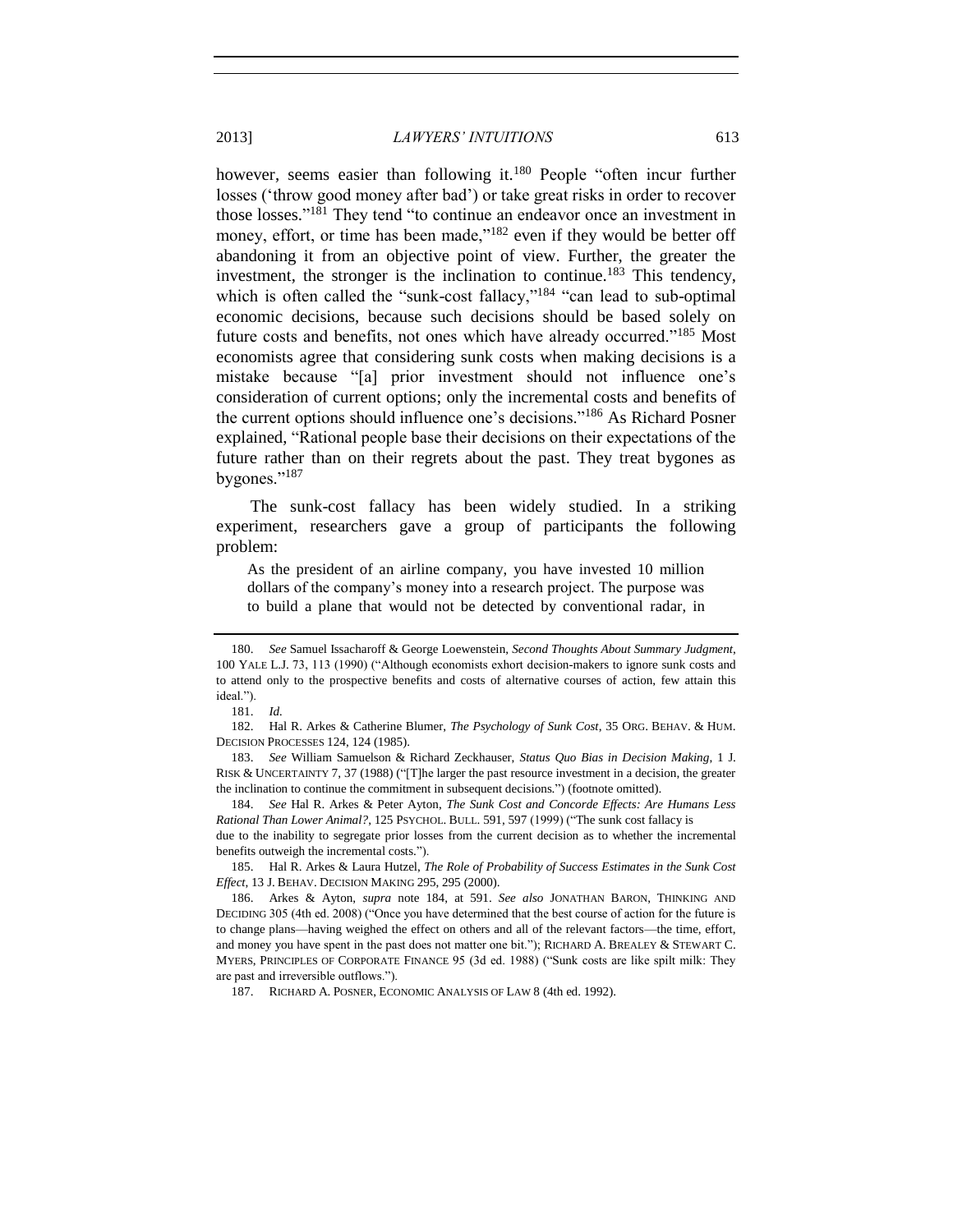other words, a radar-blank plane. When the project is 90% completed, another firm begins marketing a plane that cannot be detected by radar. Also, it is apparent that their plane is much faster and far more economical than the plane your company is building. The question is: should you invest the last 10% of the research funds to finish your radarblank plane?<sup>188</sup>

They divided their subjects into two groups. Of those responding to the version of the problem quoted above, 85 percent recommended completing the project, $189$  even though, as the problem explained, the plane would be inferior to another plane already on the market. They gave a second group a version of the problem that was similar, except that there was no reference to the prior investment of ten million dollars. Of the participants in the second group, only 17 percent recommended spending more money on the project.<sup>190</sup>

<span id="page-43-0"></span>The sunk-cost fallacy is not confined to the laboratory. Real-world examples abound.<sup>191</sup> In a speech to veterans two years into the war in Iraq, President George W. Bush justified his administration's decision to carry on with the war by reference to the soldiers already lost, arguing that "[w]e owe them something" and asserting that "[w]e will finish the task that they gave their lives for."<sup>192</sup> The lives lost in the war at that point could not be regained, regardless of the course the administration pursued thereafter, but their loss seemed to influence policy nonetheless.

In a different context, professional basketball teams also commit the

<sup>188.</sup> Arkes & Blumer, *supra* not[e 182,](#page-42-1) at 129.

<sup>189.</sup> *Id.*

<sup>190.</sup> *Id.*

<sup>191.</sup> *See* Brian H. Bornstein & Gretchen B. Chapman, *Learning Lessons from Sunk Costs*, 1 J. EXPERIMENTAL PSYCHOL.: APPLIED 251, 251 (1995) (noting that sunk costs influence choice in diverse situations including "personal decisions, financial decisions in business, evaluation of employees' performance, and competitive behavior") (citations omitted); Tobias Greitemeyer, Stefan Schulz-Hardt & Dieter Frey, *The Effects of Authentic and Contrived Dissent on Escalation of Commitment in Group Decision Making*, 39 EUR. J. SOC. PSYCHOL. 639, 644 (2009) ("The reluctance to quit failing courses of action is a widespread phenomenon."). Some have argued that the many supposed examples of the sunk-cost fallacy are actually situations in which attending to the loss is a reasonable strategy because the loss is informative in some way. *See* Thomas Kelly, *Sunk Costs, Rationality and Acting for the Sake of the Past*, 38 NOÛS 60, 68 (2004) (arguing that in some circumstances, "the pure honorer of sunk costs fares better than the pure expected utility maximizer"); R. Preston McAfee, Hugo M. Mialon & Sue H. Mialon, *Do Sunk Costs Matter?*, 48 ECON. INQUIRY 323, 334 (2010) (concluding that ignoring sunk costs is rational in situations in which "past investments are not informative, reputation concerns are unimportant, and budget constraints are not salient").

<sup>192.</sup> Barry Schwartz, *The Sunk Cost Fallacy: Bush Falls Victim to a Bad Argument for the Iraq War*, SLATE (Sept. 9, 2005, 6:24 AM), http://www.slate.com/articles/news\_and\_politics/ hey\_wait\_a\_minute/2005/09/the\_sunkcost\_fallacy.html.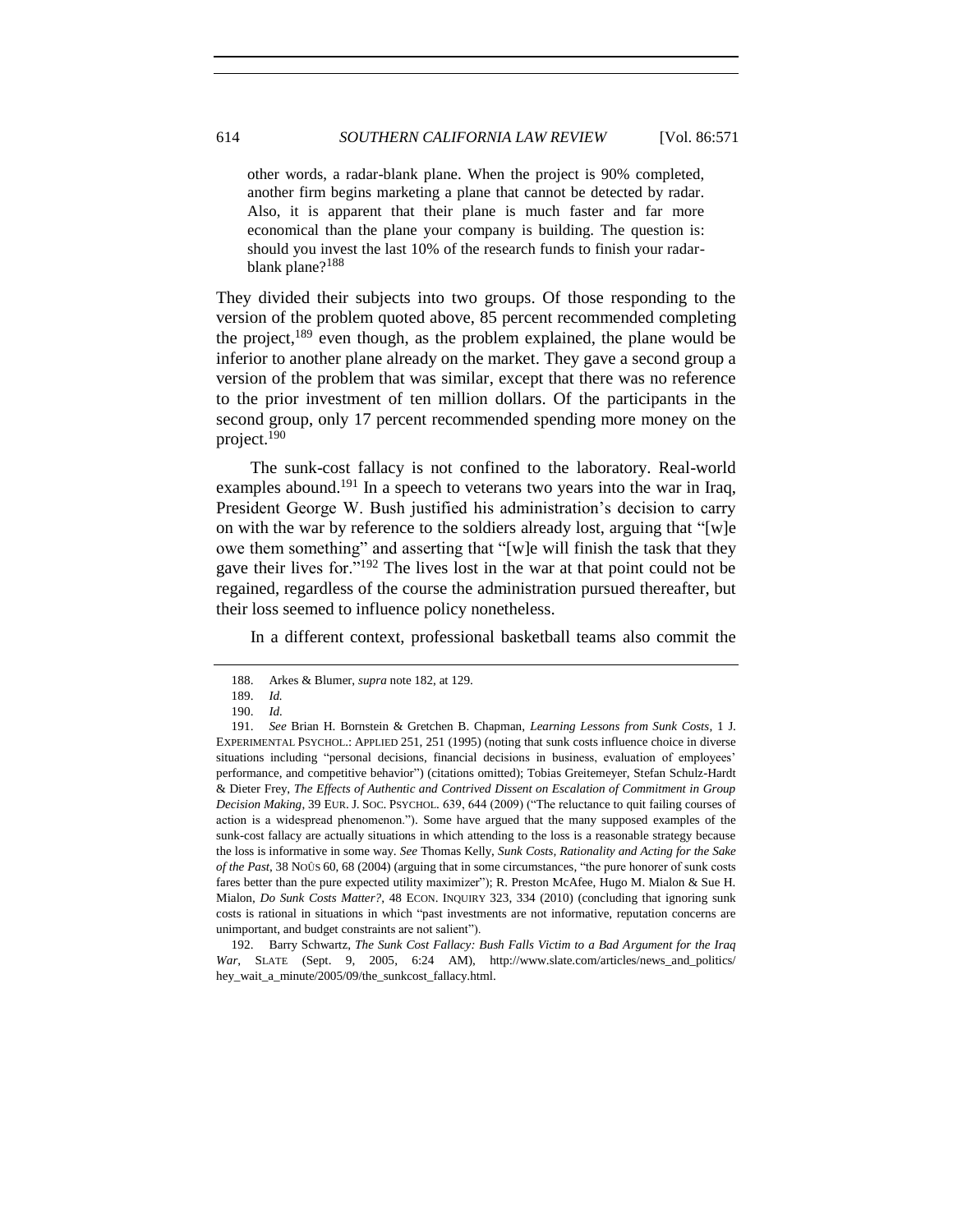<span id="page-44-1"></span>sunk-cost fallacy by playing high draft choices more than low draft choices, even when the latter outperform the former.<sup>193</sup> Measuring the level of teams' investment by the order in which players were selected in the college draft, with an earlier pick representing a larger investment by the team than a later pick, researchers studied whether players' playing time and longevity was determined by their performance on the court, or alternatively, by the level of the team's investment in them. They found that players in whom teams had a greater investment received more playing time and enjoyed longer retention rates than other players, even after controlling for the players' performance, injuries, trade status, and position played.

<span id="page-44-0"></span>The sunk-cost fallacy has both motivational and cognitive causes. Having incurred sizeable costs in pursuit of some endeavor, people want to believe that the undertaking will ultimately succeed. A desire to avoid cognitive dissonance induces them to believe that that they have undertaken the right course of action,<sup>194</sup> and people like to be consistent in their support for an undertaking<sup>195</sup> and to follow through with commitments.<sup>196</sup> Sunk costs associated with an undertaking also frame the decision in terms of whether to spend further resources on an undertaking.<sup>197</sup> In effect, people might take some extra risk in hopes of achieving a spectacular, but low probability, gain that allows them to avoid locking in a sure loss.<sup>198</sup> Finally, people might overgeneralize the simple rule that it is wrong to waste resources.<sup>199</sup>

<sup>193.</sup> Barry M. Staw & Ha Hoang, *Sunk Costs in the NBA: Why Draft Order Affects Playing Time and Survival in Professional Basketball*, 40 ADMIN. SCI. Q. 474, 474 (1995). *See generally* Colin F. Camerer & Roberto A. Weber, *The Econometrics and Behavioral Economics of Escalation of Commitment: A Re-Examination of Staw and Hoang's NBA Data*, 39 J. ECON. BEHAV. & ORG. 59 (1999) (discussing and analyzing Staw and Hoang's data).

<sup>194.</sup> *See* Arkes & Hutzel, *supra* not[e 185,](#page-42-2) at 304 (suggesting cognitive dissonance and impression management as two potential causes of the sunk-cost fallacy); Daniel Friedman et al., *Searching for the Sunk Cost Fallacy*, 10 EXPERIMENTAL ECON. 79, 83 (2007) ("Self-justification (or cognitive dissonance) induces people who have sunk resources into an unprofitable activity to irrationally revise their beliefs about the profitability of an additional investment, in order to avoid the unpleasant acknowledgement that they made a mistake and wasted the sunk resources.").

<sup>195.</sup> *See* ROBERT B. CIALDINI, INFLUENCE: SCIENCE AND PRACTICE 52–97 (4th ed. 2001).

<sup>196.</sup> *Id.* at 61–97.

<sup>197.</sup> *See* Samuelson & Zeckhauser, *supra* note [183,](#page-42-3) at 37 ("The greater the investment in the status quo alternative, the more strongly it will be retained.").

<sup>198.</sup> *See* Friedman et al, *supra* not[e 194,](#page-44-0) at 83 ("[L]oss aversion (with respect to a reference point fixed before the costs were sunk) might induce people to choose an additional investment whose incremental return has negative expected value but still has some chance of allowing a positive return on the overall investment.").

<sup>199.</sup> *See* Arkes & Ayton, *supra* note [184,](#page-42-0) at 595 ("[A] major contributor to the sunk cost effect is people's desire not to appear to be wasteful.").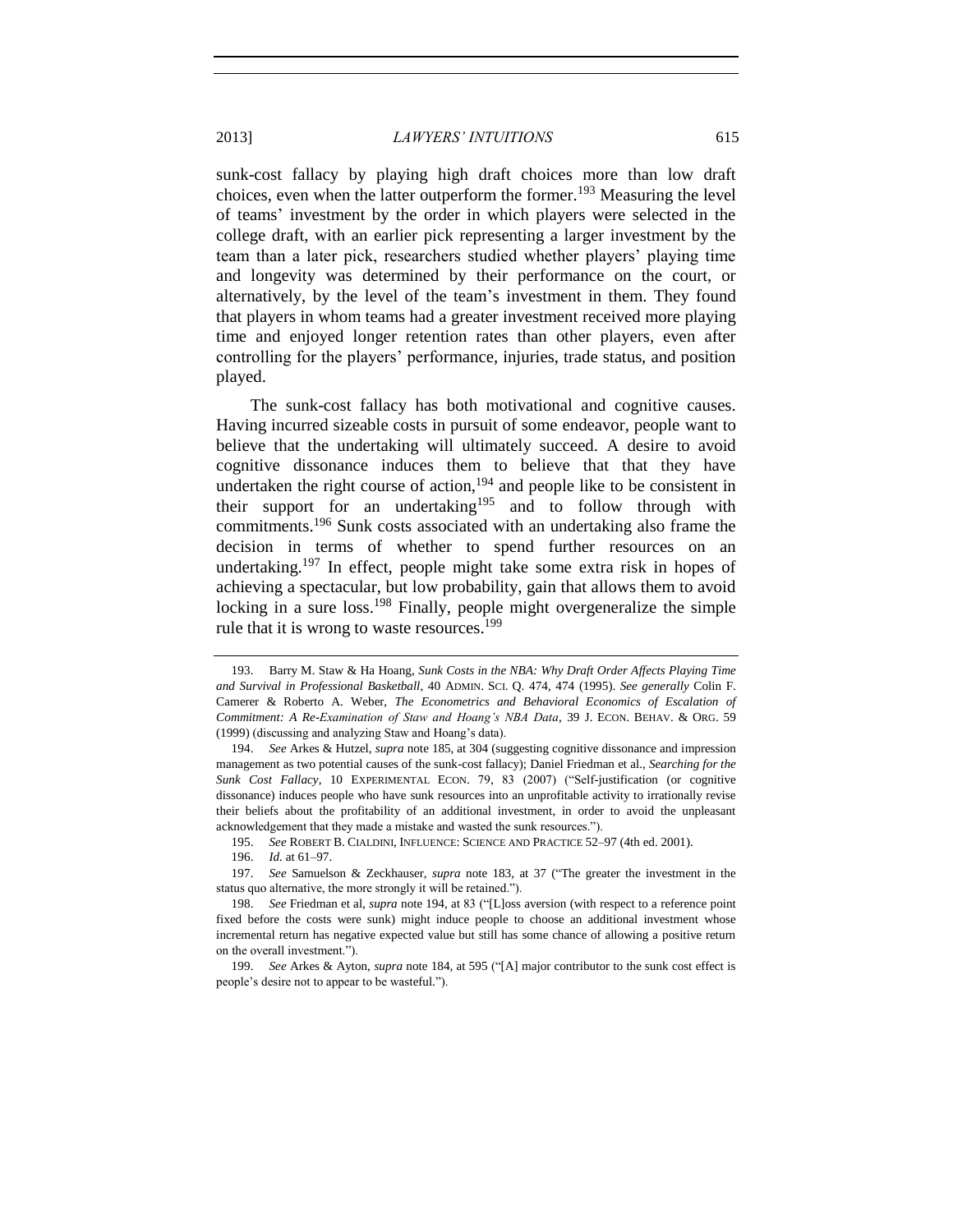The sunk-cost fallacy illustrates another difficulty that collecting an excessive amount of information in discovery might pose for lawyers and their clients. Acquiring and analyzing information requires investment. In most lawsuits in the United States, attorney's fees incurred in litigation are a sunk cost that cannot be recovered, even if a litigant ultimately prevails.<sup>200</sup> This feature of litigation in the United States means that the attorney's fees create a sunk cost for most litigants.<sup>201</sup> Having spent large sums on litigation, lawyers and their clients might be reluctant to settle.<sup>202</sup>

To determine whether sunk costs influence lawyers' litigation-related decisions, we presented a settlement scenario to the insurance lawyers.<sup>203</sup> We asked the lawyers to assume that they were representing the plaintiff in a breach-of-contract case. The materials indicated that the plaintiff claimed that the defendant had delivered defective machines used in fabricating semiconductors; that discovery had closed; that the plaintiff's maximum possible recovery was \$1,000,000; and that the contract did not contain a provision authorizing the award of attorney's fees to the prevailing party. The plaintiff had suffered an unacceptably high defect rate relative to industry norms, but the evidence regarding the cause of the defect conflicted. The materials estimated the plaintiff's likelihood of succeeding at trial as 50 percent. Further, the additional nontaxable costs and attorney's fees that the plaintiff would incur by litigating the case through trial would be \$70,000. The materials then stated that the defendant had offered to settle the case for \$480,000, an amount that should have been attractive because it exceeded the expected value of proceeding to trial by \$50,000.<sup>204</sup>

<sup>200.</sup> Alyeska Pipeline Serv. Co. v. Wilderness Soc'y, 421 U.S. 240, 247 (1975). In the United States, hundreds of fee-shifting statutes and rules create fee shifting of one kind or another, but the backdrop is always a rule that each party pays its own expenses. *See* ALAN J. TOMKINS & THOMAS E. WILLGING, TAXATION OF ATTORNEYS' FEES: PRACTICES IN ENGLISH, ALASKAN, AND FEDERAL COURTS 49 (1986) (asserting that each side usually pays its own expenses in litigation in the United States, although exceptions abound).

<sup>201.</sup> *See* David A. Anderson, *Improving Settlement Devices: Rule 68 and Beyond*, 23 J. LEGAL STUD. 225, 232 n.18 (1994) ("Attorney fees already incurred represent sunk costs that should have no bearing on the settlement decision . . . ."). The use of contingency-fee arrangements complicates matters because the lawyer has incurred the costs. *See* Miller, *supra* not[e 30,](#page-7-0) at 189–90 (explaining how counsel representing plaintiffs on a contingent fee basis become "partial owners" of the plaintiff's claim).

<sup>202.</sup> *See* Jay Folberg, Joshua Rosenberg & Robert Barrett, *Use of ADR in California Courts: Findings and Proposals*, 26 U.S.F. L. REV. 343, 369 (1992) ("[A]s a case progress [sic], 'sunk costs' and emotional preparation for trial make settlement more difficult."); Issacharoff & Loewenstein, *supra*  note [180,](#page-42-4) at 113–14 (stating that the sunk-cost fallacy can hinder settlement after the parties have invested in litigation).

<sup>203.</sup> *See infra* Appendix IV.

<sup>204.</sup> The expected recovery of \$1,000,000, reduced to \$500,000 to take into account the 50 percent chance of success, and further reduced by \$70,000 in prospective attorney's fees, yields an expected value of trial for the plaintiff of \$430,000.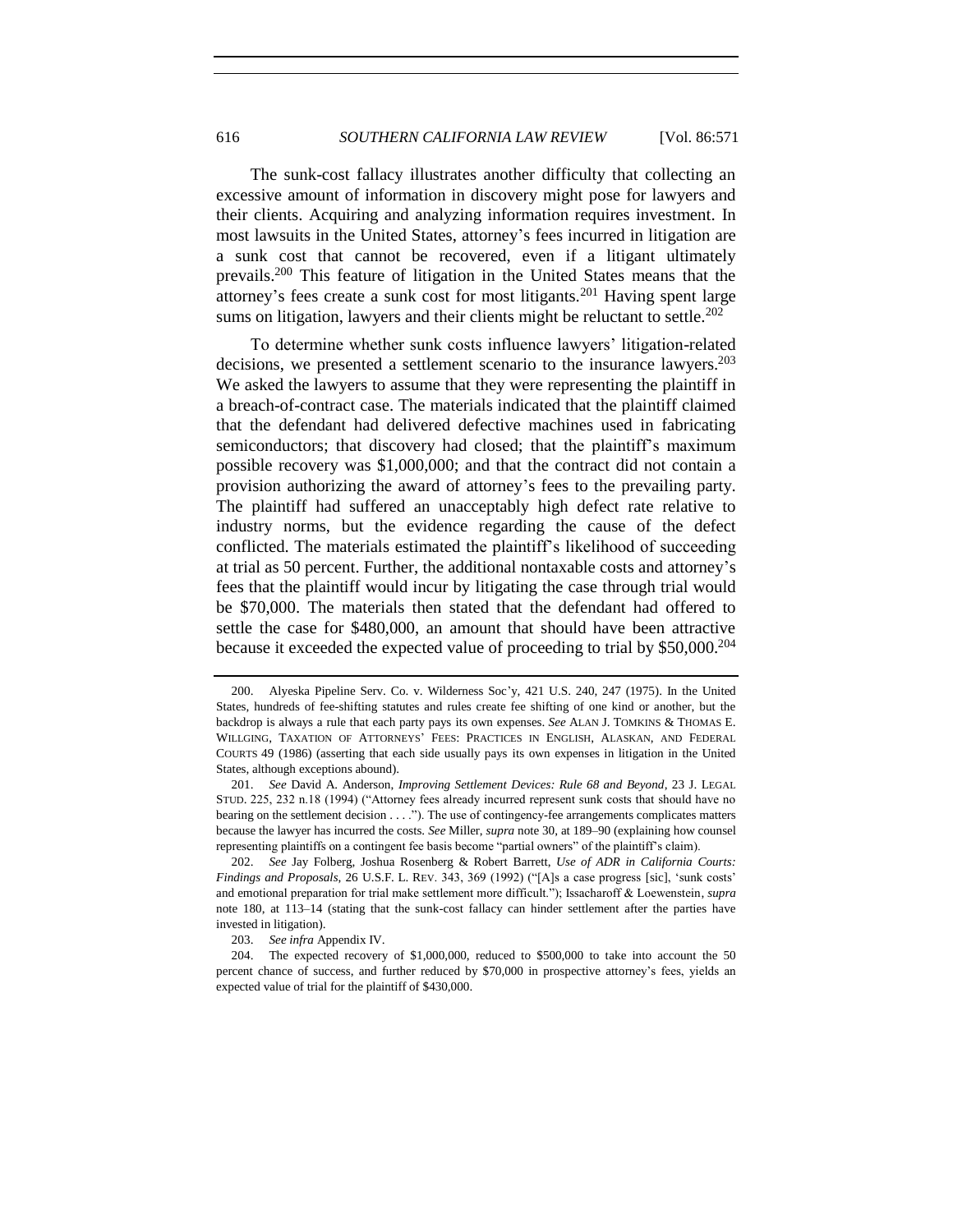Subjects were given one of two versions of the scenario: half were told that they had already spent \$90,000 in attorney's fees litigating the case, and the other half were told that they had already spent \$420,000 in attorney's fees litigating the case. If lawyers are not susceptible to the sunk-cost fallacy, then the settlement proposal should have been equally appealing to both groups.

Our results, however, revealed a substantial difference between the groups. Among lawyers who learned that they had already spent \$90,000, 76 percent (forty-one out of fifty-four) recommended that the settlement proposal be accepted, as contrasted with only 45 percent (twenty-four out of fifty-three) of those lawyers who learned that they had already spent \$420,000. This difference was significant, statistically.<sup>205</sup> We observed no statistically significant differences among the lawyers by gender, CRT score, years in practice, or litigator versus nonlitigator.<sup>206</sup>

These results clearly demonstrate the influence of sunk costs on lawyers' decisions. The money that had already been spent on litigation could not be recovered, and yet it influenced the lawyers' assessments of the case. Instead of assessing the settlement offer with respect to the future expected outcomes alone, the lawyers assessed it relative to past events that could not be undone.

This experiment displays the power of the sunk-cost fallacy. The lawyers did not need to invest the sunk costs personally in order to be vulnerable to its influence. The lawyers who were simply told that they were representing someone else who had previously made a nonrecoupable investment were affected. The lawyers might have identified with the client's position and adopted the same perspective on the case that would likely produce the sunk-cost fallacy in the clients themselves. $207$ 

<span id="page-46-0"></span>Alternatively, the lawyers' recommendations in this problem might have reflected an anticipation of how their client would react, as opposed to their own personal reaction. The lawyers facing \$420,000 in sunk costs might have worried that their clients would blame them for the highly unfavorable total outcome (a net gain of only \$60,000 on a million dollar

<sup>205.</sup> Fisher's Exact Test, *p* <.005.

<sup>206.</sup> We observed a nonsignificant trend toward more experienced lawyers to show a less pronounced effect,  $z = 1.36$ ,  $p = .17$ , and a marginally significant trend for more experienced lawyers to favor settlement more,  $z = 1.72$ ,  $p = .09$ .

<sup>207.</sup> *See* Brian G. Gunia, Niro Sivanathan & Adam D. Galinsky, *Vicarious Entrapment: Your Sunk Costs, My Escalation of Commitment*, 45 J. EXPERIMENTAL SOC. PSYCHOL. 1238, 1243 (2009) ("Participants escalated whenever they experienced a psychological connection to the earlier decisionmaker . . . .").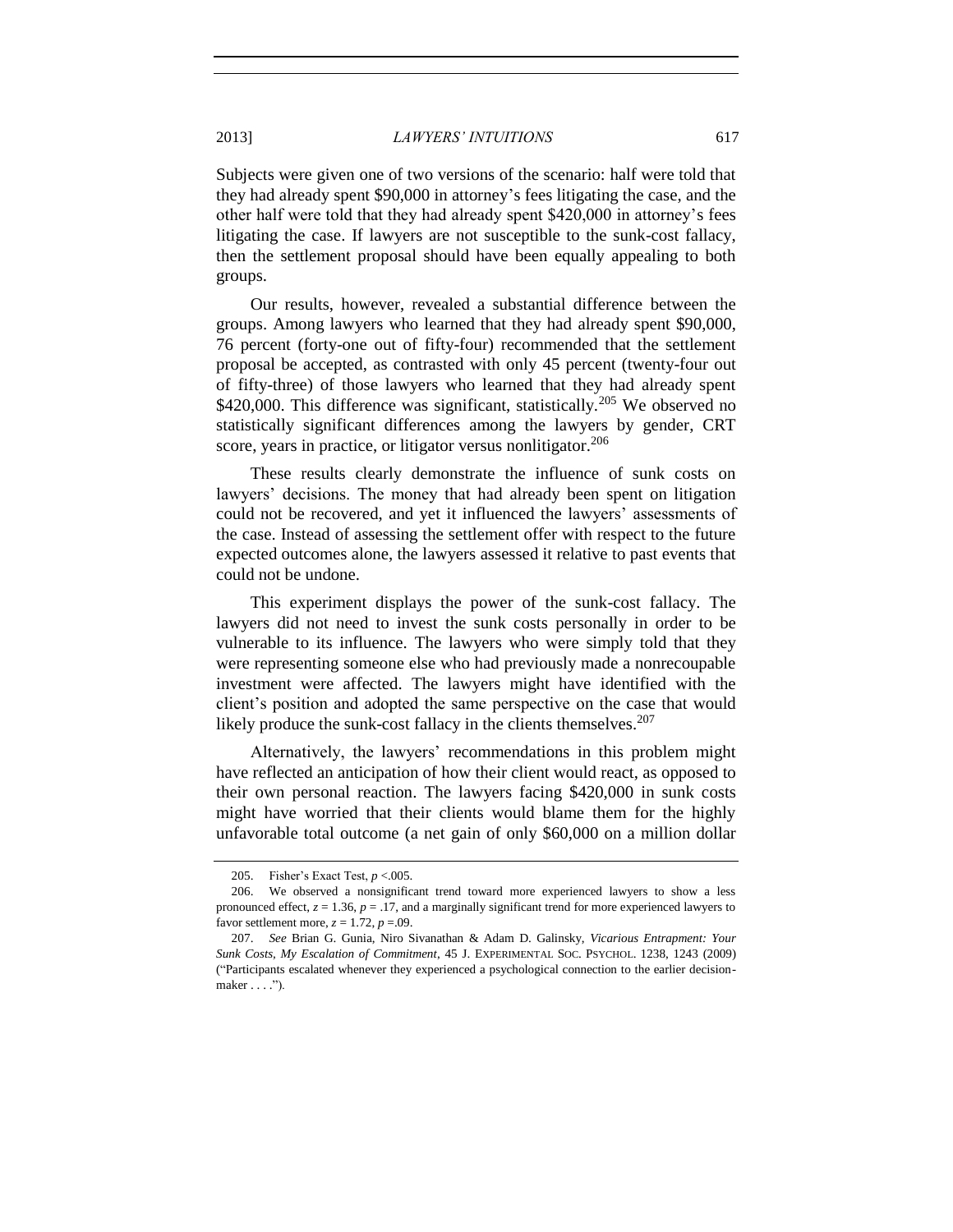claim) that the settlement would have produced. Hence, the lawyers' recommendations in this condition might have reflected their concern that they bore some responsibility for the level of prior investment.<sup>208</sup> The lawyers might have felt that gambling on the outcome at trial was more appealing than having to explain to the client how they spent so much of the client's money in an unproductive cause. Regardless of which explanation is correct, the level of sunk costs influenced the lawyers' judgment.

In some situations, appearing to honor sunk costs in evaluating a settlement proposal would not be erroneous, but our scenario is not one of them. Efforts to create or protect a reputation for commitment<sup>209</sup> or a reputation for ability<sup>210</sup> are potentially good reasons for continuing a course of action despite mounting costs. In our scenario, however, the lawyers who accepted the settlement offer were not abandoning a losing endeavor prematurely. Rather, they were accepting a deal that exceeded the present expected value of the case. Persisting with litigation under these circumstances marks them as irrational rather than steadfast. Similarly, nothing in our scenario suggests that the degree of completion is correlated with eventual success. Nor does our experiment suggest a repeat-player situation in which, to discourage future litigation, a litigant might make aggressive litigation choices so as to convince future adversaries to avoid conflict or settle quickly.

If the lawyers' advice was colored by their self-interest in avoiding blame for overinvesting in the case, $2^{11}$  they may have avoided cognitive

<sup>208.</sup> *See* Arkes & Ayton, *supra* not[e 184,](#page-42-0) at 597 ("[I]t has been shown a number of times that if the decision maker bears personal responsibility for an initial investment, that person is more likely to 'throw good money after bad' compared with the situation in which the decision maker bears no responsibility for the initial investment decision.") (citations omitted); Staw & Hoang, *supra* note [193,](#page-44-1) at 474 ("[P]eople responsible for a losing course of action will invest further than those not responsible for prior losses.").

<sup>209.</sup> *See* McAfee, Mialon & Mialon, *supra* note [191,](#page-43-0) at 328 ("Refusing to abandon projects with large sunk costs might be rational because it creates a reputation for commitment.").

<sup>210.</sup> *See id.* at 330 ("Abandoning a project may also reveal an agent as a poor forecaster, leading agents to rationally persist with unprofitable projects to conceal their poor skills.").

<sup>211.</sup> There are two senses in which maintaining reputation might promote the sunk-cost fallacy: internal (protecting one's view of oneself) and external (protecting others' views of oneself). *See* Joyce E. Berg, John W. Dickhaut & Chandra Kanodia, *The Role of Information Asymmetry in Escalation Phenomena: Empirical Evidence*, 69 J. ECON. BEHAV. & ORG. 135, 135 (2009); Fredrick V. Fox & Barry M. Staw, *The Trapped Administrator: Effects of Job Insecurity and Policy Resistance upon Commitment to a Course of Action*, 24 ADMIN. SCI. Q. 449, 453 (1979) ("When faced with an external threat or evaluation, individuals may be motivated to prove to others that they were not wrong in an earlier decision and the force of such external justification could well be stronger than the protection of individual self-esteem.") (emphasis omitted).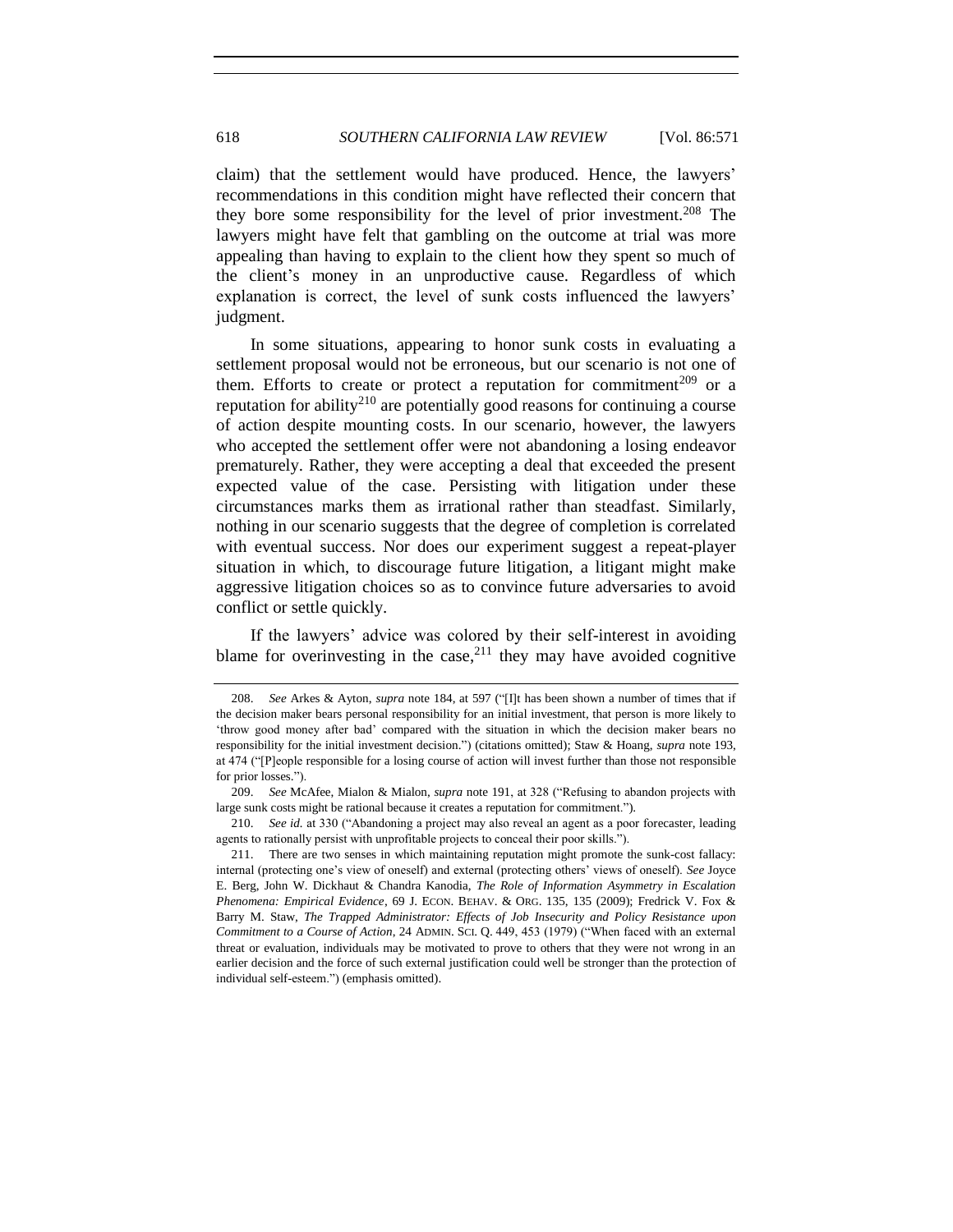error but failed their client in a different way, specifically, by placing their client's interest in whether to settle beneath their own selfish interest in avoiding blame for their choices that led to the excessive sunk costs. The lawyers might have been willing to spend more of their client's money, in hopes that it will obtain an outcome that will largely cover their fees. In either case, then, the existence of large sunk costs caused lawyers to advise their client against accepting an attractive settlement offer. Whether the lawyers' reason was the sunk costs themselves, or a fear of being blamed for having unwisely incurred them, does not really matter. In either event, the existence of sunk costs triggered rejection of a settlement that probably should have been accepted, thereby prolonging the case and multiplying the resources invested in it.

The sunk-cost fallacy, if widespread in litigation, obviously has an untoward effect on the settlement process. Notably, the same settlement offer made at different times (and after varying investments of sunk costs) can result in different recommendations by attorneys. This suggests that serious consideration of settlement should occur sooner rather than later, and that large investments of nonrecoupable costs should be deferred until the possibility of settlement has been thoroughly explored. This makes mandatory prediscovery disclosures of essential information—preferably both favorable and unfavorable—highly advisable.<sup>212</sup> It also suggests that discovery should be staged thoughtfully in order to control the timing of discovery costs, with the most important and most accessible discovery occurring first, followed by settlement negotiations, and only if those negotiations fail should less important and less accessible discovery be permitted.

The sunk-cost fallacy might also interfere with lawyers' ability to make sound decisions about discovery. As an example, it might induce them to continue pursuing discovery long after it is clear to an objective, disinterested observer that further discovery is unlikely to yield helpful information. Commitment to a case likely escalates in direct relation to the duration of litigation, although mitigating factors such as changed conditions, deadline effects, and the like might eventually overcome its influence, at least when trial is imminent.

Various measures might be adopted to mitigate the sunk-cost fallacy, including requiring precommitment,<sup>213</sup> assigning someone other than the

<sup>212.</sup> At present, only information a party may use to support its claims or defenses must be disclosed before discovery commences. *See* FED. R. CIV. P. 26(a)(1).

<sup>213.</sup> *See* Itamar Simonson & Barry M. Staw, *Deescalation Strategies: A Comparison of*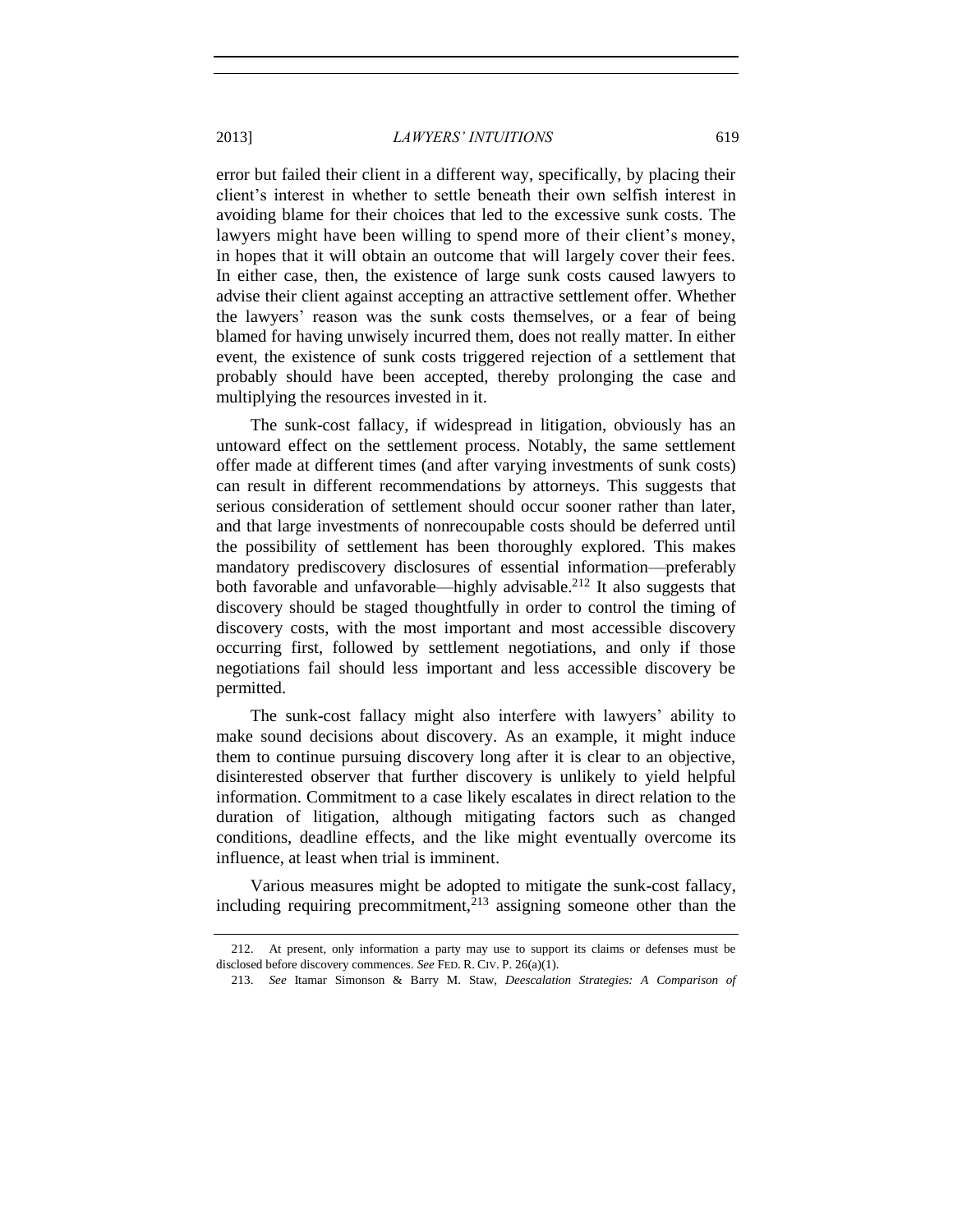# 620 *SOUTHERN CALIFORNIA LAW REVIEW* [Vol. 86:571

initial decisionmaker responsibility for determining whether continued investment in the project is warranted,  $2^{14}$  assigning a member of the decision group the role of devil's advocate to challenge future investment,<sup>215</sup> and focusing on the potential future regret of further investment. $216$ 

Finally, susceptibility to the sunk-cost fallacy might be reduced by partitioned decisionmaking. However, this would only work if the client and the initial lawyer could be "walled off" from choices about whether to settle or continue investing in discovery, an unrealistic prospect in most circumstances. Otherwise, subsequent choices could be tainted by the desire or need to justify previous choices.<sup>217</sup> This suggests that if settlement counsel are retained, they should be hired from a different firm, not be acquainted with litigation counsel, and be, in all other aspects, an impartial and objective third party, untainted by involvement in prior investments in the lawsuit.

## III. DISCUSSION

#### A. GENERAL OBSERVATIONS

<span id="page-49-1"></span><span id="page-49-0"></span>Considered together, the results of our experiments suggest that lawyers rely on intuitive cognitive mechanisms to evaluate cases. Consequently, their evaluations can be misguided and can encourage wasteful litigation strategies. Lawyers' intuition leads them to want to take chances on trial that are not worth taking (framing effect); to accumulate unnecessary information while avoiding information that might undermine

*Techniques for Reducing Commitment to Losing Courses of Action*, 77 J. APPLIED PSYCHOL. 419, 425 (1992) ("[S]etting precise decision rules before knowing the outcome should make it more difficult for a manager to interpret negative evidence as ambiguous or supporting continuation of the project.").

<sup>214.</sup> *See* Eyal Biyalogorsky, William Boulding & Richard Staelin, *Stuck in the Past: Why Managers Persist with New Product Failures*, 70 J. MARKETING 108, 118 (2006) (recommending that decisions about whether to continue or stop an ongoing project be made by someone possessing no prior beliefs about the project).

<sup>215.</sup> *See* Greitemeyer, Schulz-Hardt & Frey, *supra* not[e 191,](#page-43-0) at 644 ("[E]scalation tendencies over multiple decisions appear to be reduced by using heterogeneous groups in which one group member is additionally assigned the role of a devil's advocate.").

<sup>216.</sup> *See* Kin Fai Ellick Wong & Jessica Y.Y. Kwong, *The Role of Anticipated Regret in Escalation of Commitment*, 92 J. APPLIED PSYCHOL. 545, 551 (2007) (recommending that decisionmakers be primed to anticipate their future regret if they are misled into erroneously continuing investment).

<sup>217.</sup> *See* Gunia, Sivanthan & Galinsky, *supra* note [207,](#page-46-0) at 1243 ("[O]rganizations truly intent on de-escalating should identify decision-makers who are not only competent but psychologically removed from prior decision-makers.").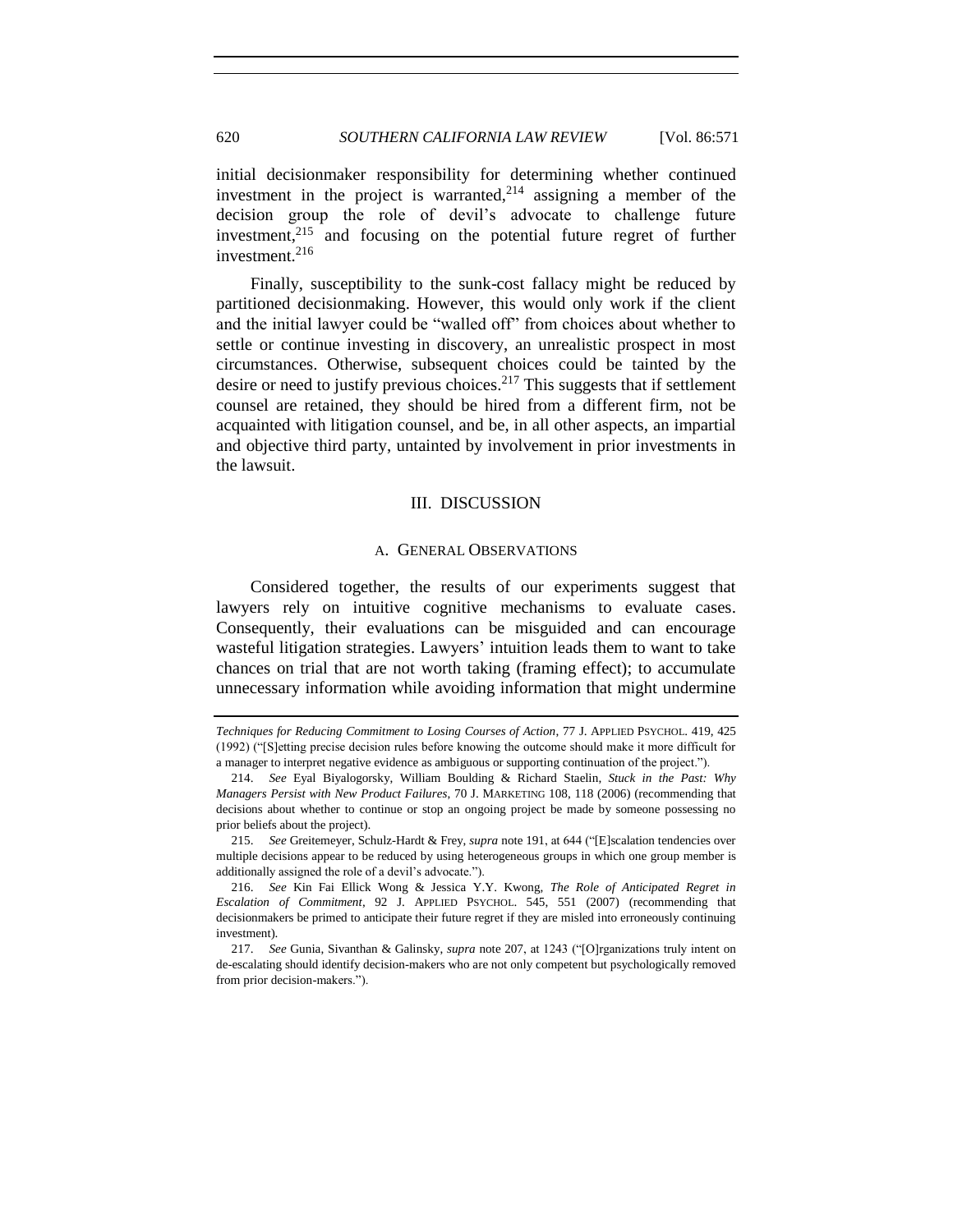the value of their cases (confirmation bias); to seek information that they do not need and then rely on that information in ways that promote litigation (nonconsequentialist reasoning); and to throw good money after bad (sunk-cost fallacy). Combined with previous research on self-serving biases suggesting lawyers suffer from overconfidence about their ability to win at trial, $2^{18}$  it is clear that lawyers rely on several intuitive processes that encourage needless litigation.

Deliberative reasoning is never perfect, of course. Anyone who has ever made a simple math error knows that deliberative reasoning can lead to bad judgment as well.<sup>219</sup> Researchers have identified circumstances in which deliberative reasoning produce worse decisions than relying on intuition.<sup>220</sup> Those studies, however, usually involve aesthetic judgments about consumer goods. $^{221}$  Overall, lawyers should be more deliberative because the settlement of civil disputes is not the kind of setting in which that intuitive reasoning would provide any advantages over deliberation.

To be sure, lawyers might rely on other cognitive processes that we did not study that facilitate settlement. An aversion to the pressure and risks associated with trial might well come into play as the trial approaches.<sup>222</sup> Our experiments cannot determine whether intuitions that facilitate settlement outweigh intuitions that facilitate litigation in the aggregate.

221. *But see* Kelly Goldsmith & On Amir, On the Antecedents of Rational Choice Under Uncertainty 11–12 (June 19, 2012) (unpublished manuscript), *available at* http://papers.ssrn.com/sol3/ papers.cfm?abstract\_id=1938787 (showing that certain errors in judgment can be reduced by relying more heavily on intuitive processes).

<sup>218.</sup> *See supra* not[e 40](#page-8-2) and accompanying text.

<sup>219.</sup> For a discussion of a costly and embarrassing example of a System 2 error made by highly deliberative engineers, see ARTHUR G STEPHENSON ET AL., MARS CLIMATE ORBITER MISHAP INVESTIGATION BOARD PHASE 1 REPORT (1999), *available at* ftp://ftp.hq.nasa.gov/pub/pao/reports/ 1999/MCO\_report.pdf (attributing the failure of a Mars mission to the use of the wrong units of measurement).

<sup>220.</sup> *See* Leonard Lee, On Amir & Dan Ariely, *In Search of Homo Economicus: Preference Consistency, Emotions, and Cognition*, 36 J. CONSUMER RES. 173, 179 (2009) (presenting research showing greater preference consistency for consumer goods when emotional reasoning is encouraged); Itmar Simonson, *Regarding Inherent Preferences*, 18 J. CONSUMER PSYCHOL. 191, 193–94 (2008) (describing research suggesting that intuitive processes will produce worse judgments in some settings); Timothy D. Wilson & Jonathan W. Schooler, *Thinking Too Much: Introspection Can Reduce the Quality of Preferences and Decisions*, 60 J. PERSONALITY & SOC. PSYCHOL. 181, 185–87 (1991) (describing studies in which inducing deliberative reasoning produces regret about choices).

<sup>222.</sup> *See* Robert N. Beaudoin, *University of Windsor Mediation Services 10th Anniversary: Remarks on the Civil Justice Review Task Force*, 21 WINDSOR REV. LEGAL & SOC. ISSUES 5, 8 (2006) ("Any case could be settled, no matter how difficult, no matter the amount of lawyers involved with these words: 'You're On Tomorrow!' Upon receipt of the notice of an impending trial date, negotiations between the parties would intensify and, in the majority of cases, a settlement would be reported by the next day.").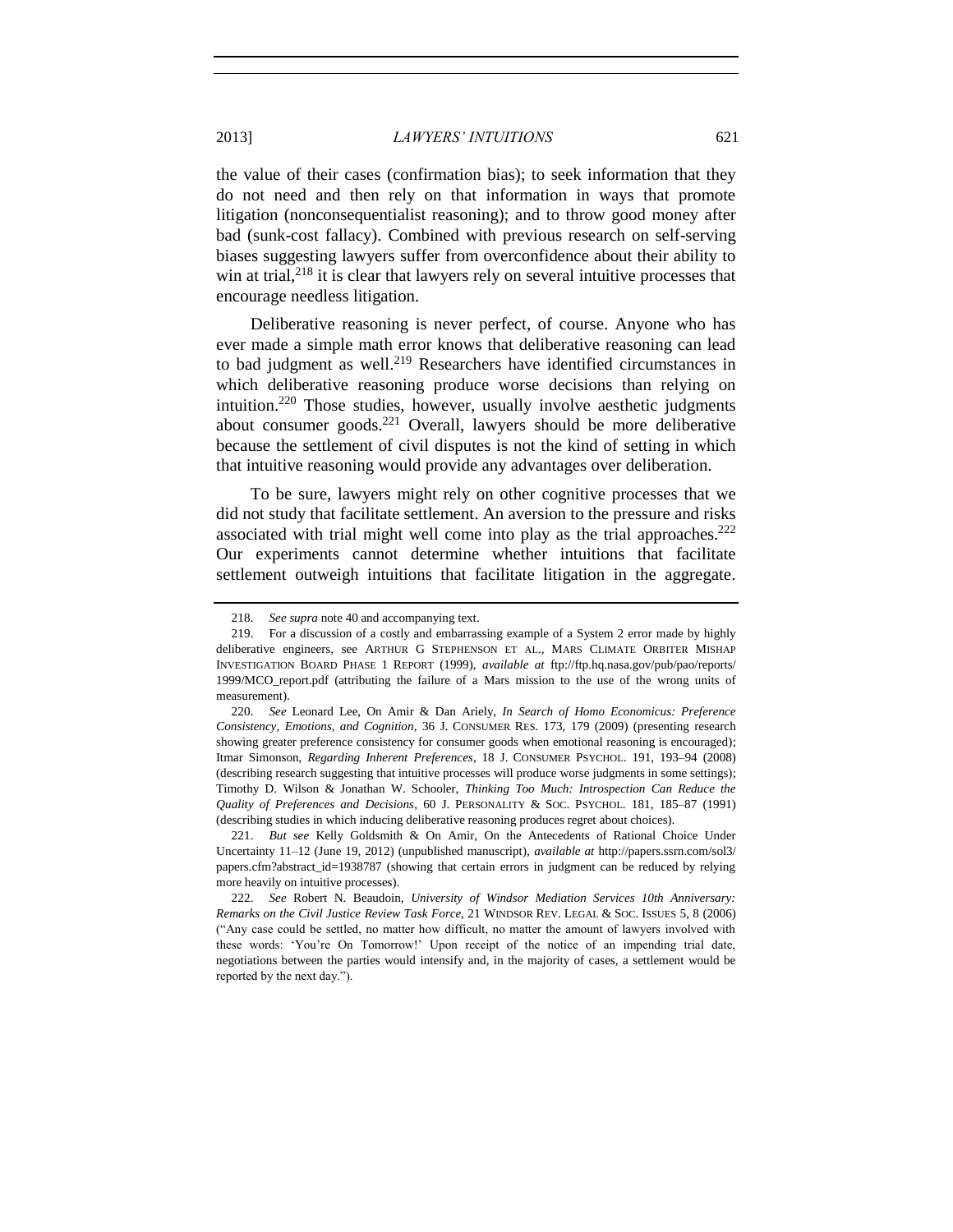622 *SOUTHERN CALIFORNIA LAW REVIEW* [Vol. 86:571

Furthermore, cognitive strategies for assessing cases are not the only factors that that make litigation unnecessarily costly. The cognitive illusions we studied are merely some of the pieces of the puzzle. They may be dispositive in some cases, but get swamped by one or more different factors in others. Nevertheless, the intuitions we have identified present obstacles to settlement. Lawyers and judges interested in streamlining the litigation process would be well served by taking these intuitions into account.

## B. BEST PRACTICES AND POTENTIAL REFORMS

<span id="page-51-0"></span>How can these impediments to efficient litigation be addressed? No panacea exists, of course. Each of the cognitive illusions we studied has different causes and consequences. The phenomenon-specific nature of the corresponding corrective measures makes it difficult to identify practices or reforms that would counteract these influences in all cases. We already have identified some measures that might ameliorate the influence of particular misleading intuitions. Nevertheless, we sketch out broader steps that lawyers, judges, and reformers can take to reduce the influence of intuitions that tend to prolong litigation.

## <span id="page-51-1"></span>1. Encourage Deliberative Processing

As we have discussed, most people rely too heavily on intuition, and too little on deliberation. As their performance on the CRT demonstrates, lawyers display this same tendency. Expending the time and effort necessary to engage in deliberate processing might mitigate, if not entirely eliminate, errors caused by the cognitive illusions we have tested. For example, psychologists have found that deliberative processing can overcome framing effects<sup>223</sup> and mitigate the confirmation bias.<sup>224</sup>

It seems hard to believe that lawyers do not already consider litigation-related decisions as carefully as possible. Lawyers are busy, however, and often short of resources. In some circumstances, they might

<sup>223.</sup> *See* Todd McElroy & David L. Dickinson, *Thoughtful Days and Valenced Nights: How Much Will You Think About the Problem?*, 5 JUDGMENT & DECISION MAKING 516, 519 (2010) ("[R]esearch on framing effects has shown that more effortful and deliberative processing will attenuate framing effects, whereas less effort and more automatic processing will enhance this framing effect."); Thomas & Millar, *supra* not[e 79,](#page-19-0) at 146.

<sup>224.</sup> *See* JONATHAN. ST. B.T. EVANS, BIAS IN HUMAN REASONING: CAUSES AND CONSEQUENCES 108 (1989) (suggesting that poor performance on the Wason card selection task is attributable to subjects' reliance on a "preconscious heuristic judgment of relevance").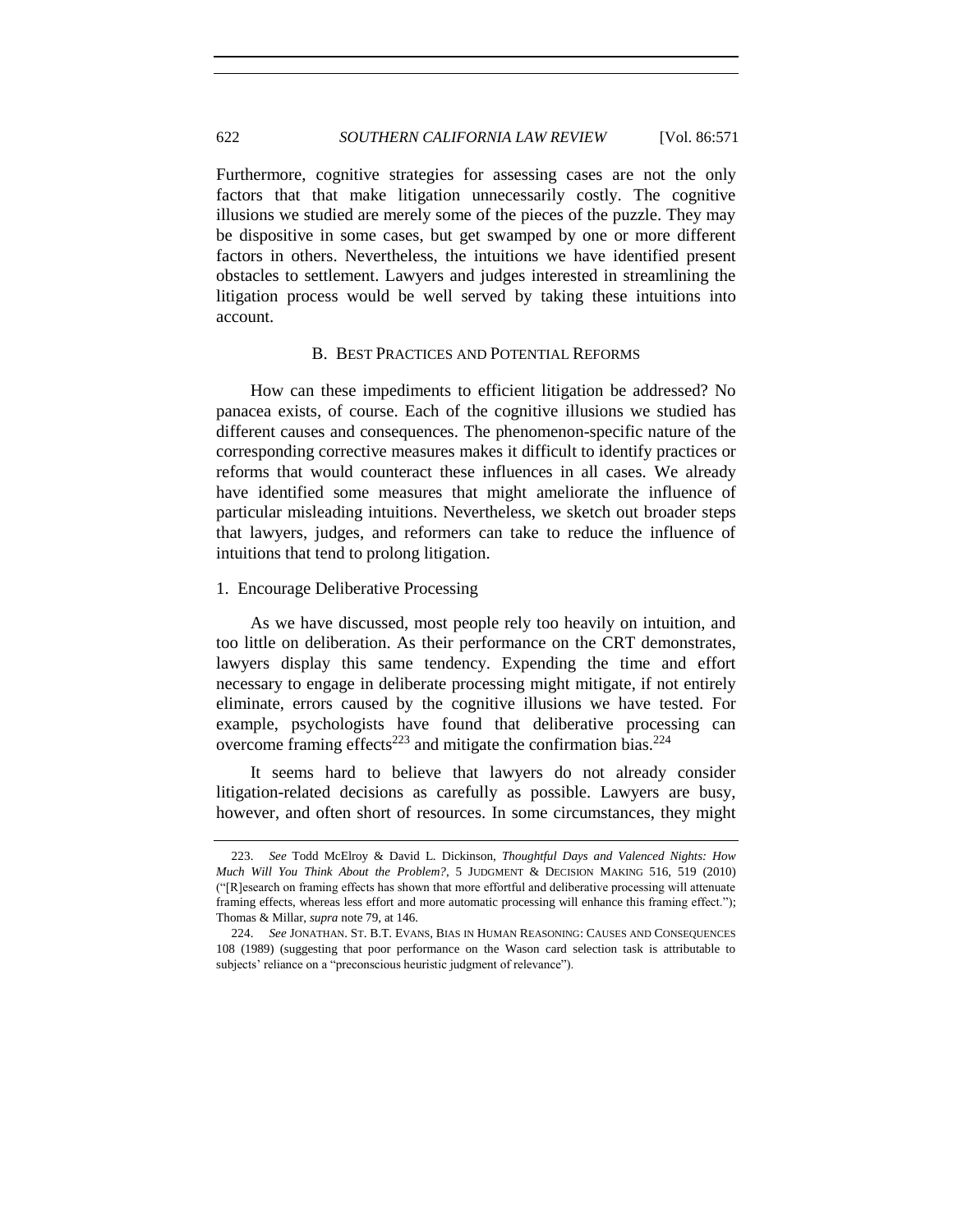tend to trust their intuition more than they should.<sup>225</sup> Nevertheless, they should expend the effort to engage in deliberative processing, because the cost of doing so is likely smaller than the costs they will incur if their decisions are distorted by misguided intuitions.

#### <span id="page-52-0"></span>2. Expand Training

Another strategy might be to teach lawyers about cognitive illusions and how to dispel them. This could be done either in law schools or as part of lawyers' continuing legal education while in practice. Tutoring seems to improve performance on the Wason card selection task, for example.<sup>226</sup> Additionally, some data suggest that lawyers with extensive training or experience in mediation might make fewer mistakes in analyzing settlements.<sup>227</sup> Lawyers attempting to avoid cognitive errors concerning settlement should consider seeking training by or advice from skilled and experienced mediators.

## <span id="page-52-1"></span>3. Strengthen Initial Disclosure

Expanding the initial disclosure requirements under Federal Rule of Civil Procedure 26(a) would simplify or eliminate many of the decisions parties presently must make concerning what information to pursue. That Rule currently limits the scope of initial disclosure to information favorable to the disclosing party<sup>228</sup> and exempts material intended to be used solely for impeachment. These limitations mean that parties must still make complicated decisions about the scope of discovery they will pursue. Because of the incompleteness of initial disclosure, litigators recognize that they must approach the discovery process with the kind of suspicion that

<sup>225.</sup> *See* Dan Sperber, Francesco Cara & Vittorio Girotto, *Relevance Theory Explains the Selection Task*, 57 COGNITION 31, 90 (1995) ("[P]eople are nearly-incorrigible 'cognitive optimists.' They take for granted that their spontaneous cognitive processes are highly reliable, and that the output of these processes does not need re-checking. Just as they trust their perceptions, they trust their spontaneous inferences and their intuition of relevance.").

<sup>226.</sup> *See* Magda Osman, *Can Tutoring Improve Performance on a Reasoning Task Under Deadline Conditions?*, 35 MEMORY & COGNITION 342, 349 (2007) (reporting that tutoring improved performance on a Wason card selection task).

<sup>227.</sup> *See* Kiser, Asher & McShane, *supra* note [45,](#page-9-0) at 587–88 (reporting that parties represented by an attorney who also was an experienced mediator are less subject to framing effects in settlement decisions).

<sup>228.</sup> FED. R. CIV. P. 26(a)(1)(A)(i)–(ii) (limiting initial disclosure of names and contact information of individuals and documents in the disclosing party's possession to those likely to have discoverable information "that the disclosing party may use to support its claims or defenses"). The scope of initial disclosure was not always so limited. *See* 4 JAMES WILLIAM MOORE ET AL., MOORE'S FEDERAL PRACTICE §§ 26.21, 26.28[3] (3d ed. 2012).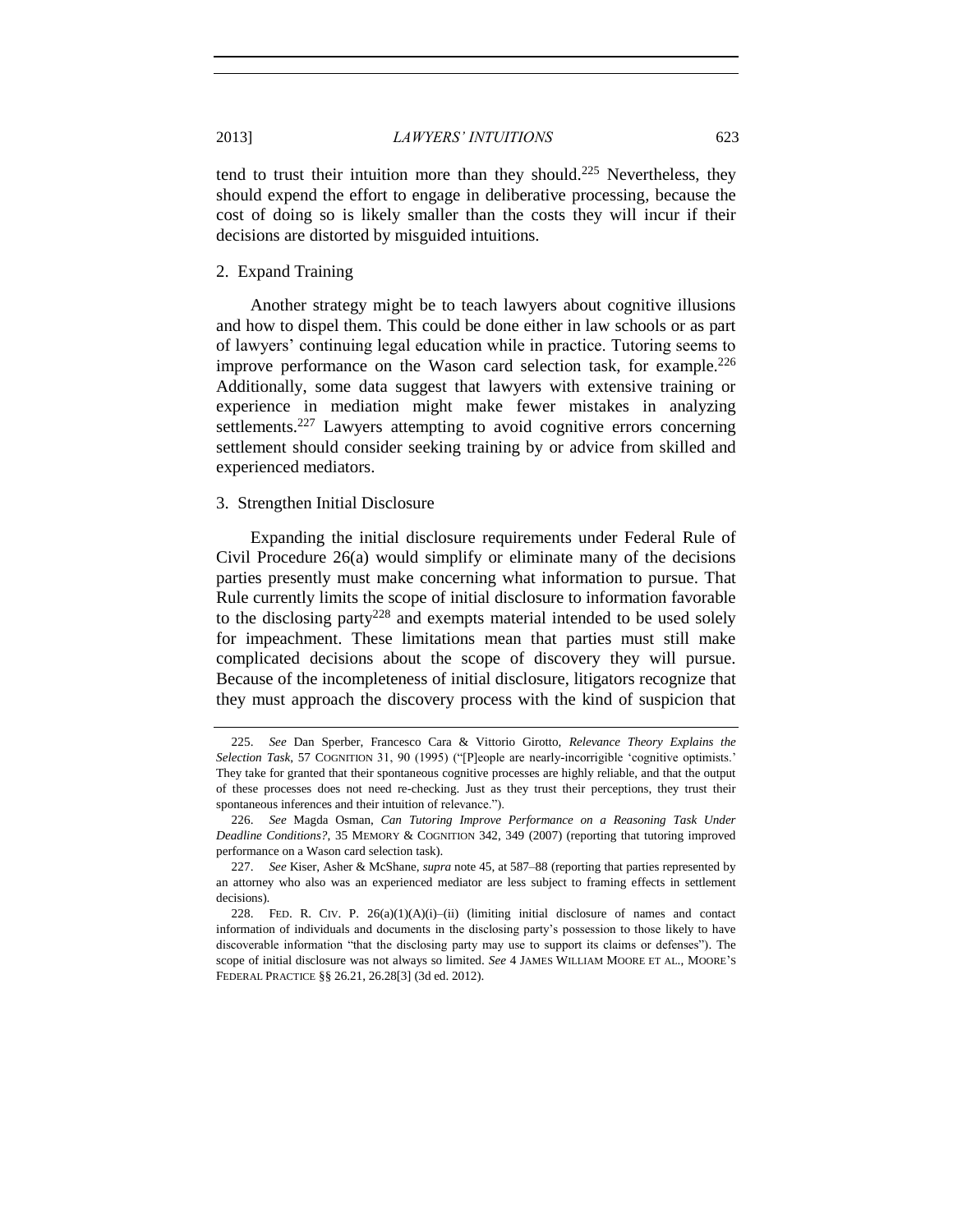might facilitate the intuitions we have identified, which lead lawyers to pursue unimportant information. Further, expanding initial disclosure so that litigants receive more information earlier and more cheaply would minimize the "waiting causes weighting" phenomenon without unduly increasing costs. Although initial disclosure has its flaws, $229$  and some have argued that initial disclosure does not improve the speed or efficiency of litigation, $230$  it does hold out the prospect of reducing the incidence of cognitive errors that lead to overdiscovery and settlement delay.

Protocols encouraging or requiring the prefiling exchange of information should be considered.<sup>231</sup> Allowing parties to assess the strength of their opponent's case without investing in preparing a complaint or a responsive pleading might discourage lawsuits and lead to earlier settlements.

## <span id="page-53-0"></span>4. Tighten Limits on Discovery

In addition to forcing parties to disclose more evidence unilaterally at the outset, limiting their ability to gather other evidence would also reduce lawyers' tendency to gather too much information. Although the Federal Rules of Civil Procedure currently restrict the number of depositions that may be noticed<sup>232</sup> and the number of interrogatories that may be served,<sup>233</sup> they place no restrictions on the number of requests for production and requests for admission that may be served. Since requests for production are the most burdensome type of discovery request, it makes sense to limit their use as well. Therefore, numerical limits on the number of requests for admissions and the number of requests for production that may be served should be considered.<sup>234</sup>

<sup>229.</sup> *See* Samuel Issacharoff & George Loewenstein, *Unintended Consequences of Mandatory Disclosure*, 73 TEX. L. REV. 753, 785–86 (1995) (criticizing mandatory disclosure).

<sup>230.</sup> *See* Kuo-Chang Huang, *Mandatory Disclosure: A Controversial Device with No Effects*, 21 PACE L. REV. 203, 262 (2000) (concluding that mandatory disclosure has not expedited case disposition or saved litigation costs).

<sup>231.</sup> *See* HARRY WOOLF, ACCESS TO JUSTICE: FINAL REPORT TO THE LORD CHANCELLOR ON THE CIVIL JUSTICE SYSTEM IN ENGLAND AND WALES 107–11 (1996) (establishing prefiling protocols for the exchange of information and settlement negotiations).

<sup>232.</sup> FED. R. CIV. P.  $30(a)(2)(A)(i)$  (limiting the number of depositions that may be taken to ten per side absent stipulation or leave of court).

<sup>233.</sup> FED. R. CIV. P. 33(a)(1) ("Unless otherwise stipulated or ordered by the court, a party may serve on any other party no more than 25 written interrogatories, including all discrete subparts.").

<sup>234.</sup> *See* Stephen N. Subrin, *Fudge Points and Thin Ice in Discovery Reform and the Case for Selective Substance-Specific Procedure*, 46 FLA. L. REV. 27, 46 (1994) ("[W]e should provide a more constricted presumptive amount of discovery and a short period to a certain trial date in the vast majority of cases."). The Advisory Committee on Civil Rules recently proposed amendments reducing the number of depositions from ten to five, reducing the duration of depositions form seven hours to six,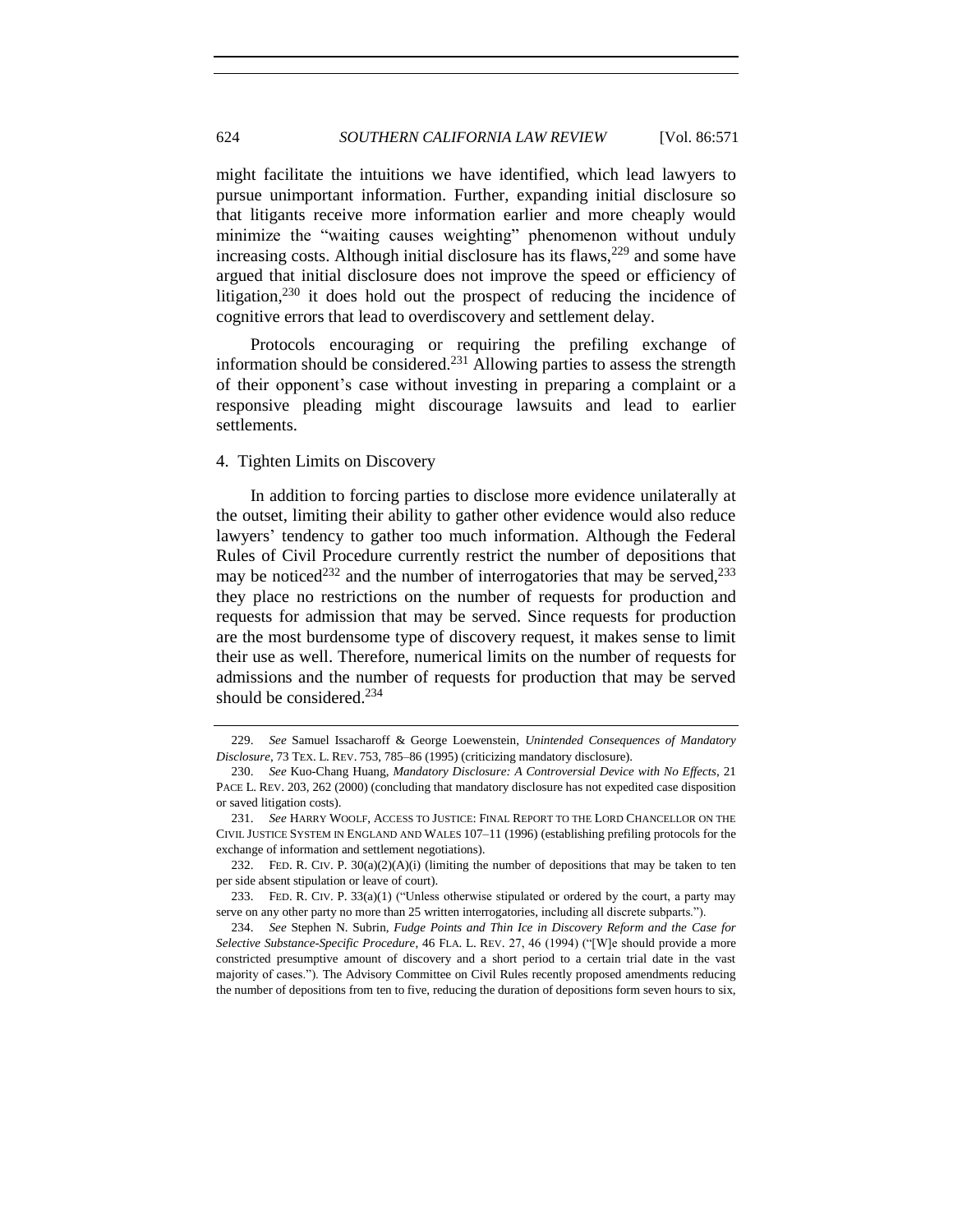Parties could attempt to circumvent such limits by stipulating around them, of course. That possibility, however, has not prevented limits on interrogatories and depositions from being effective, and courts could impose restrictions on the scope of parties' stipulations if necessary. Furthermore, requiring parties to use such stipulations to obtain extra discovery could force them to stop and think before gathering unneeded information.

Tighter restrictions on discovery have worked well in some circumstances. For example, Stephen Susman has proposed a protocol for reducing the cost of discovery in large-scale litigation.<sup>235</sup> The limits he suggests that parties adopt by agreement are stricter than those presently prescribed by the Federal Rules of Civil Procedure. As an example, his suggested protocol addresses the problem of document requests, which presently are unlimited, in a creative and efficacious way.<sup>236</sup> Similarly, even very strict limits on the duration of trial presentations have been well received.<sup>237</sup>

Adopting these proposals would not be costless. Some cases might be adjudicated based on less information than is needed to optimize the opportunity for a correct result.<sup>238</sup> Also, some deserving plaintiffs may lose cases they should have won because they were unable to find helpful information in the defendant's possession (actually, this would be true of either plaintiffs or defendants, although in certain types of litigation, it may be expected that it would adversely affect plaintiffs more often). On the other hand, it would avoid other costs, such as by saving a great deal of money, time, and effort that otherwise would be invested in unnecessary discovery, decreasing pressure to tighten pleading standards even further, encouraging movement out of the public court system and into the realm of

reducing the number of interrogatories that may be served from twenty-five to fifteen, and limiting the number of requests for admissions that may be served to twenty-five. It did not propose limiting the number of requests for production that may be served, however. Bob Ambrogi, *New E-Discovery Rules Move a Step Closer to Fruition*, CATALYST (April 19, 2013), http://www.catalystsecure.com/blog/ 2013/04/new-federal-e-discovery-rules-move-a-step-closer-to-fruition/.

<sup>235.</sup> Lorna G. Schofield, *Greater Efficiency in Civil Procedure*, 36 LITIG., Spring 2010, at 1, 2 (describing Susman's protocols, including forbidding depositions longer than three hours).

<sup>236.</sup> *See* Stephen Susman, *Pretrial Agreements Made Easy*, TRIAL BY AGREEMENT (May 4, 2011), http://trialbyagreement.com/pretrial-agreements/pretrial-agreements-made-easy/ (recommending that documents be produced on a rolling basis).

<sup>237.</sup> *See* Patrick E. Longan, *The Shot Clock Comes to Trial: Time Limits for Federal Civil Trials*, 35 ARIZ. L. REV. 663, 665 (1993) (identifying jurisdictions that have adopted time limits on trials).

<sup>238.</sup> *See* FED. R. CIV. P. 26 advisory committee's note to 1970 amendments ("Discovery frequently provides evidence that would not otherwise be available to the parties and thereby makes for a fairer trial or settlement.").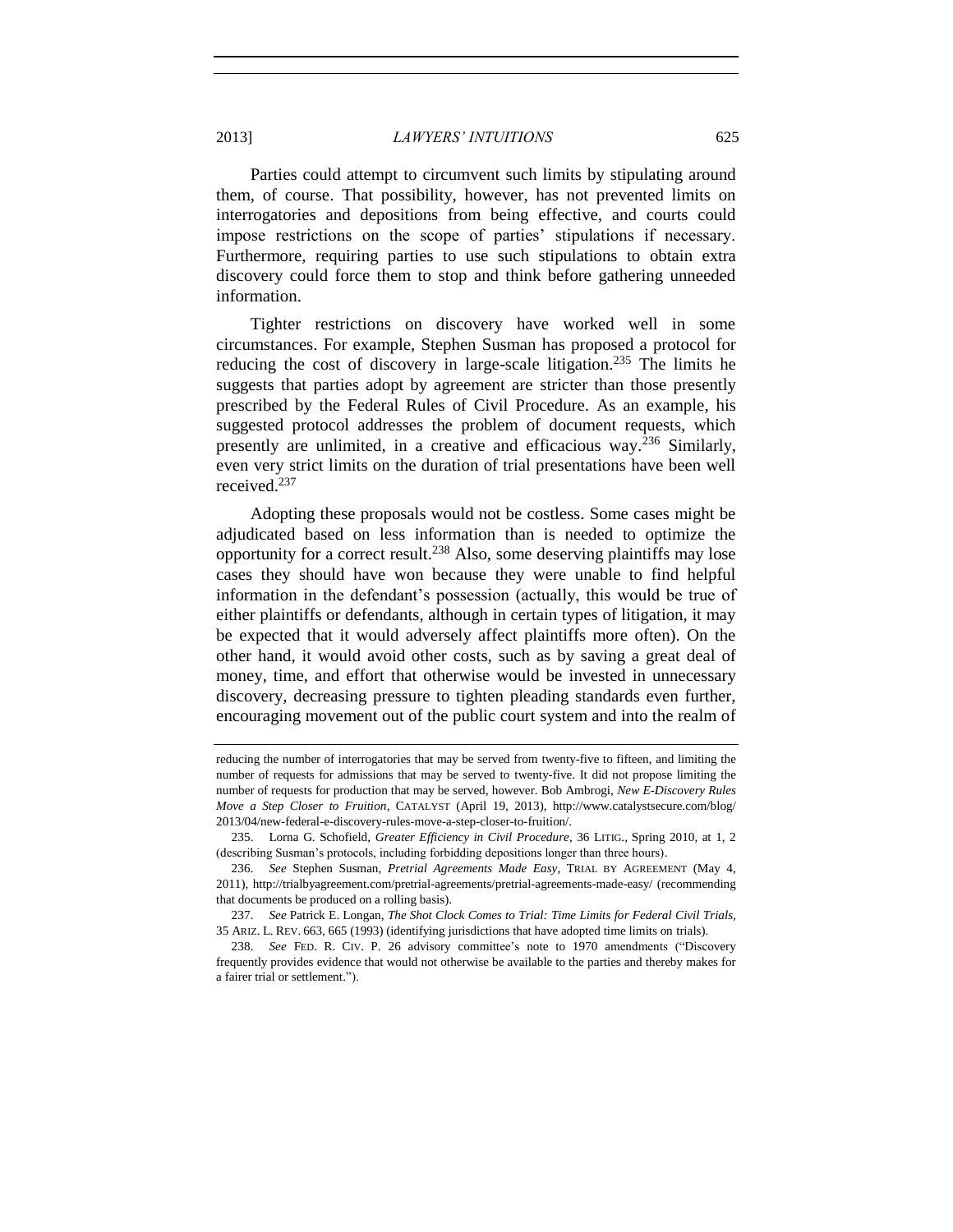private dispute resolution, and so on. In our view, there is more sweet than bitter in restricting discovery more tightly, but admittedly this particular proposal may contain some of each. Doing nothing, however, risks the further withering of the civil justice system as unaffordable discovery and other elaborate procedural protections render it useless and prohibitively expensive for almost every purpose.<sup>239</sup>

## <span id="page-55-0"></span>5. Continuing Active Judicial Case Management

During the past three decades, judges have been encouraged, and even required, to take a more active role in managing their cases.<sup>240</sup> If nothing else, courts should continue and increase their supervision of the discovery process. Although judges are not immune to cognitive error, they bring an outsider perspective to decisions about discovery and settlement.

One step judges should take is to encourage parties to pursue the most diagnostic or important discovery first. This runs counter to the common practice of beginning with less important depositions and gradually building toward the more important ones. Although that practice may result in lawyers acquiring more familiarity with the case or even performing somewhat better by the time the most important depositions are taken, it also tends to lock in settlement—discouraging sunk costs before the most diagnostic information is obtained.

Judges also might continue and increase their management of motion practice, such as by limiting the number of motions that parties may file or limiting the length of those that are permitted. Although some summary judgment motions succeed (or at least provide diagnostic information regarding the likely case outcome if they fail), others are obviously futile and provide no diagnostic information. They do, however, increase sunk costs.<sup>241</sup> Therefore, preventing or limiting investment in unpromising

<sup>239.</sup> *See* CAMPOS, *supra* note [23,](#page-6-1) at 21, 24, 87; Gordon W. Netzorg & Tobin D. Kern, *Proportional Discovery: Making It the Norm, Rather Than the Exception*, 87 DENV. U. L. REV. 513, 515 (reporting the results of a survey of members of the American College of Trial Lawyers, "Participants complained '[w]e have sacrificed the prospect of attainable justice for the many in the interest of finding that one needle in the [forest of] haystacks'") (quoting AM. COLL. OF TRIAL LAWYERS TASK FORCE ON DISCOVERY & INST. FOR THE ADVANCEMENT OF THE AM. LEGAL SYS., INTERIM REPORT & 2008 LITIGATION SURVEY OF THE FELLOWS OF THE AMERICAN COLLEGE OF TRIAL LAWYERS app. B, at B-1 (2008), *available at* http://www.law.northwestern.edu/jep/symposia/ documents/2008\_CJS\_Materials/7\_Perspectives\_on\_eDiscovery\_%28pt1%29.pdf).

<sup>240.</sup> *See, e.g.*, Jeffrey A. Parness, *American General Jurisdiction Trial Courts: New Visions, New Guidelines*, 55 U. KAN. L. REV. 189, 189, 224 (2006); Judith Resnik, *Managerial Judges*, 96 HARV. L. REV. 374 (1982).

<sup>241.</sup> *See* Issacharoff & Loewenstein, *supra* note [180,](#page-42-4) at 113–14 (discussing this phenomenon).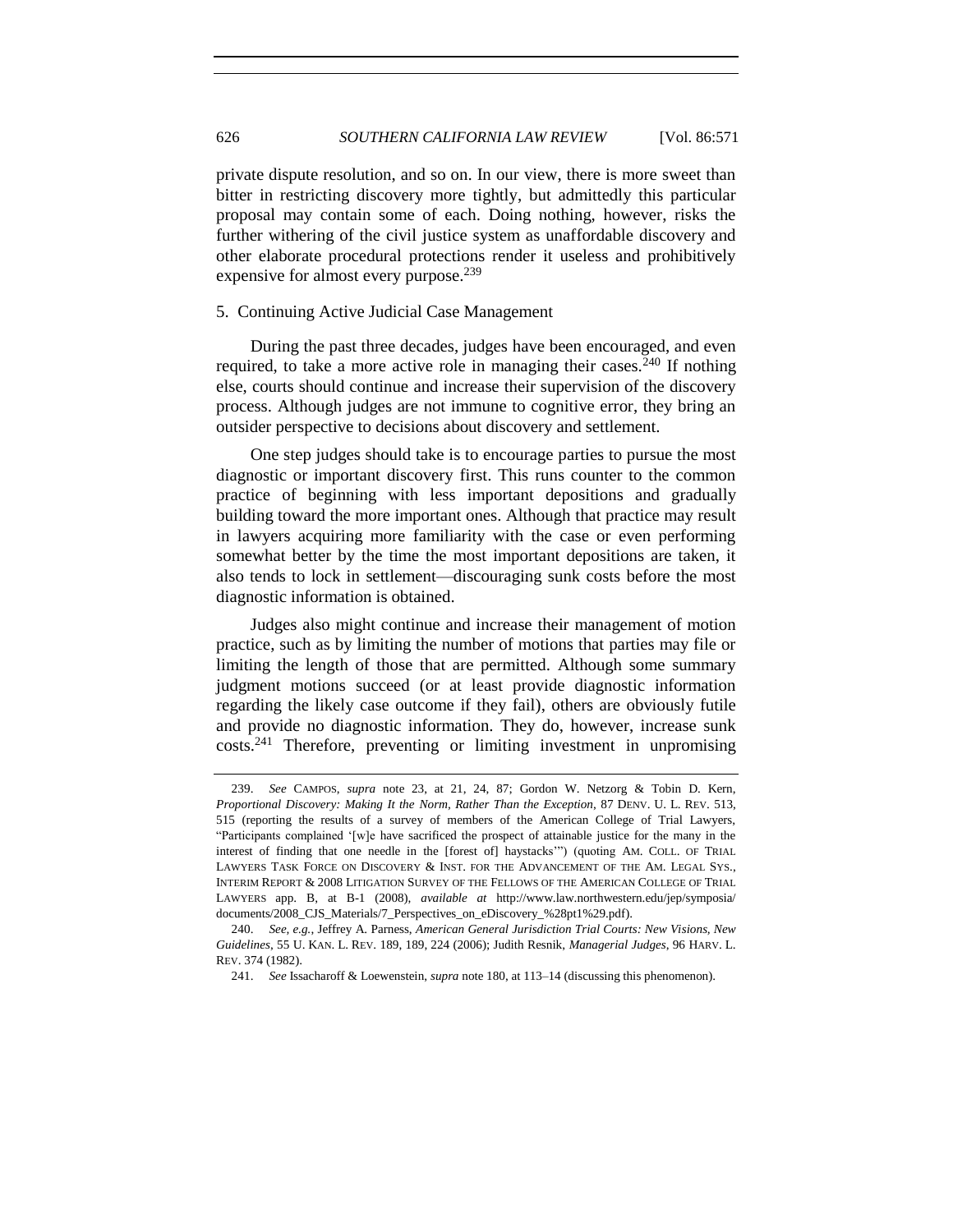<span id="page-56-0"></span>motions may increase the odds of settlement.

## IV. LIMITATIONS

Our study obviously has limitations. First, our experiments—like all experiments—are unavoidably artificial. No hypotheticals in a written questionnaire, no matter how detailed or carefully crafted, can recreate the rich environment in which lawyers' litigation-related decisions are made. Nevertheless, as we have explained elsewhere, our methodology has value; $242$  in particular, it allows us to identify the kinds of cognitive strategies lawyers use to assess cases. We cannot determine whether lawyers adopt additional approaches in actual cases, of course, and so caution should be exercised in interpreting and applying our results.

Second, although we had over four hundred lawyer subjects from several states, our population of subjects is neither as broad nor as diverse as might be desirable. Our results might deserve greater confidence if we also had run additional experiments using different problems on the cognitive illusions we tested, and drawn subjects from a wider and more diverse population. In particular, lawyers accustomed to representing plaintiffs may be underrepresented in the experiments reported in this Article. This might matter because plaintiffs' counsel may differ systematically from defendants' counsel. In particular, the different approach that contingency-fee lawyers (who usually represent plaintiffs) must adopt in litigating cases because their compensation is not assured may make them less susceptible to some of the cognitive phenomena we tested (such as nonconsequentialist reasoning). On the other hand, it may make them more susceptible to other cognitive phenomena we tested (such as confirmation bias and the sunk-cost fallacy) because they have a more direct financial interest in both the costs incurred and the potential recovery than do defendants' counsel, who are typically paid by the hour.<sup>243</sup>

Third, we tested lawyers individually. In practice, lawyers typically collaborate with other lawyers, especially in substantial cases. Two or more lawyers might perform better than a single lawyer.<sup>244</sup> Additionally,

<sup>242.</sup> Guthrie, Rachlinski & Wistrich, *Inside the Judicial Mind*, *supra* not[e 47,](#page-10-2) at 819–21.

<sup>243.</sup> *See* Herbert M. Kritzer, *Defending Torts: What Should We Know?*, 1 J. TORT L. 3, 7 (2007) (noting the widespread assumption that "defense counsel is presumably being paid on an hourly basis").

<sup>244.</sup> *See* JAMES SUROWIECKI, THE WISDOM OF CROWDS xiii (2004) ("[U]nder the right circumstances, groups are remarkably intelligent, and are often smarter than the smartest people in them."). *But see* George Loewenstein & Don A. Moore, *When Ignorance Is Bliss: Information Exchange and Inefficiency in Bargaining*, 33 J. LEGAL STUD. 37, 54 (2004) ("Even if individual attorneys are subject to bias, however, important cases are generally pursued by teams of attorneys, and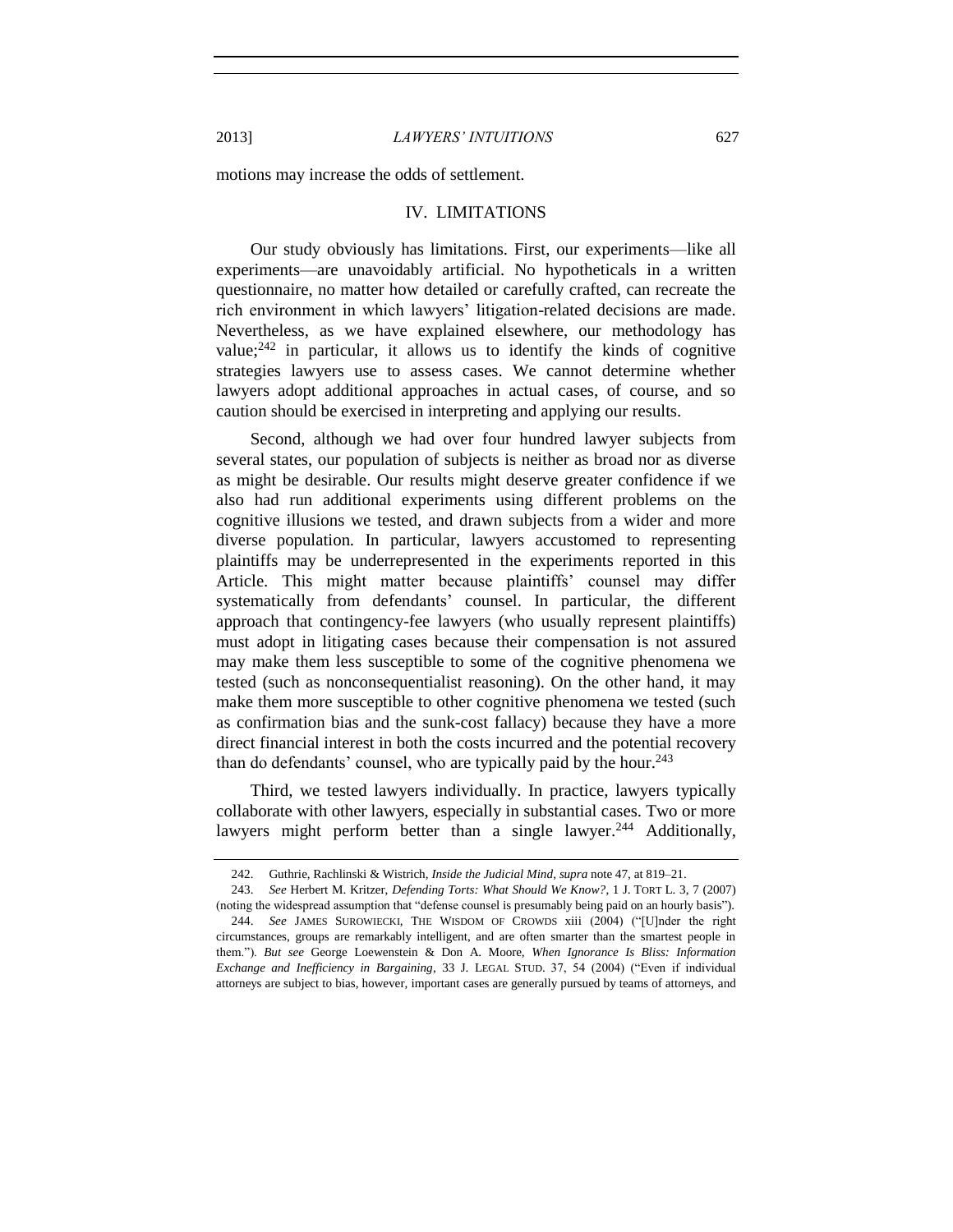others—such as nonparty insurers and their counsel—are sometimes involved in the evaluation of settlement. The delegation of negotiating authority to other agents might mitigate the biases of litigants and their counsel.<sup>245</sup> Furthermore, lawyers seldom make decisions about the timing and content of settlements entirely independently of their clients. It is the clients who ultimately must decide whether, and if so when, to settle. $246$ They also may be consulted by their counsel at various points in the pretrial process, such as before an additional expensive round of discovery is initiated. It is unclear whether this collaborative aspect of litigation-related decisionmaking would increase, decrease, or leave undisturbed the impact of psychological biases on lawyers. Lawyers usually are more experienced at making litigation-related decisions than are their clients, even clients who are sophisticated corporations with experienced in-house counsel. Therefore, it is not clear that consulting with their clients would enable lawyers to avoid psychological biases more successfully than they could on their own.

# V. CONCLUSION

<span id="page-57-0"></span>Researchers have found that people commit cognitive errors in a variety of situations. In the litigation context, these errors can cause litigants to make poor choices about whether and when to settle. The results of our experiments demonstrate that these same cognitive errors likely distort lawyers' choices about what advice to provide their clients concerning settlement. As a result, lawyers sometimes may be encouraging their clients to delay settlement when they should not, and advising them to reject settlement offers that they should accept. Unfortunately, it appears that lawyers are about as susceptible to cognitive error as their clients, so the hope that lawyers will be able to mitigate their clients' cognitive shortcomings in evaluating possible settlements appears to be unwarranted. This means that, despite the assistance of counsel, some cases will settle later than they should, and other cases that ought to have been settled will

one might hope that groups would be more reasonable and less extreme in their judgments. But . . . evidence suggests otherwise; research on group polarization and the 'severity shift' suggests that groups may come to more extreme judgments than individuals.") (citations omitted).

<sup>245.</sup> *See* Guthrie & Rachlinski, *Insurers, Illusions of Judgment and Litigation*, *supra* note [47,](#page-10-2) at 2033, 2036, 2047 (presenting research showing that insurance executives avoid several common cognitive errors); Michael J. Meurer, *The Gains from Faith in an Unfaithful Agent: Settlement Conflicts Between Defendants and Liability Insurers*, 8 J.L. ECON. & ORG. 502, 504 (1992) ("[P]arties find . . . the delegation of bargaining authority to the insurer to be a valuable device for improving the bargaining position of the insurer against potential plaintiffs.") (footnote omitted).

<sup>246.</sup> *See* MODEL RULES OF PROF'L CONDUCT R. 1.2(a) (2012) ("A lawyer shall abide by a client's decision whether to settle a matter.").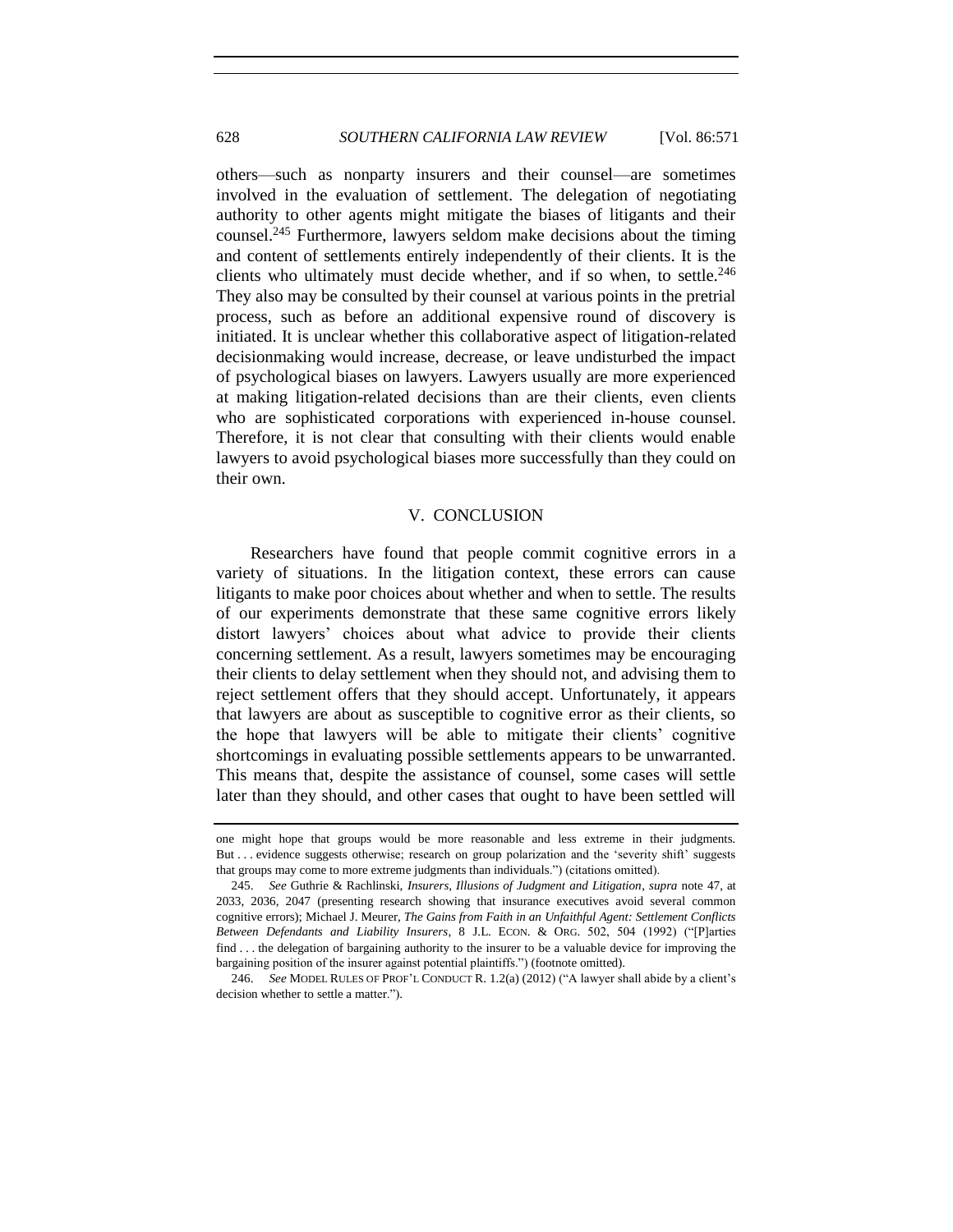not settle at all. Consequently, litigants will invest more resources in litigation than they need to, their excessive investments will drain from the economy resources that could be more productively deployed elsewhere, and courts will be forced to waste their limited resources by making decisions that are unnecessary. In our view, more attention should be devoted to ensuring that more cases settle, and that they settle as early as they should. Although we have attempted to suggest some palliative remedies, they are neither easy nor complete cures. There may be conflicting views about how many cases should settle and how early they should settle, but few would argue that attractive settlements should be delayed or spurned simply because lawyers commit cognitive errors in analyzing them.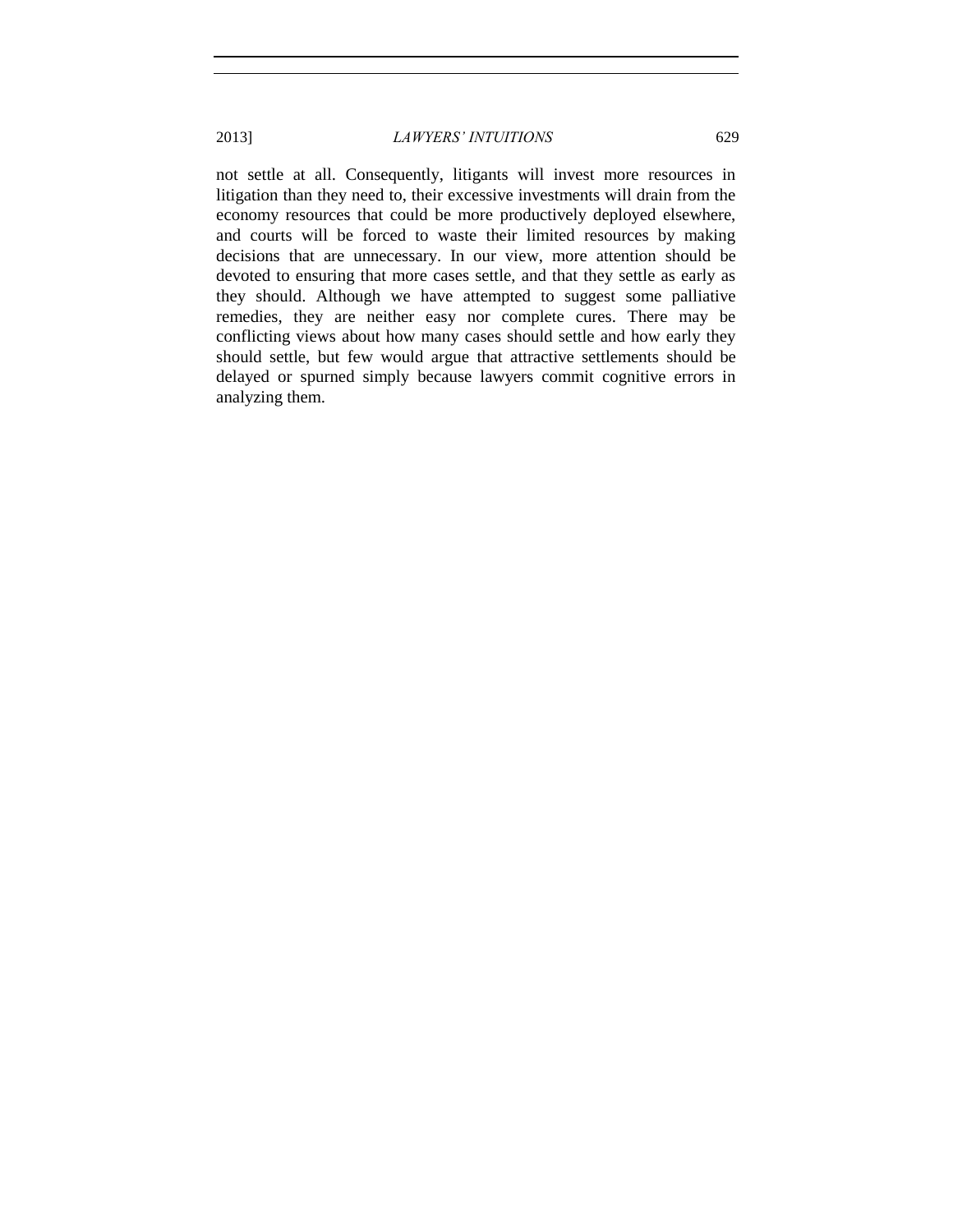## APPENDIX I: FRAMING SCENARIO; COPYRIGHT DISPUTE

Imagine that you are representing a [plaintiff /defendant] in a copyright action. [Your client/The plaintiff] is claiming \$200,000 in damages against the defendant. Both the plaintiff and the defendant are midsized publishing companies with annual revenues of about \$2.5 million per year. The [defendant/plaintiff] is represented by competent attorneys with whom you do not have previous experience. You believe that the case is a simple one, but it presents some tough factual questions. There is no dispute as to the amount at stake, only as to whether the defendant's actions infringed on the plaintiff's copyright. You believe that the plaintiff has a 50 percent chance of recovering the full \$200,000 and a 50 percent chance of recovering \$0. You expect that should the parties fail to settle, each will spend approximately \$50,000 at trial in litigation expenses. Assume that there is no chance that the losing party at trial will have to compensate the winner for these expenses.

The case is approaching a trial date and the [defendant/plaintiff] has offered to settle with your client for [\$60,000/\$140,000]. The [defendant/plaintiff] has proposed this as a take-it-or leave-it offer and asserts that they will go to trial if your client rejects the offer. Your client has asked for your opinion as to whether to accept the offer. Should the [plaintiff/defendant] agree to [accept \$60,000/pay \$140,000] to settle the case?

Yes No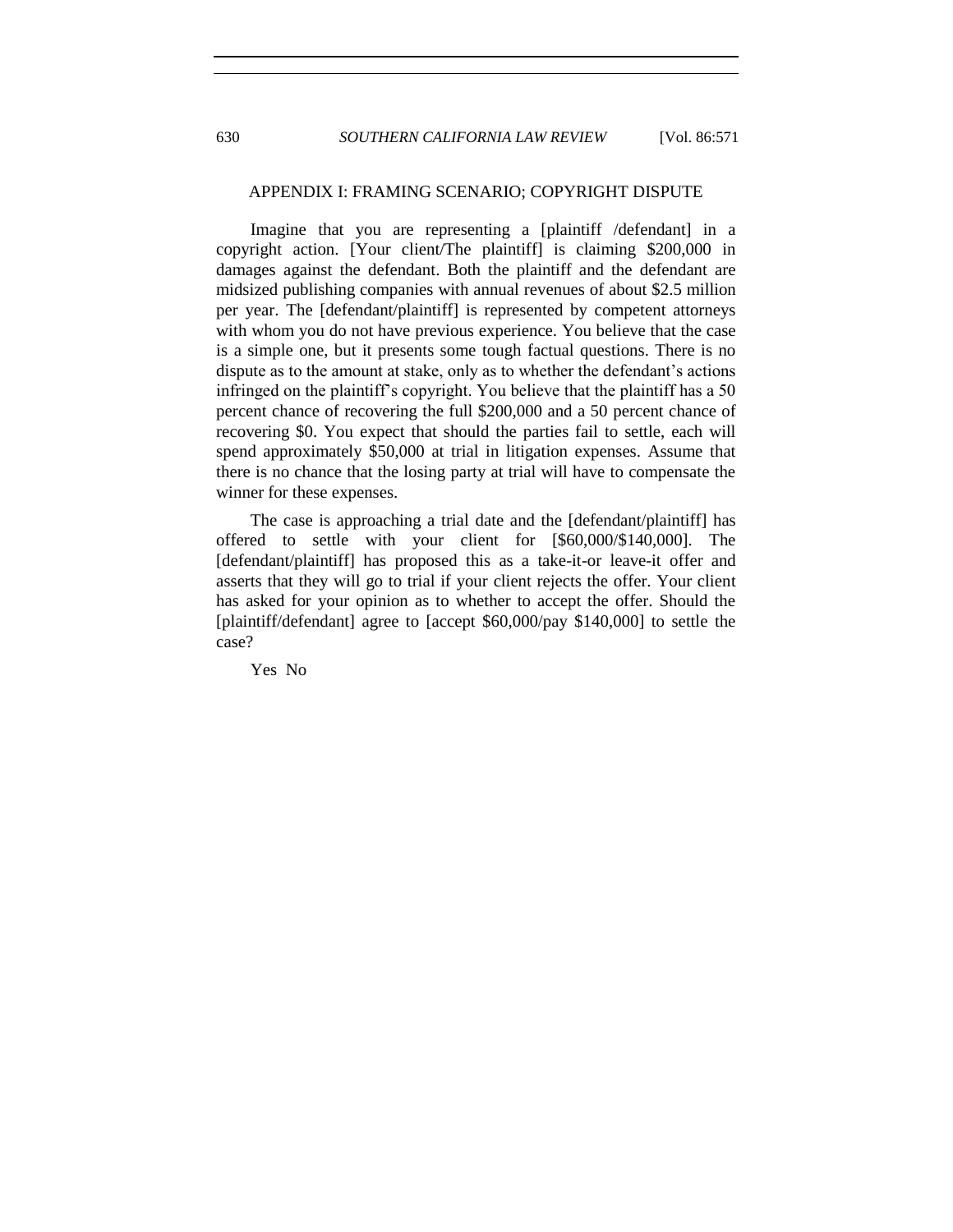# APPENDIX II: CONFIRMATION BIAS SCENARIO; *GENDER DISCRIMINATION PROBLEM*

Imagine that you are representing a plaintiff in a case alleging gender discrimination. The plaintiff works as a computer programmer at a large software firm. She contends that she was passed over for promotion to the position of "software engineer" because of her gender. The plaintiff's complaint alleges that the firm's "male managers never promote female employees to the position of software engineer." The defendant denies this contention.

During the deposition of a human resources officer, you learned about four former employees who had been promoted to the position of "software engineer" and who had qualifications similar to her own. The officer could not remember all of the details, however. The defendant asserted that it can only fill in the details about these four former employees by having this officer spend roughly thirty hours searching for each file. This is partly because a recent flood badly damaged the personnel records at the defendant's central offices.

You have served a set of interrogatories seeking the missing information about these four former employees. The defendant objected to the interrogatories and you moved to compel answers. The defendant has asserted that the information is not relevant to the plaintiff's allegation, and that even if it is, the burden of providing it likely outweighs its likely benefit.

You are planning to file a motion to compel responses to your interrogatories. Several discovery motions have already been filed in this case, and in frustration, the judge has warned both sides to seek only information that is truly necessary. Therefore, you want to limit the scope of your motion as much as possible.

Please identify the file or files that must be examined to determine if the plaintiff's allegation that "male managers never promote female employees to the position of software engineer" is likely to be true or false. Do not identify any more files than are absolutely necessary. (Please check the line next to the file or files that are relevant.)

A. The personnel file of an employee whose gender is unknown, but who was recently promoted by a male supervisor to the position of software engineer.

B. The personnel file of an employee whose gender is unknown, but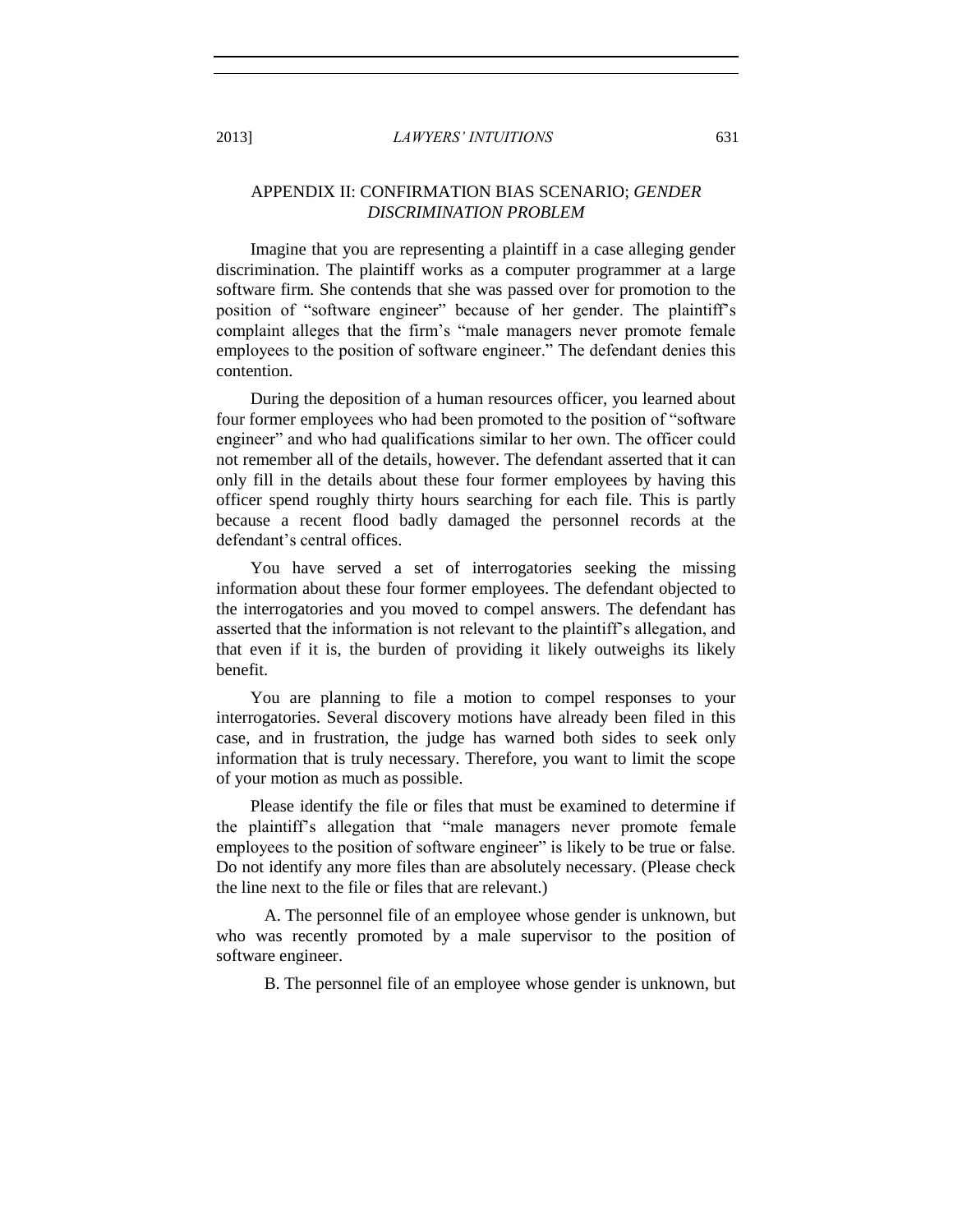who was recently promoted by a female supervisor to the position of software engineer.

C. The personnel file of a male employee who was recently promoted to the position of software engineer by a supervisor whose gender is unknown.

D. The personnel file of a female employee who was recently promoted to the position of software engineer by a supervisor whose gender is unknown.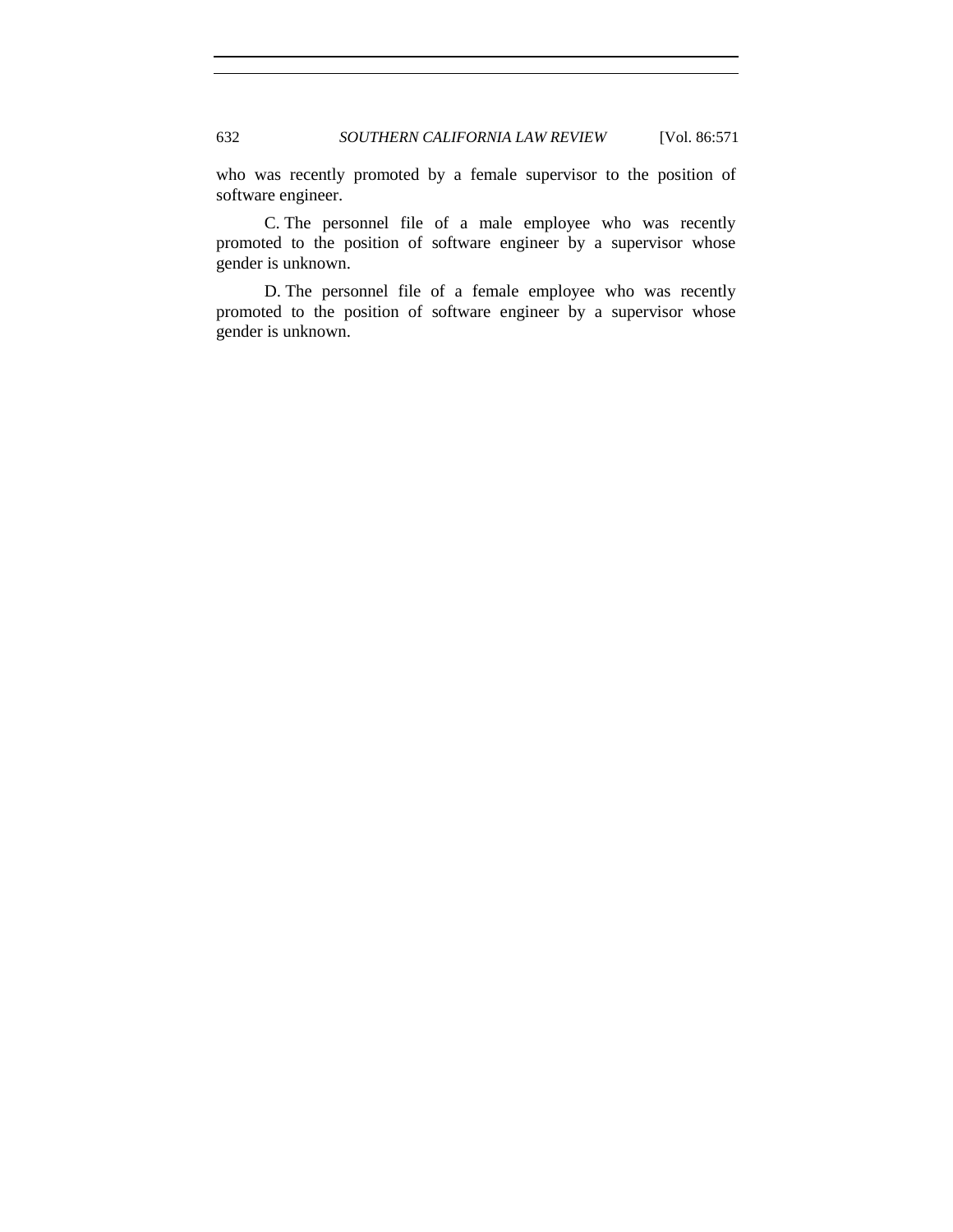# APPENDIX III: NONCONSEQUENTIALIST REASONING; *SETTLEMENT DECISION*

You represent the plaintiff in a product liability suit. The plaintiff is twenty-seven years old, unmarried, and is a line worker at an automobile assembly plant. He was injured while working with a high-temperature robotic welding unit manufactured by the defendant. The unit exploded suddenly, shattering the worker's safety face shield (which is a specialized shield that the defendant also supplied). The plaintiff suffered severe facial scarring.

The plaintiff has obtained a recovery from his employer through the state worker's compensation system for all lost wages and medical expenses, but is also suing the manufacturer of the unit for damages not covered by the worker's compensation system (including emotional distress and harm arising from his disfigured appearance). The plaintiff alleges that the unit was improperly manufactured. The defendant, however, contends that the worker was using the unit improperly.

Discovery is largely complete, and has produced much conflicting evidence regarding the source of the accident. Determining the cause is difficult because the unit was completely destroyed in the explosion.

Simple version: A report concerning the cause of the accident has been issued by a government workplace safety agency. It concludes that "although an exact cause of the worker's injury cannot be conclusively assigned, a defect in the welding unit was the more likely cause of the explosion, rather than misuse of the unit by the worker."

Complex version: A report concerning the cause of the accident will be issued by a government workplace safety agency in two days. This report might attribute the primary cause of the accident as either to a defect in the unit or to operator misuse.

The report will not be dispositive, but it will be admissible and you believe that it will likely be compelling to the jury.

Earlier today, the defendant offered to settle the case for \$400,000. It has agreed to leave this offer open for one week. Your client feels that this offer feels low because his injuries have caused him severe embarrassment and depression. He is so badly disfigured that he is reluctant to appear in public. His longtime girlfriend has also abandoned him. Nevertheless, he has said that he might be willing to accept the offer because he is also anxious to get past the lawsuit and get on with his life. He is also worried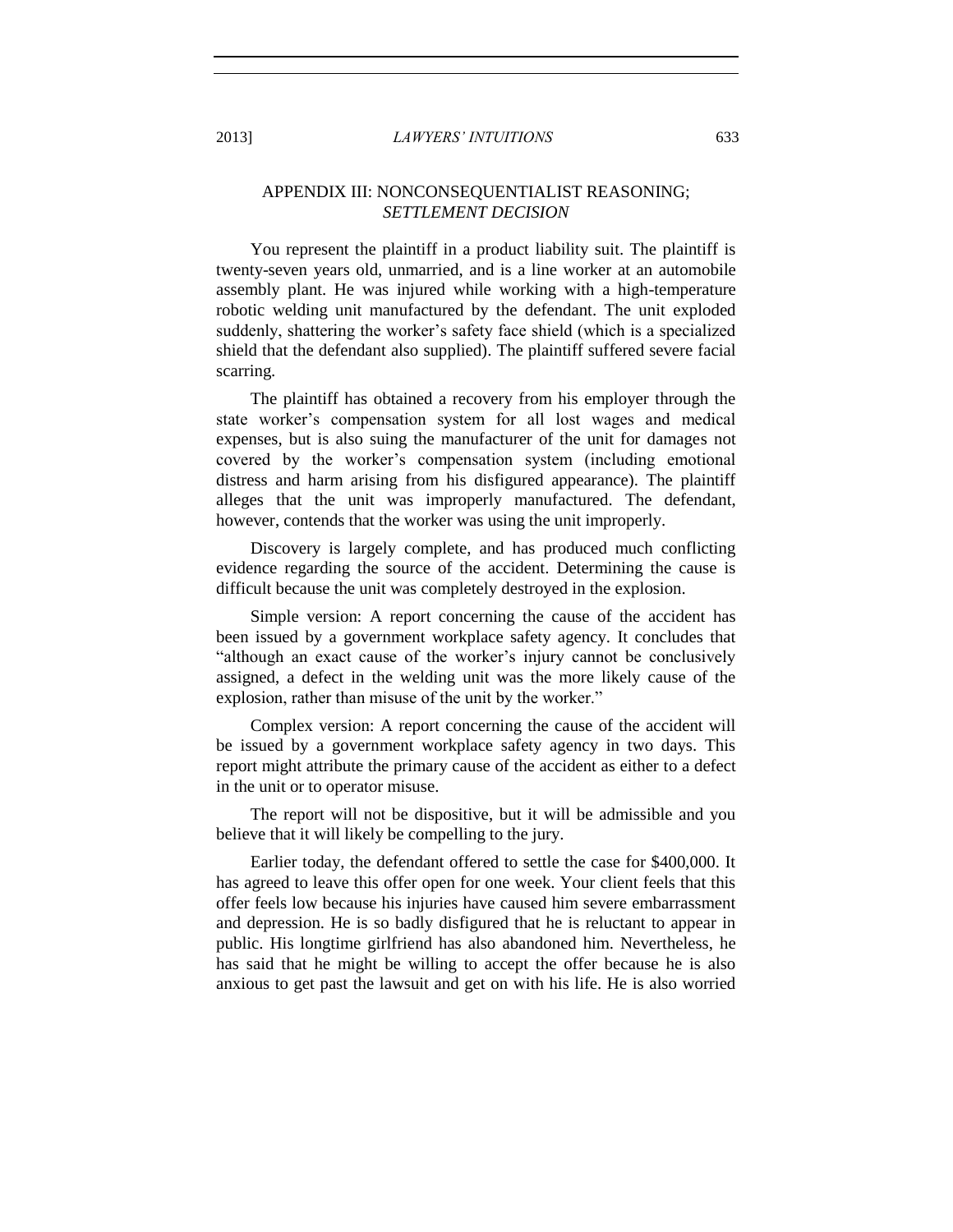about his chances at trial. He has asked your advice on whether he should settle.

Earlier today, the defendant offered to settle the case for \$400,000. It has agreed to leave this offer open for one week.

What would you advise the client to do?

\_\_\_\_ Accept the settlement

\_\_\_\_ Reject the settlement and get ready for trial

Complex version adds the following option and the text that follows (on the subsequent page):

\_\_\_\_ Wait to decide whether to accept or reject the settlement until the government report is available

If you advised your client to wait, please answer the following additional question:

It is now two days later. The report has been issued. It concludes that "although an exact cause of the worker's injury cannot be conclusively assigned, a defect in the welding unit was the more likely cause of the explosion, rather than misuse of the unit by the worker."

The defendant has called to state that the \$400,000 settlement offer still stands as is. What is your advice now?

\_\_\_\_ Advise your client to accept the settlement

\_\_\_\_ Advise your client to reject the settlement and get ready for trial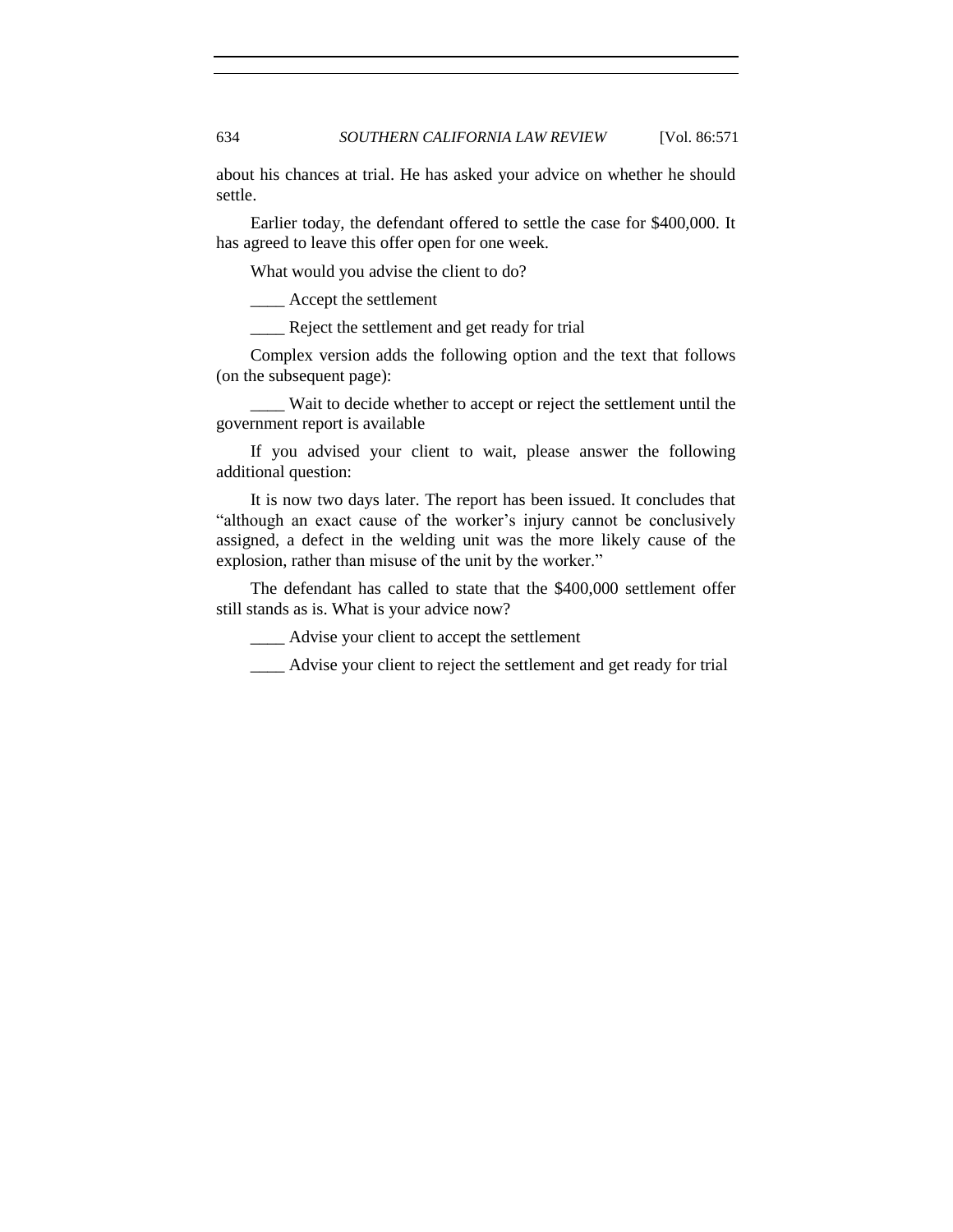## APPENDIX IV: SUNK-COST SCENARIO; *CONTRACT DISPUTE*

You are advising one of your clients, one of the nation's leading manufacturers of semiconductor components, in a lawsuit alleging breach of contract. Your client is the plaintiff. The defendant is a large engineering firm that designs and sells highly specialized equipment for the electronics industry. The lawsuit arises out of the defendant's sale of machines used to produce semiconductors.

The parties agree that the machines, as installed in the plaintiff's facility, are producing an unacceptably high defect rate relative to industry norms. The plaintiff asserts that the machines are flawed and must be replaced. The defendant contends that flaws in the design of plaintiff's fabrication facility are causing the defects. Discovery has been completed and has produced conflicting evidence. The best estimate you can make as to the likelihood of success for the plaintiff is 50 percent. If the case goes to trial, it will be decided by a jury.

If the plaintiff is successful, it would likely recover about \$1,000,000 in damages, inclusive of interest (which is the cost of completely replacing the machines, and related consequential damages). The contract does not contain a provision authorizing the award of attorney's fees to the prevailing party.

Discovery has concluded and the case is close to its trial date. At the insistence of the court, the parties participated in a settlement conference. After lengthy negotiations, the defendant finally offered to pay \$480,000 in exchange for a dismissal of the lawsuit and a general release of all claims arising out of the contract. The defendant insists that this is its final offer, and that it will not agree to pay a penny more. You are confident that if the plaintiff does not accept the offer, the case will proceed to a trial, which you estimate will cost the plaintiff roughly \$70,000 in attorney's fees, expert witness fees, and other nontaxable costs.

To date, the plaintiff has spent a total of [\$90,000/\$420,000] in pursuing its claim, including attorney's fees, expert witness fees, and other nontaxable costs.

The plaintiff has asked for your advice concerning defendant's settlement proposal, and you have agreed to provide it. What advice would you give your client?

Accept defendant's settlement offer \_\_\_\_\_\_Reject defendant's settlement offer